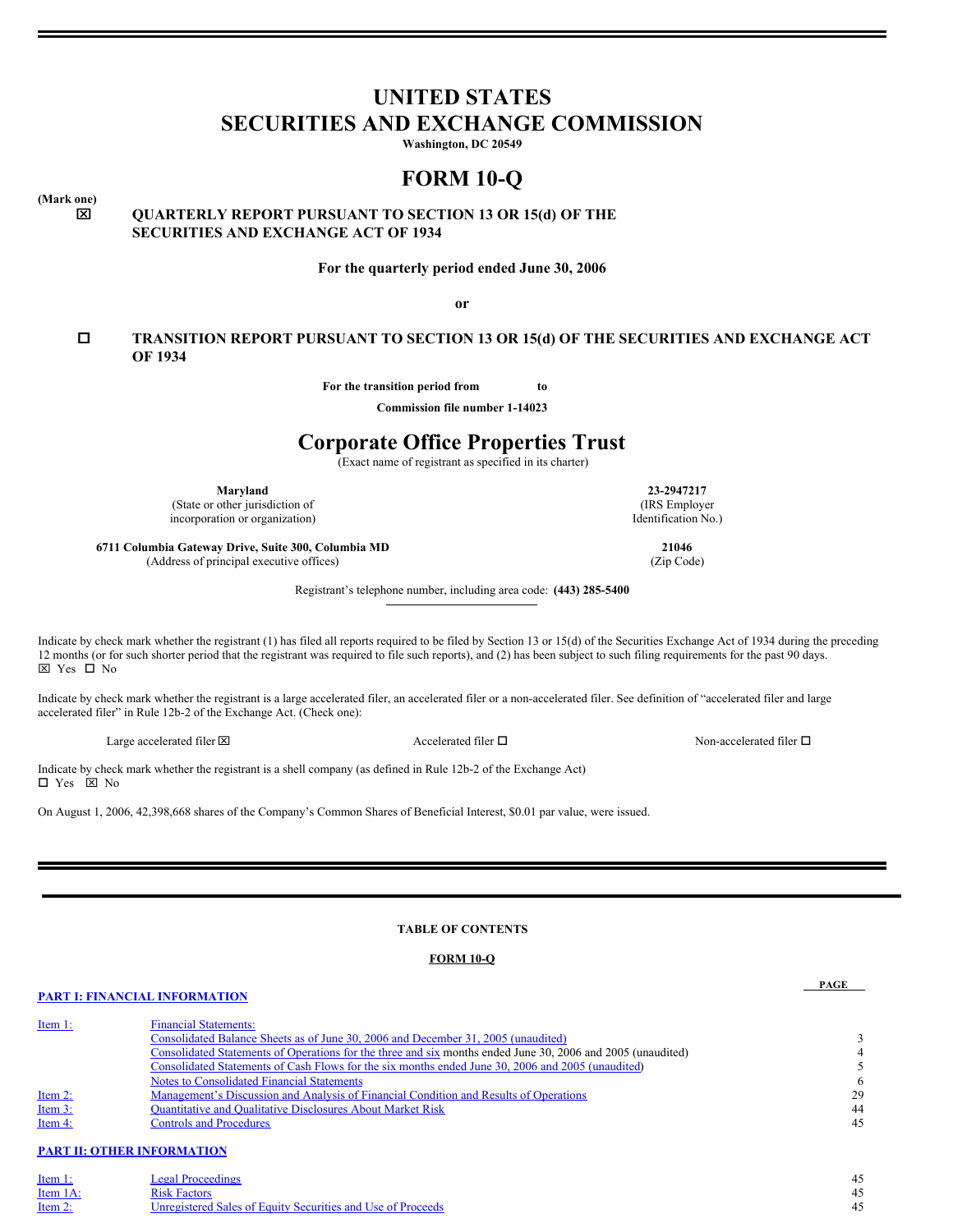## **[SIGNATURES](#page-30-0)** 48

## **PART I: FINANCIAL INFORMATION**

## **ITEM 1. Financial Statements**

## <span id="page-1-2"></span><span id="page-1-1"></span><span id="page-1-0"></span>**Corporate Office Properties Trust and Subsidiaries Consolidated Balance Sheets (Dollars in thousands) (unaudited)**

|                                                                                                                                                                                            |              | <b>June 30,</b><br>2006 |              | December 31,<br>2005 |  |  |
|--------------------------------------------------------------------------------------------------------------------------------------------------------------------------------------------|--------------|-------------------------|--------------|----------------------|--|--|
| <b>Assets</b>                                                                                                                                                                              |              |                         |              |                      |  |  |
| Investment in real estate:                                                                                                                                                                 |              |                         |              |                      |  |  |
| Operating properties, net                                                                                                                                                                  | $\mathbb{S}$ | 1,743,651               | $\mathbb{S}$ | 1,631,038            |  |  |
| Property held for sale, net                                                                                                                                                                |              | 10,161                  |              |                      |  |  |
| Projects under construction or development                                                                                                                                                 |              | 310,195                 |              | 255,617              |  |  |
| Total commercial real estate properties, net                                                                                                                                               |              | 2.064.007               |              | 1.886.655            |  |  |
| Investments in and advances to unconsolidated real estate joint ventures                                                                                                                   |              | 1,509                   |              | 1,451                |  |  |
| Investment in real estate, net                                                                                                                                                             |              | 2,065,516               |              | 1,888,106            |  |  |
| Cash and cash equivalents                                                                                                                                                                  |              | 5,748                   |              | 10,784               |  |  |
| Restricted cash                                                                                                                                                                            |              | 21,073                  |              | 21,476               |  |  |
| Accounts receivable, net                                                                                                                                                                   |              | 15,446                  |              | 15,606               |  |  |
| Investment in other unconsolidated entity                                                                                                                                                  |              | 1,621                   |              | 1,621                |  |  |
| Deferred rent receivable                                                                                                                                                                   |              | 36,638                  |              | 32,579               |  |  |
| Intangible assets on real estate acquisitions, net                                                                                                                                         |              | 100,132                 |              | 90,984               |  |  |
| Deferred charges, net                                                                                                                                                                      |              | 34,802                  |              | 35,046               |  |  |
| Prepaid and other assets                                                                                                                                                                   |              | 21,422                  |              | 29,255               |  |  |
| Furniture, fixtures and equipment, net                                                                                                                                                     |              | 5,887                   |              | 4,302                |  |  |
| Fair value of derivatives                                                                                                                                                                  |              | 833                     |              |                      |  |  |
| <b>Total assets</b>                                                                                                                                                                        | $\mathbb{S}$ | 2,309,118               | $\mathbb{S}$ | 2,129,759            |  |  |
| Liabilities and shareholders' equity                                                                                                                                                       |              |                         |              |                      |  |  |
| Liabilities:                                                                                                                                                                               |              |                         |              |                      |  |  |
| Mortgage and other loans payable                                                                                                                                                           | S            | 1,433,718               | S.           | 1,348,351            |  |  |
| Accounts payable and accrued expenses                                                                                                                                                      |              | 46,040                  |              | 41,693               |  |  |
| Rents received in advance and security deposits                                                                                                                                            |              | 18.124                  |              | 14,774               |  |  |
| Dividends and distributions payable                                                                                                                                                        |              | 17,450                  |              | 16,703               |  |  |
| Deferred revenue associated with acquired operating leases                                                                                                                                 |              | 13.906                  |              | 12.707               |  |  |
| Distributions in excess of investment in unconsolidated real estate joint venture                                                                                                          |              | 3,067                   |              | 3.081                |  |  |
| Other liabilities                                                                                                                                                                          |              | 5,135                   |              | 4,727                |  |  |
| <b>Total liabilities</b>                                                                                                                                                                   |              | 1,537,440               |              | 1,442,036            |  |  |
| Minority interests:                                                                                                                                                                        |              |                         |              |                      |  |  |
| Common units in the Operating Partnership                                                                                                                                                  |              | 105,452                 |              | 95,014               |  |  |
| Preferred units in the Operating Partnership                                                                                                                                               |              | 8,800                   |              | 8,800                |  |  |
| Other consolidated real estate joint ventures                                                                                                                                              |              | 1,778                   |              | 1.396                |  |  |
| Total minority interests                                                                                                                                                                   |              |                         |              |                      |  |  |
|                                                                                                                                                                                            |              | 116,030                 |              | 105,210              |  |  |
| Commitments and contingencies (Note 20)                                                                                                                                                    |              |                         |              |                      |  |  |
| Shareholders' equity:<br>Preferred Shares of beneficial interest (\$0.01 par value; shares authorized of 15,000,000, issued and outstanding of 6,775,000)                                  |              |                         |              |                      |  |  |
|                                                                                                                                                                                            |              | 67                      |              | 67                   |  |  |
| (Note 14)                                                                                                                                                                                  |              |                         |              |                      |  |  |
| Common Shares of beneficial interest (\$0.01 par value; 75,000,000 shares authorized, shares issued and outstanding of<br>42,373,505 at June 30, 2006 and 39,927,316 at December 31, 2005) |              | 421                     |              | 399                  |  |  |
| Additional paid-in capital                                                                                                                                                                 |              | 733,996                 |              | 657,339              |  |  |
| Cumulative distributions in excess of net income                                                                                                                                           |              | (79,062)                |              | (67, 697)            |  |  |
| Value of unearned restricted common share grants                                                                                                                                           |              |                         |              | (7, 113)             |  |  |
| Accumulated other comprehensive income (loss)                                                                                                                                              |              | 226                     |              | (482)                |  |  |
| Total shareholders' equity                                                                                                                                                                 |              | 655,648                 |              | 582,513              |  |  |
| Total liabilities and shareholders' equity                                                                                                                                                 | $\mathbf S$  | 2.309.118               | $\mathbf S$  | 2.129.759            |  |  |
|                                                                                                                                                                                            |              |                         |              |                      |  |  |

See accompanying notes to consolidated financial statements.

<span id="page-1-3"></span>**Corporate Office Properties Trust and Subsidiaries Consolidated Statements of Operations (Dollars in thousands, except per share data) (unaudited)**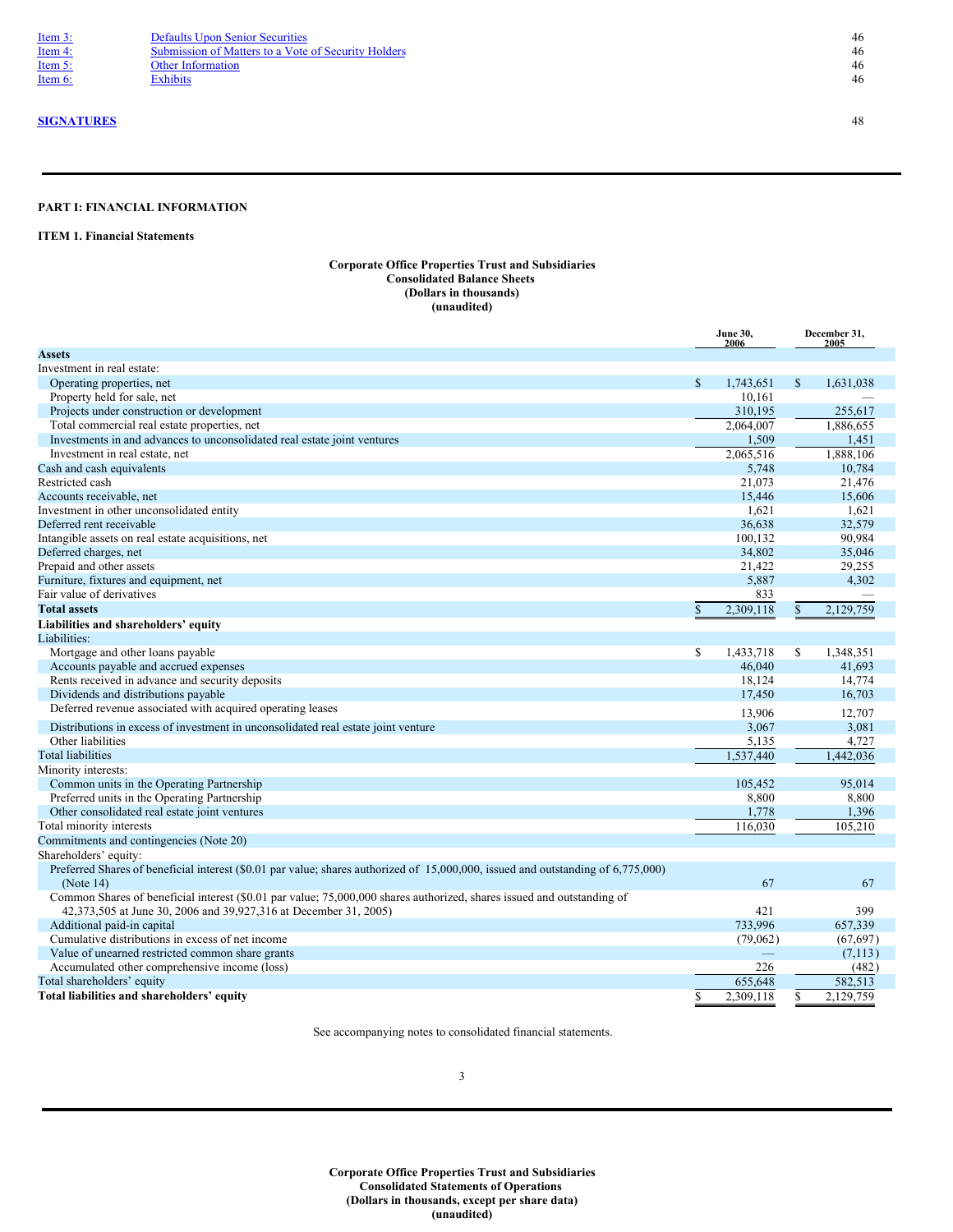|                                                                                                      | <b>For the Three Months</b><br><b>Ended June 30.</b> |           |               |           | For the Six Months<br><b>Ended June 30.</b> |          |              |           |
|------------------------------------------------------------------------------------------------------|------------------------------------------------------|-----------|---------------|-----------|---------------------------------------------|----------|--------------|-----------|
|                                                                                                      |                                                      | 2006      |               | 2005      |                                             | 2006     |              | 2005      |
|                                                                                                      |                                                      |           |               |           |                                             |          |              |           |
| Revenues                                                                                             |                                                      |           |               |           |                                             |          |              |           |
| Rental revenue                                                                                       | \$                                                   | 63,308    | S             | 52,483    | S                                           | 125,534  | S.           | 103,740   |
| Tenant recoveries and other real estate operations revenue                                           |                                                      | 9,303     |               | 6,529     |                                             | 18,304   |              | 13,726    |
| Construction contract revenues                                                                       |                                                      | 12,156    |               | 17,445    |                                             | 26,700   |              | 33,173    |
| Other service operations revenues                                                                    |                                                      | 1,984     |               | 1,019     |                                             | 3,749    |              | 2,388     |
| Total revenues                                                                                       |                                                      | 86,751    |               | 77,476    |                                             | 174,287  |              | 153,027   |
| <b>Expenses</b>                                                                                      |                                                      |           |               |           |                                             |          |              |           |
| Property operating expenses                                                                          |                                                      | 22,240    |               | 17.139    |                                             | 43,944   |              | 35.144    |
| Depreciation and other amortization associated with real estate operations                           |                                                      | 18,603    |               | 14,713    |                                             | 37,774   |              | 28,685    |
| Construction contract expenses                                                                       |                                                      | 11,643    |               | 17,223    |                                             | 25,669   |              | 32.120    |
| Other service operations expenses                                                                    |                                                      | 1,818     |               | 955       |                                             | 3,496    |              | 2,246     |
| General and administrative expenses                                                                  |                                                      | 3,706     |               | 3,166     |                                             | 7,669    |              | 6,442     |
| Total operating expenses                                                                             |                                                      | 58,010    |               | 53,196    |                                             | 118,552  |              | 104,637   |
| Operating income                                                                                     |                                                      | 28,741    |               | 24,280    |                                             | 55,735   |              | 48,390    |
| Interest expense                                                                                     |                                                      | (17, 536) |               | (13, 391) |                                             | (35,017) |              | (26, 246) |
| Amortization of deferred financing costs                                                             |                                                      | (609)     |               | (471)     |                                             | (1,168)  |              | (867)     |
| Income from continuing operations before equity in loss of unconsolidated entities, income taxes and |                                                      |           |               |           |                                             |          |              |           |
| minority interests                                                                                   |                                                      | 10,596    |               | 10,418    |                                             | 19,550   |              | 21,277    |
| Equity in loss of unconsolidated entities                                                            |                                                      | (32)      |               |           |                                             | (55)     |              |           |
| Income tax expense                                                                                   |                                                      | (206)     |               | (213)     |                                             | (421)    |              | (670)     |
| Income from continuing operations before minority interests                                          |                                                      | 10,358    |               | 10,205    |                                             | 19,074   |              | 20,607    |
| Minority interests in income from continuing operations                                              |                                                      |           |               |           |                                             |          |              |           |
| Common units in the Operating Partnership                                                            |                                                      | (1, 153)  |               | (1,256)   |                                             | (2,053)  |              | (2,547)   |
| Preferred units in the Operating Partnership                                                         |                                                      | (165)     |               | (165)     |                                             | (330)    |              | (330)     |
| Other consolidated entities                                                                          |                                                      | 25        |               | 15        |                                             | 58       |              | 39        |
| Income from continuing operations                                                                    |                                                      | 9.065     |               | 8,799     |                                             | 16,749   |              | 17,769    |
| Income from discontinued operations, net of minority interests                                       |                                                      | 26        |               | 152       |                                             | 2,169    |              | 203       |
| Income before gain on sales of real estate                                                           |                                                      | 9.091     |               | 8,951     |                                             | 18,918   |              | 17,972    |
| Gain on sales of real estate, net                                                                    |                                                      | 25        |               | 169       |                                             | 135      |              | 188       |
| <b>Net income</b>                                                                                    |                                                      | 9.116     |               | 9.120     |                                             | 19.053   |              | 18.160    |
| Preferred share dividends                                                                            |                                                      | (3,653)   |               | (3,654)   |                                             | (7, 307) |              | (7,308)   |
| Net income available to common shareholders                                                          | $\mathbb{S}$                                         | 5,463     | $\mathbb{S}$  | 5,466     | $\mathbb{S}$                                | 11,746   | $\$$         | 10,852    |
| Basic earnings per common share                                                                      |                                                      |           |               |           |                                             |          |              |           |
| Income from continuing operations                                                                    | $\mathcal{S}$                                        | 0.13      | $\mathcal{S}$ | 0.14      | $\mathbf{s}$                                | 0.24     | $\mathbb{S}$ | 0.29      |
| Discontinued operations                                                                              |                                                      |           |               | 0.01      |                                             | 0.05     |              | 0.01      |
| Net income                                                                                           | $\mathbb{S}$                                         | 0.13      | $\mathbb{S}$  | 0.15      | \$                                          | 0.29     | \$           | 0.30      |
| Diluted earnings per common share                                                                    |                                                      |           |               |           |                                             |          |              |           |
| Income from continuing operations                                                                    | $\mathcal{S}$                                        | 0.13      | $\mathbf{s}$  | 0.14      | <sup>\$</sup>                               | 0.23     | $\mathbb{S}$ | 0.28      |
| Discontinued operations                                                                              |                                                      |           |               |           |                                             | 0.05     |              |           |
| Net income                                                                                           | \$                                                   | 0.13      | $\mathbb{S}$  | 0.14      | \$                                          | 0.28     | \$           | 0.28      |
|                                                                                                      |                                                      |           |               |           |                                             |          |              |           |

See accompanying notes to consolidated financial statements.

## <span id="page-2-0"></span>4

#### **Corporate Office Properties Trust and Subsidiaries Consolidated Statements of Cash Flows (Dollars in thousands) (unaudited)**

|                                                                                                 |   | For the Six Months Ended<br>June 30. |   |            |
|-------------------------------------------------------------------------------------------------|---|--------------------------------------|---|------------|
|                                                                                                 |   | 2006                                 |   | 2005       |
| <b>Cash flows from operating activities</b>                                                     |   |                                      |   |            |
| Net income                                                                                      | S | 19,053                               | S | 18,160     |
| Adjustments to reconcile net income to net cash provided by operating activities:               |   |                                      |   |            |
| Minority interests                                                                              |   | 2,835                                |   | 2,934      |
| Depreciation and other amortization                                                             |   | 38,087                               |   | 29,924     |
| Amortization of deferred financing costs                                                        |   | 1,168                                |   | 867        |
| Amortization of deferred market rental revenue                                                  |   | (1,050)                              |   | (261)      |
| Equity in loss of unconsolidated entities                                                       |   | 55                                   |   |            |
| Gain on sales of real estate                                                                    |   | (2,563)                              |   | (234)      |
| Changes in operating assets and liabilities:                                                    |   |                                      |   |            |
| Increase in deferred rent receivable                                                            |   | (4,586)                              |   | (3,009)    |
| Decrease in accounts receivable, restricted cash and prepaid and other assets                   |   | 3,493                                |   | 235        |
| Increase in accounts payable, accrued expenses, rents received in advance and security deposits |   | 1,964                                |   | 9,854      |
| Other                                                                                           |   | 1,335                                |   | 1,647      |
| Net cash provided by operating activities                                                       |   | 59,791                               |   | 60,117     |
| Cash flows from investing activities                                                            |   |                                      |   |            |
| Purchases of and additions to commercial real estate properties                                 |   | (186, 597)                           |   | (174, 455) |
| Proceeds from sales of properties                                                               |   | 28,209                               |   | 2,545      |
| Acquisition of minority interest in consolidated joint venture                                  |   |                                      |   | (1,208)    |
| Investments in and advances to unconsolidated entities                                          |   | (372)                                |   | (32)       |
| Distributions from unconsolidated entities                                                      |   | 254                                  |   |            |
| Leasing costs paid                                                                              |   | (4,232)                              |   | (2, 468)   |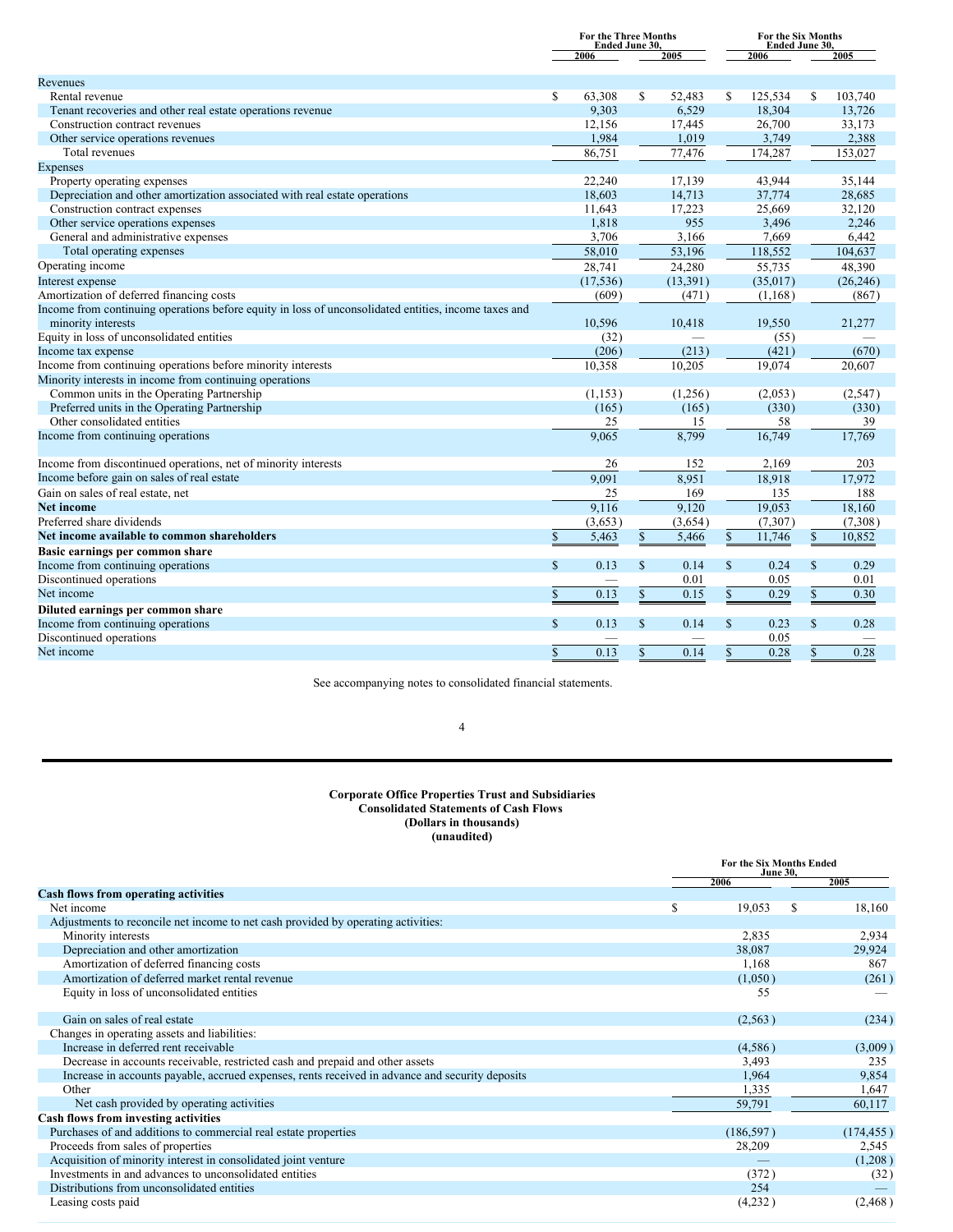| Other                                                           | 4,434      | (1,593)    |
|-----------------------------------------------------------------|------------|------------|
| Net cash used in investing activities                           | (158, 304) | (177, 211) |
| <b>Cash flows from financing activities</b>                     |            |            |
| Proceeds from mortgage and other loans payable                  | 234,748    | 278,455    |
| Repayments of mortgage and other loans payable                  | (187,660)  | (123, 154) |
| Deferred financing costs paid                                   | (756)      | (2,173)    |
| Acquisition of partner interests in consolidated joint ventures | (3,016)    |            |
| Distributions paid to partners in consolidated joint ventures   | (787)      |            |
| Net proceeds from issuance of common shares                     | 85,054     | 2,252      |
| Dividends paid                                                  | (29, 632)  | (25, 933)  |
| Distributions paid                                              | (5,091)    | (4,688)    |
| Other                                                           | 617        |            |
| Net cash provided by financing activities                       | 93,477     | 124,759    |
| Net (decrease) increase in cash and cash equivalents            | (5,036)    | 7,665      |
| Cash and cash equivalents                                       |            |            |
| Beginning of period                                             | 10,784     | 13,821     |
| End of period                                                   | 5,748      | 21,486     |
|                                                                 |            |            |

See accompanying notes to consolidated financial statements.

<span id="page-3-0"></span>5

### **Corporate Office Properties Trust and Subsidiaries**

**Notes to Consolidated Financial Statements (Dollars in thousands, except per share data) (unaudited)**

## **1. Organization**

Corporate Office Properties Trust ("COPT") and subsidiaries (collectively, the "Company") is a fully-integrated and self-managed real estate investment trust ("REIT") that focuses on the acquisition, development, ownership, management and leasing of primarily Class A suburban office properties in the Greater Washington, D.C. region and other select submarkets. We have implemented a core customer expansion strategy that is built on meeting, through acquisitions and development, the multi-location requirements of our strategic tenants. As of June 30, 2006, our investments in real estate included the following:

170 wholly owned operating properties totaling 14.8 million square feet;

- · 17 wholly owned properties under construction or development that we estimate will total approximately 2.1 million square feet upon completion and two wholly owned office properties totaling approximately 115,000 square feet that were under redevelopment;
- · wholly owned land parcels totaling 563 acres that we believe are potentially developable into approximately 6.8 million square feet; and
- partial ownership interests in a number of other real estate projects in operations or under development or redevelopment.

We conduct almost all of our operations through our operating partnership, Corporate Office Properties, L.P. (the "Operating Partnership"), of which we are the general partner. The Operating Partnership owns real estate both directly and through subsidiary partnerships and limited liability companies ("LLCs"). A summary of our Operating Partnership's forms of ownership and the percentage of those securities owned by COPT as of June 30, 2006 follows:

| Common Units             | $82\%$  |
|--------------------------|---------|
| Series E Preferred Units | $100\%$ |
| Series F Preferred Units | $100\%$ |
| Series G Preferred Units | $100\%$ |
| Series H Preferred Units | $100\%$ |
| Series I Preferred Units | $0\%$   |

Two of our trustees controlled, either directly or through ownership by other entities or family members, an additional 14% of the Operating Partnership's common units.

In addition to owning interests in real estate, the Operating Partnership also owns 100% of Corporate Office Management, Inc. ("COMI") and owns, either directly or through COMI, 100% of the consolidated subsidiaries that are set forth below (collectively defined as the "Service Companies"):

| <b>Entity Name</b>                                    | <b>Type of Service Business</b> |
|-------------------------------------------------------|---------------------------------|
| COPT Property Management Services, LLC ("CPM")        | Real Estate Management          |
| COPT Development & Construction Services, LLC ("CDC") | Construction and Development    |
| Corporate Development Services, LLC ("CDS")           | Construction and Development    |
| Corporate Cooling & Controls, LLC ("CC&C")            | Heating and Air Conditioning    |

Most of the services that CPM provides are for us. CDC, CDS and CC&C provide services to us and to third parties.

#### **2. Basis of Presentation**

The accompanying unaudited interim Consolidated Financial Statements have been prepared in accordance with the rules and regulations for reporting on Form 10-Q. Accordingly, certain information and disclosures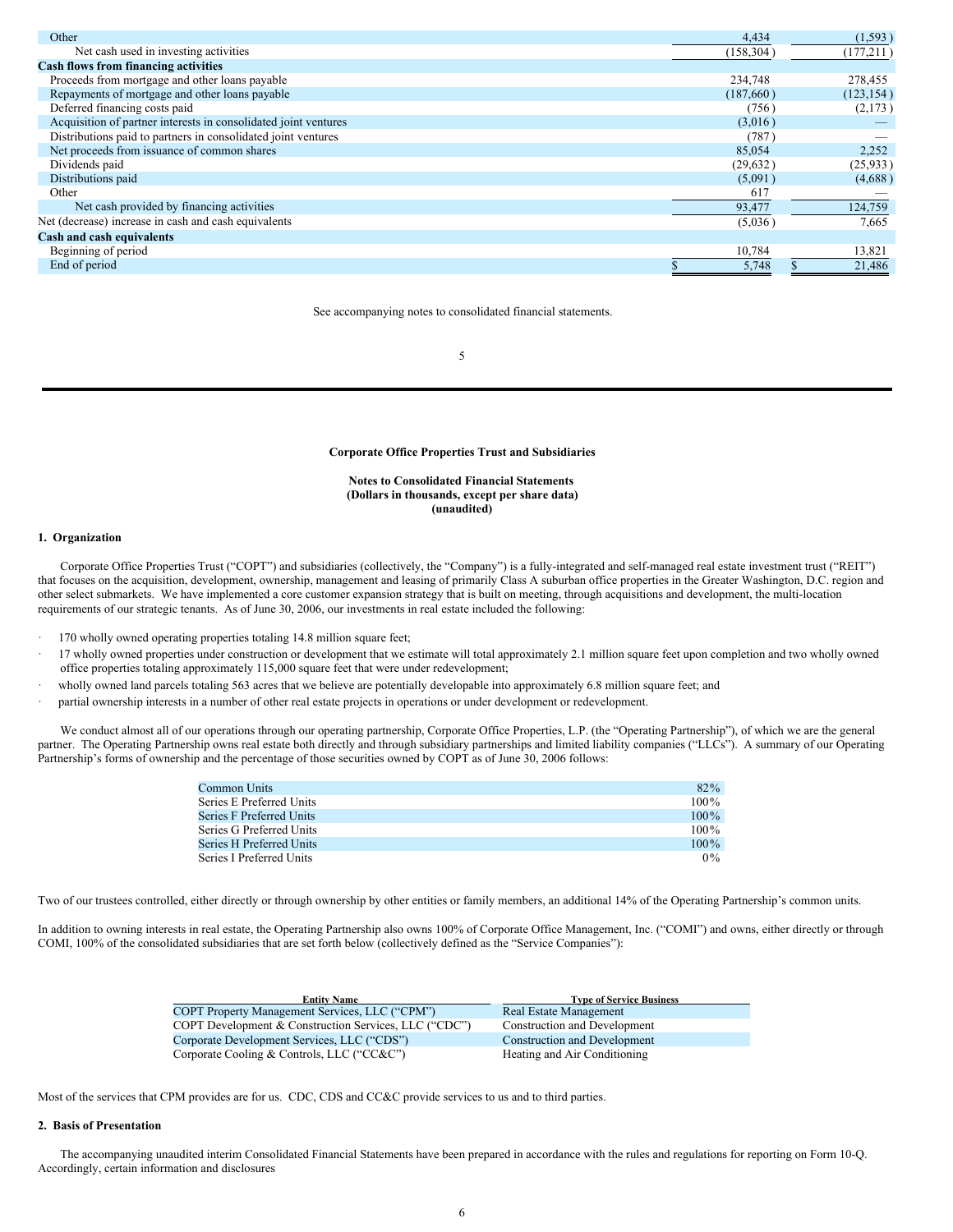required by accounting principles generally accepted in the United States for complete Consolidated Financial Statements are not included herein. These interim financial statements should be read together with the financial statements and notes thereto included in our 2005 Annual Report on Form 10-K. The interim financial statements on the previous pages reflect all adjustments that we believe are necessary for the fair statement of our financial position and results of operations for the interim periods presented. These adjustments are of a normal recurring nature. The results of operations for such interim periods are not necessarily indicative of the results for a full year.

#### **3. Earnings Per Share ("EPS")**

We present both basic and diluted EPS. We compute basic EPS by dividing net income available to common shareholders by the weighted average number of common shares outstanding during the year. Our computation of diluted EPS is similar except that:

- the denominator is increased to include: (1) the weighted average number of potential additional common shares that would have been outstanding if securities that are convertible into our common shares were converted; and (2) the effect of dilutive potential common shares outstanding during the period attributable to share-based compensation using the treasury stock method; and
- the numerator is adjusted to add back any convertible preferred dividends and any other changes in income or loss that would result from the assumed conversion into common shares.

Our computation of diluted EPS does not assume conversion of securities into our common shares if conversion of those securities would increase our diluted EPS in a given period. A summary of the numerator and denominator for purposes of basic and diluted EPS calculations is set forth below (dollars and shares in thousands, except per share data):

|                                                                                                 | <b>For the Three Months</b><br>Ended June 30, |         |    |         | For the Six Months<br>Ended June 30. |         |      |         |
|-------------------------------------------------------------------------------------------------|-----------------------------------------------|---------|----|---------|--------------------------------------|---------|------|---------|
|                                                                                                 | 2005<br>2006                                  |         |    | 2006    |                                      |         | 2005 |         |
| Numerator:                                                                                      |                                               |         |    |         |                                      |         |      |         |
| Income from continuing operations                                                               | S                                             | 9,065   | \$ | 8,799   | S                                    | 16,749  | S    | 17,769  |
| Add: Gain on sales of real estate, net                                                          |                                               | 25      |    | 169     |                                      | 135     |      | 188     |
| Less: Preferred share dividends                                                                 |                                               | (3,653) |    | (3,654) |                                      | (7,307) |      | (7,308) |
| Numerator for basic and diluted EPS from continuing operations available to common shareholders |                                               | 5,437   |    | 5,314   |                                      | 9,577   |      | 10,649  |
| Add: Income from discontinued operations, net                                                   |                                               | 26      |    | 152     |                                      | 2,169   |      | 203     |
| Numerator for basic and diluted EPS on net income available to common shareholders              |                                               | 5,463   |    | 5,466   |                                      | 11,746  |      | 10,852  |
| Denominator (all weighted averages):                                                            |                                               |         |    |         |                                      |         |      |         |
| Denominator for basic EPS (common shares)                                                       |                                               | 41,510  |    | 36,692  |                                      | 40,594  |      | 36,624  |
| Dilutive effect of share-based compensation awards                                              |                                               | 1,721   |    | 1,528   |                                      | 1,801   |      | 1,534   |
| Denominator for diluted EPS                                                                     |                                               | 43,231  |    | 38,220  |                                      | 42,395  |      | 38,158  |
|                                                                                                 |                                               |         |    |         |                                      |         |      |         |
| <b>Basic EPS:</b>                                                                               |                                               |         |    |         |                                      |         |      |         |
| Income from continuing operations                                                               | S                                             | 0.13    | \$ | 0.14    | S                                    | 0.24    | \$.  | 0.29    |
| Income from discontinued operations                                                             |                                               |         |    | 0.01    |                                      | 0.05    |      | 0.01    |
| Net income available to common shareholders                                                     |                                               | 0.13    |    | 0.15    |                                      | 0.29    |      | 0.30    |
| Diluted EPS:                                                                                    |                                               |         |    |         |                                      |         |      |         |
| Income from continuing operations                                                               | S                                             | 0.13    | \$ | 0.14    | S                                    | 0.23    | \$.  | 0.28    |
| Income from discontinued operations                                                             |                                               |         |    |         |                                      | 0.05    |      |         |
| Net income available to common shareholders                                                     |                                               | 0.13    |    | 0.14    |                                      | 0.28    |      | 0.28    |

Our diluted EPS computations do not include the effects of the following securities since the conversions of such securities would increase diluted EPS for the respective periods:

|                                                            |       | Weighted Average Shares in Denominator        |                                      |       |  |  |  |  |
|------------------------------------------------------------|-------|-----------------------------------------------|--------------------------------------|-------|--|--|--|--|
|                                                            |       | <b>For the Three Months</b><br>Ended June 30. | For the Six Months<br>Ended June 30. |       |  |  |  |  |
|                                                            | 2006  | 2005                                          | 2006                                 | 2005  |  |  |  |  |
| Conversion of weighted average common units                | 8.465 | 8.676                                         | 8.493                                | 8.681 |  |  |  |  |
| Conversion of weighted average convertible preferred units | 176   | '76                                           | 176                                  | 176   |  |  |  |  |
| Share-based compensation awards                            |       | 147                                           |                                      | 149   |  |  |  |  |

#### **4. Recent Accounting Pronouncements**

See Note 5 for disclosure associated with our implementation of recent accounting pronouncements relating to our accounting for share-based compensation.

In June 2005, the FASB ratified the consensus reached by the Emerging Issues Task Force ("EITF") regarding EITF 04-05, "Determining Whether a General Partner, or the General Partners as a Group, Controls a Limited Partnership or Similar Entity When the Limited Partners Have Certain Rights." The conclusion provided a framework for addressing the question of when a general partner, as defined in EITF 04-05, should consolidate a limited partnership. Under the consensus, a general partner is presumed to control a limited partnership (or similar entity) and should consolidate that entity unless the limited partners possess kick-out rights or other substantive participating rights as described in EITF 96-16, "Investor's Accounting for an Investee When the Investor has a Majority of the Voting Interest but the Minority Shareholder or Shareholders Have Certain Approval or Veto Rights." This EITF is effective for all new limited partnerships formed and for existing limited partnerships for which the partnership agreements are modified after June 29, 2005, and, as of January 1, 2006, for existing limited partnership agreements. The EITF did not impact us in 2005. The adoption of this EITF in 2006 for existing limited partnership agreements did not have a material effect on our financial position, results of operations or cash flows.

In June 2006, the FASB issued Interpretation No. 48, "Accounting for Uncertainty in Income Taxes — an interpretation of FASB Statement No. 109," ("FIN 48"). FIN 48 clarifies the accounting for uncertainty in income taxes recognized in an enterprise's financial statements in accordance with FASB Statement No. 109, "Accounting for Income Taxes." FIN 48 prescribes a recognition threshold and measurement attribute for the financial statement recognition and measurement of a tax position taken or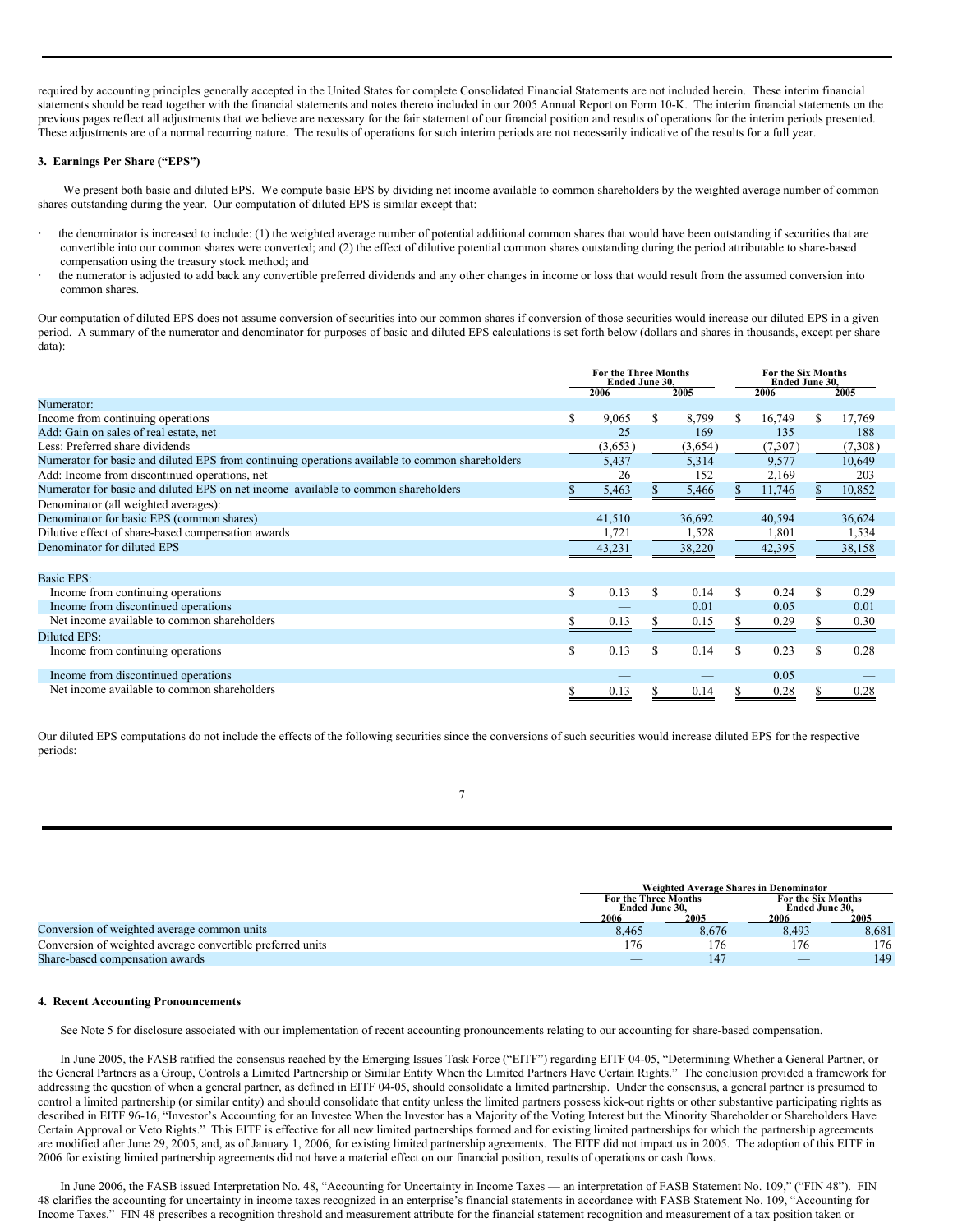expected to be taken in a tax return. FIN 48 also provides guidance on de-recognition, classification, interest and penalties, accounting in interim periods, disclosure and transition. FIN 48 is effective for fiscal years beginning after December 15, 2006. We do not expect that the implementation of FIN 48 will have a material effect on our financial position, results of operations or cash flows.

## **5. Share-Based Compensation**

## **Share-based Compensation Plans**

In 1993, we adopted a share option plan for our Trustees under which we have 75,000 common shares reserved for issuance. These options expire ten years after the date of grant and are all exercisable. Shares for this plan are issued under a registration statement on a Form S-8 that became effective upon filing with the Securities and Exchange Commission. As of June 30, 2006, there were no awards available for future grant under this plan.

In March 1998, we adopted a long-term incentive plan for our Trustees and employees. This plan provides for the award of options to acquire our common shares ("share options"), common shares subject to forfeiture restrictions ("restricted shares") and dividend equivalents. We are authorized to issue awards under the plan amounting to no more than 13% of the total of (1) our common shares outstanding plus (2) the number of shares that would be outstanding upon redemption of all units of the Operating Partnership or other securities that are convertible into our common shares. Trustee options under this plan become exercisable beginning on the first anniversary of their grant. The vesting periods for employees' options under this plan range from immediately to five years, although they generally, on average, are three years. Restricted shares generally vest annually in the following increments: 16% upon the first anniversary following the date of grant, 18% upon the second anniversary, 20% upon the third anniversary, 22% upon the fourth anniversary and 24% upon the fifth anniversary. Options expire ten years after the date of grant. Shares for this plan are issued under a registration statement filed on a Form

|   |         | I |  |
|---|---------|---|--|
| I |         |   |  |
| × | ï<br>۰, | ٦ |  |
|   |         |   |  |

S-8 that became effective upon filing with the Securities and Exchange Commission. As of June 30, 2006, we had 906,517 awards available for future grant under this plan.

The following table summarizes share option transactions under the plans described above for the six months ended June 30, 2006:

| Outstanding at December 31, 2005<br>2,709,927<br>14.41<br>249,739<br>40.69<br>Granted<br>S<br>Forfeited<br>(27, 921)<br>31.35<br><sup>8</sup><br>Exercised<br>12.95<br>(205, 110)<br>S<br>Outstanding at June 30, 2006<br>2,726,635<br>16.75<br>69,101<br><sup>\$</sup><br>S<br>6<br>Exercisable at June 30, 2006<br>2,029,350<br>62,038<br>S<br>11.51<br>S<br>Options expected to vest<br>662,421<br>32.00<br>9<br>S | <b>Shares</b> | Weighted<br>Average<br><b>Exercise Price</b><br>per Share | Weighted<br>Average<br>Remaining<br>Contractual<br>Term (in<br>Years) | Aggregate<br>Intrinsic<br>Value |
|-----------------------------------------------------------------------------------------------------------------------------------------------------------------------------------------------------------------------------------------------------------------------------------------------------------------------------------------------------------------------------------------------------------------------|---------------|-----------------------------------------------------------|-----------------------------------------------------------------------|---------------------------------|
|                                                                                                                                                                                                                                                                                                                                                                                                                       |               |                                                           |                                                                       |                                 |
|                                                                                                                                                                                                                                                                                                                                                                                                                       |               |                                                           |                                                                       |                                 |
|                                                                                                                                                                                                                                                                                                                                                                                                                       |               |                                                           |                                                                       |                                 |
|                                                                                                                                                                                                                                                                                                                                                                                                                       |               |                                                           |                                                                       |                                 |
|                                                                                                                                                                                                                                                                                                                                                                                                                       |               |                                                           |                                                                       |                                 |
|                                                                                                                                                                                                                                                                                                                                                                                                                       |               |                                                           |                                                                       |                                 |
|                                                                                                                                                                                                                                                                                                                                                                                                                       |               |                                                           |                                                                       | 6,710                           |

The total intrinsic value of options exercised during the six months ended June 30, 2006 was \$5,952.

We received \$2,656 in proceeds from the exercise of share options during the six months ended June 30, 2006.

The following table summarizes restricted share transactions under the plans described above for the six months ended June 30, 2006:

|                                    | <b>Shares</b> |   | Weighted<br>Average<br><b>Grant Date</b><br><b>Fair Value</b> |
|------------------------------------|---------------|---|---------------------------------------------------------------|
| Unvested at December 31, 2005      | 395,609       | S | 19.88                                                         |
| Granted                            | 133.420       | S | 42.06                                                         |
| Forfeited                          | (20, 822)     | S | 23.67                                                         |
| Vested                             | (124, 517)    | S | 17.16                                                         |
| Unvested at June 30, 2006          | 383,690       | S | 28.28                                                         |
| Restricted shares expected to vest | 364,506       |   |                                                               |

The total fair value of restricted shares vested during the six months ended June 30, 2006 was \$5,319.

We did not realize a windfall tax benefit for the 2006 periods on options exercised and restricted shares vested by employees of our subsidiaries that are subject to income tax due to the existence of a net operating loss carryforward on such subsidiaries.

## **Adoption of Statement of Financial Accounting Standards No. 123(R)**

We have historically issued two forms of share-based compensation: share options and restricted shares. Prior to January 1, 2006, when we adopted Statement of Financial Accounting Standards No. 123(R), "Share-Based Payment" ("SFAS 123(R)"), our general method for accounting for these forms of share-based compensation was as follows:

Share options: These awards were accounted for using the intrinsic value method. Under this method, we recorded compensation expense only when the exercise price of a grant was less than the market price of our common shares on the option grant date; when this occurred, we recognized compensation expense equal to the difference between the exercise price and the grant-date market price over the service period to which the options related.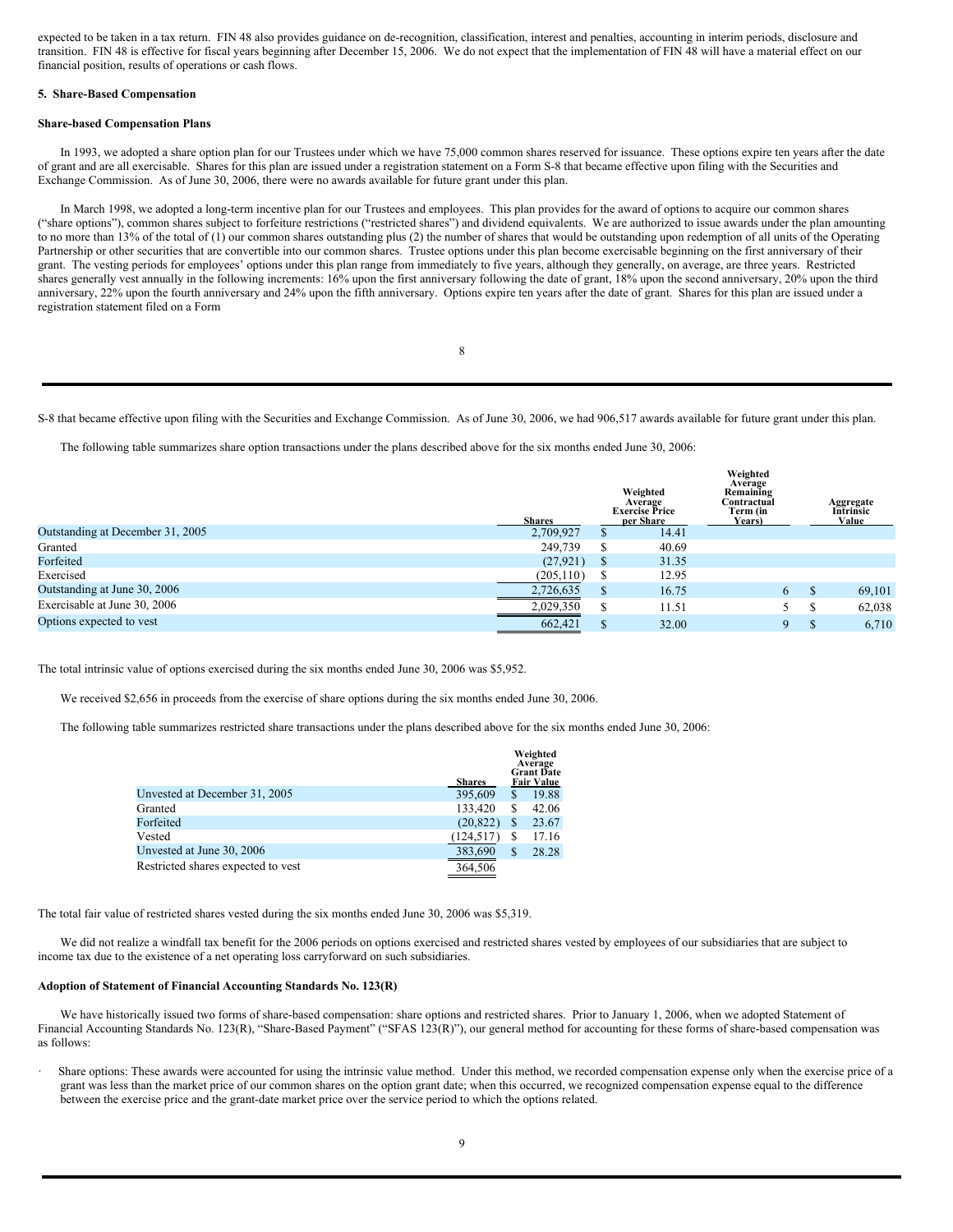Restricted shares: We computed compensation expense for restricted share grants based on the value of such grants, as determined by the value of our common shares on the applicable measurement date (generally the date of grant). We recognized compensation expense for such grants over the service periods to which the grants related based on the vesting schedules for such grants.

In December 2004, the Financial Accounting Standards Board ("FASB") issued SFAS 123(R). The statement establishes standards for the accounting for transactions in which an entity exchanges its equity instruments for goods or services, focusing primarily on accounting for transactions in which an entity obtains employee services in share-based payment transactions. The statement requires us to measure the cost of employee services received in exchange for an award of equity instruments based generally on the fair value of the award on the grant date; such cost should then be recognized over the period during which the employee is required to provide service in exchange for the award (generally the vesting period). No compensation cost is recognized for equity instruments for which employees do not render the requisite service. In 2005, the FASB also issued several FASB Staff Positions that clarify certain aspects of SFAS 123(R). SFAS 123(R) became effective for us on January 1, 2006, applying to all awards granted after January 1, 2006 and to awards modified, repurchased or cancelled after that date. We used the modified prospective application approach to adoption provided for under SFAS 123(R); under this approach, we recognized compensation cost on or after January 1, 2006 for the portion of outstanding awards for which the requisite service was not yet rendered, based on the fair value of those awards on the date of grant.

The primary effect of our adoption of SFAS 123(R) on our Consolidated Financial Statements is that beginning January 1, 2006 we are: (1) incurring higher expense associated with share options issued to employees relative to what we would have recognized under the intrinsic value method; (2) recognizing expenses associated with restricted common shares over the life of the grant using a straight line basis methodology over the service period; and (3) reporting the benefits of tax deductions in excess of recognized compensation costs as cash flow from financing activities (such benefits were previously reported as operating cash flows).

Prior to our adoption of SFAS 123(R), we provided disclosures in our financial statements for periods prior to 2006 that summarized what our operating results would have been if we had elected to account for our share-based compensation under the fair value provisions of Statement of Financial Accounting Standards No. 123, "Accounting for Stock-Based Compensation" ("SFAS 123"). In computing the amounts that appeared in these disclosures, we accounted for forfeitures as they occurred. SFAS 123(R) requires that share-based compensation be computed based on awards that are ultimately expected to vest. As a result, future forfeitures of awards are to be estimated at the time of grant and revised, if necessary, in subsequent periods if actual forfeitures differ from those estimates. SFAS 123(R) also requires that companies make a one-time cumulative effect adjustment upon adoption of the standard to record the effect that estimated future forfeitures of outstanding awards would have on expenses previously recognized in the companies' financial statements; we did not record such a cumulative effect adjustment since we determined that the effect of prevesting forfeitures on our recorded expense has historically been negligible. The amounts included in our Consolidated Statements of Operations for share-based compensation in the three and six months ended June 30, 2006 reflected an estimate of pre-vesting forfeitures of approximately 5%.

In the disclosures that we provided in our financial statements for periods prior to 2006 that summarized what our operating results would have been if we had elected to account for our share-based compensation under the fair value provisions of SFAS 123, we did not capitalize costs associated with share-based compensation. Effective upon our adoption of SFAS 123(R), we began capitalizing costs associated with share-based compensation.

On November 10, 2005, the FASB issued FASB Staff Position No. FAS 123(R)-3, "Transition Election Related to Accounting for Tax Effects of Share-Based Payment Awards." We elected to adopt the alternative transition method provided in this FASB Staff Position for calculating the tax effects of share-based compensation pursuant to SFAS 123(R). The alternative transition method includes a simplified method to establish the beginning balance of the additional paid-in capital pool (APIC pool) related to the tax effects of employee share-based compensation, which is available to absorb tax deficiencies recognized subsequent to the adoption of SFAS 123(R).

We compute the fair value of share options under SFAS 123(R) using the Black-Scholes option-pricing model; the weighted average assumptions we used in that model for share options issued during the six months ended June 30, 2006 are set forth below:

| I            |
|--------------|
|              |
| ٦<br>×<br>۰. |

| Weighted average fair value of grants on grant date | \$ 5.51     |
|-----------------------------------------------------|-------------|
| Risk-free interest rate                             | $4.73\%/1)$ |
| Expected life-years                                 | 7.06        |
| Expected volatility                                 | 23.95%      |
| Expected dividend yield                             | 6.39%       |

## (1) Ranged from 4.35% to 5.27%.

The risk-free interest rate is based on the U.S. Treasury yield curve in effect at the time of grant. The expected option life is based on our historical experience of employee exercise behavior. Expected volatility is based on historical volatility of our common shares. Expected dividend yield is based on the average historical dividend yield on our common shares over a period of time ending on the grant date of the options.

The table below sets forth information relating to expenses from share-based compensation included in our Consolidated Statements of Operations for the three and six months ended June 30, 2006:

|                                                     |    | <b>For the Three</b><br><b>Months Ended</b><br>June 30, 2006 |    | <b>For the Six</b><br><b>Months Ended</b><br>June 30, 2006 |
|-----------------------------------------------------|----|--------------------------------------------------------------|----|------------------------------------------------------------|
| Increase in general and administrative expenses     | S  | 594                                                          | \$ | 1,063                                                      |
| Increase in construction contract and other service |    |                                                              |    |                                                            |
| operations expenses                                 |    | 198                                                          |    | 342                                                        |
| Share-based compensation expense                    |    | 792                                                          |    | 1,405                                                      |
| Income taxes                                        |    | (25)                                                         |    | (42)                                                       |
| Minority interests                                  |    | (134)                                                        |    | (243)                                                      |
| Net share-based compensation expense                |    | 633                                                          | \$ | 1,120                                                      |
| Net share-based compensation expense per share      |    |                                                              |    |                                                            |
| <b>Basic</b>                                        | \$ | 0.02                                                         | S  | 0.03                                                       |
| Diluted                                             | S  | 0.01                                                         | S  | 0.03                                                       |
|                                                     |    |                                                              |    |                                                            |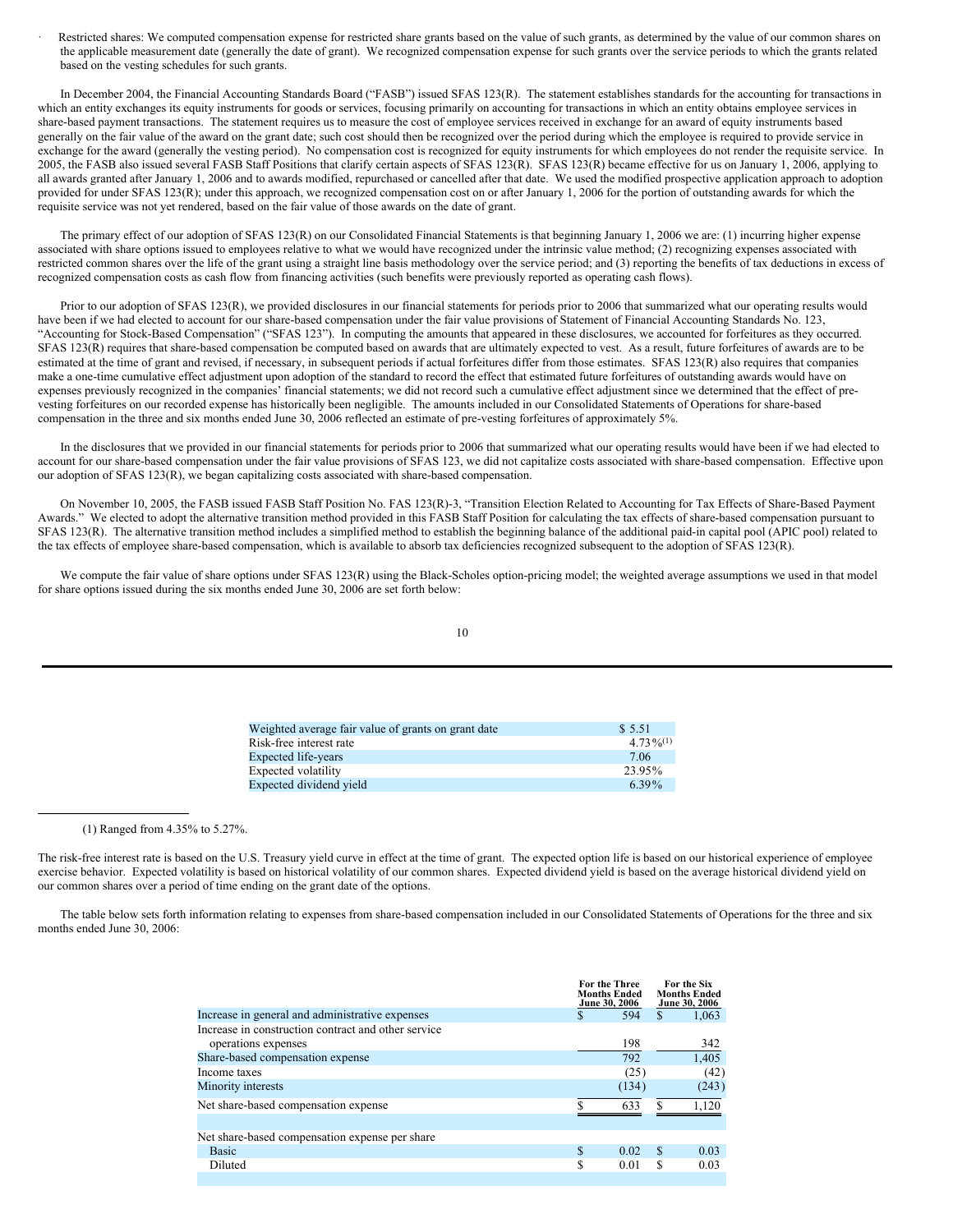We also capitalized share-based compensation costs of approximately \$57 in the three months ended June 30, 2006 and \$85 in the six months ended June 30, 2006.

As of June 30, 2006, there was \$1,709 of unrecognized compensation cost related to nonvested options that is expected to be recognized over a weighted average period of approximately two years. As of June 30, 2006, there was \$8,654 of unrecognized compensation cost related to nonvested restricted shares that is expected to be recognized over a weighted average period of approximately three years.

#### **Disclosure for Periods Prior to 2006, Including Pro Forma Financial Information Under SFAS 123**

Expenses from share-based compensation reflected in our Consolidated Statements of Operations for the three and six months ended June 30, 2005 were as follows:

|                                                     | For the Three<br><b>Months Ended</b><br>June 30, 2005 | For the Six<br><b>Months Ended</b><br>June 30, 2005 |
|-----------------------------------------------------|-------------------------------------------------------|-----------------------------------------------------|
| Increase in general and administrative expenses     | 510                                                   | 923                                                 |
| Increase in construction contract and other service |                                                       |                                                     |
| operations expenses                                 |                                                       |                                                     |

The following table summarizes our operating results for the three and six months ended June 30, 2005 as if we elected to account for our share-based compensation under the fair value provisions of SFAS 123 in that period:

|                                                                        |    | For the Three<br><b>Months Ended</b><br>June 30, 2005 |          | For the Six<br><b>Months Ended</b><br>June 30, 2005 |
|------------------------------------------------------------------------|----|-------------------------------------------------------|----------|-----------------------------------------------------|
| Net income, as reported                                                | \$ | 9.120                                                 | \$       | 18,160                                              |
| Add: Share-based compensation expense, net of related tax effects and  |    |                                                       |          |                                                     |
| minority interests, included in the determination of net income        |    | 448                                                   |          | 802                                                 |
| Less: Share-based compensation expense determined under the fair value |    |                                                       |          |                                                     |
| based method, net of related tax effects and minority interests        |    | (429)                                                 |          | (768)                                               |
| Net income, pro forma                                                  |    | 9.139                                                 |          | 18.194                                              |
| Basic EPS on net income available to common shareholders,              |    |                                                       |          |                                                     |
| as reported                                                            | \$ | 0.15                                                  | <b>S</b> | 0.30                                                |
| Basic EPS on net income available to common shareholders,              |    |                                                       |          |                                                     |
| pro forma                                                              | S  | 0.15                                                  | -S       | 0.30                                                |
| Diluted EPS on net income available to common shareholders,            |    |                                                       |          |                                                     |
| as reported                                                            | \$ | 0.14                                                  | <b>S</b> | 0.28                                                |
| Diluted EPS on net income available to common shareholders, pro forma  | S  | 0.14                                                  | S        | 0.29                                                |
|                                                                        |    |                                                       |          |                                                     |

The share-based compensation expense under the fair value method, as reported in the above table, was computed using the Black-Scholes option-pricing model.

#### **6. Commercial Real Estate Properties**

Operating properties consisted of the following:

|                                | <b>June 30,</b><br>2006 | December 31<br>2005. |
|--------------------------------|-------------------------|----------------------|
| Land                           | 335,712                 | 314,719<br>S.        |
| Buildings and improvements     | 1,602,300               | 1,491,254            |
|                                | 1,938,012               | 1,805,973            |
| Less: accumulated depreciation | (194,361)               | (174, 935)           |
|                                | \$1,743,651             | \$1,631,038          |

At June 30, 2006, we were under contract to sell 710 Route 46, an office property located in Fairfield, New Jersey that we classified as held for sale (Fairfield, New Jersey is located in the Northern/Central New Jersey region). The components associated with this property as of June 30, 2006 included the following:

|                                | <b>June 30,</b><br>2006 |
|--------------------------------|-------------------------|
| Land                           | \$2,154                 |
| Buildings and improvements     | 11,041                  |
|                                | 13.195                  |
| Less: accumulated depreciation | (3,034)                 |
|                                | \$10,161                |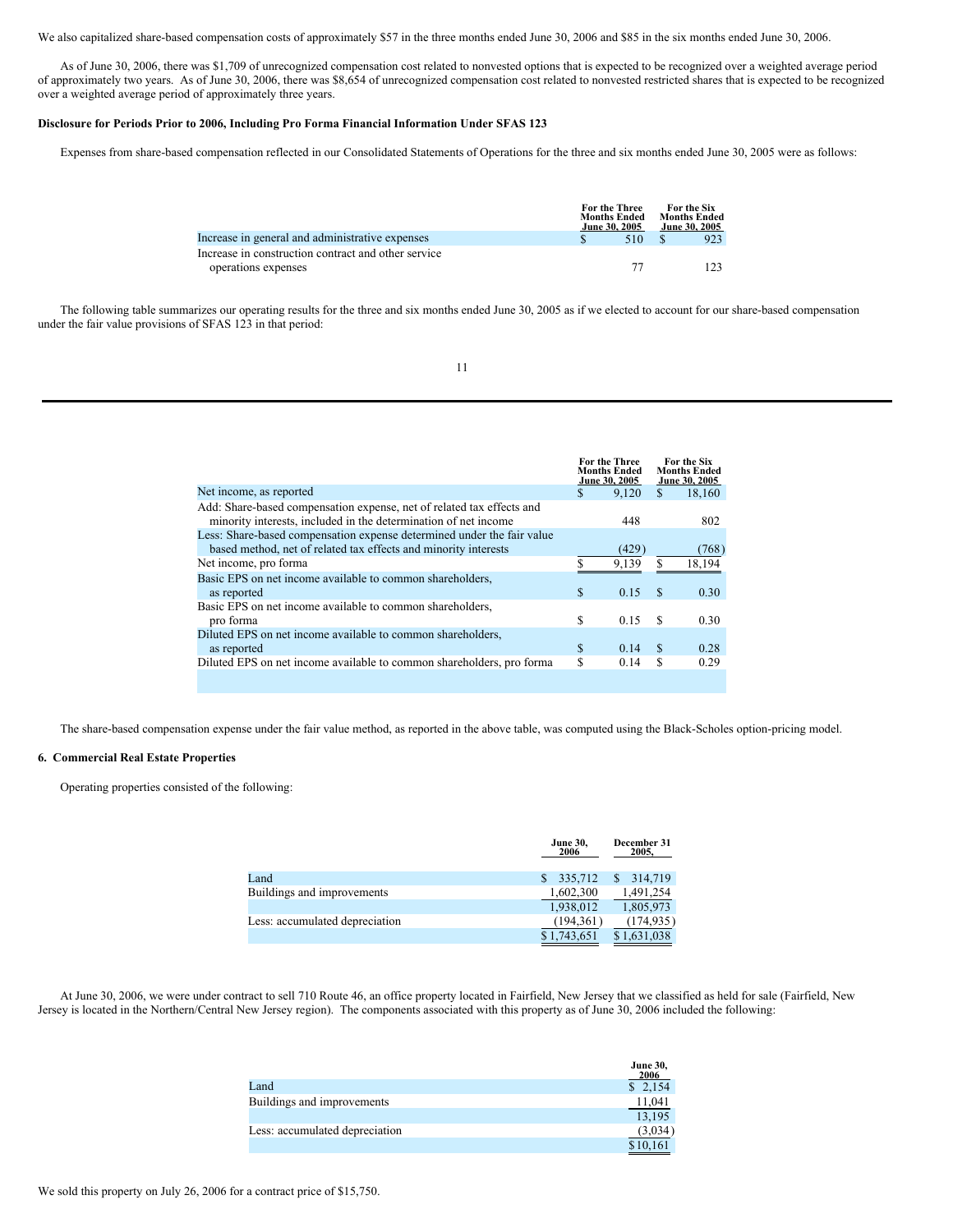|                          | <b>June 30,</b><br>2006 | December 31,<br>2005 |  |
|--------------------------|-------------------------|----------------------|--|
| Land                     | 158,096                 | 117.434              |  |
| Construction in progress | 152.099                 | 138.183              |  |
|                          | 310.195                 | 255.617              |  |

## **2006 Acquisitions**

We acquired the following office properties during the six months ended June 30, 2006:

| <b>Project Name</b>         | Location                    | Date of<br>Acquisition | Number of<br><b>Buildings</b> | Total<br>Rentable<br><b>Square Feet</b> | <b>Initial Cost</b> |
|-----------------------------|-----------------------------|------------------------|-------------------------------|-----------------------------------------|---------------------|
| North Creek                 | Colorado Springs, CO        | 5/18/2006              |                               | 324,549 \$                              | 41,508              |
| 1915 & 1925 Aerotech Drive  | Colorado Springs, CO        | 6/8/2006               |                               | 75.892                                  | 8.378               |
| 7125 Columbia Gateway Drive | Columbia, MD <sup>(1)</sup> | 6/29/2006              |                               | 611.379                                 | 73.975              |
|                             |                             |                        |                               | 1.011.820                               | 123.861             |

(1) Located in the Baltimore/Washington Corridor.

The table below sets forth the allocation of the acquisition costs of the properties described above:

|                                               | <b>North Creek</b> |         | Aerotech<br>Drive |  | Columbia<br><b>Gateway Drive</b> | Total   |
|-----------------------------------------------|--------------------|---------|-------------------|--|----------------------------------|---------|
| Land, operating properties                    |                    | 2.735   | 1.113             |  | 17.126                           | 20.974  |
| Building and improvements                     |                    | 34,161  | 6.161             |  | 46.771                           | 87.093  |
| Intangible assets on real estate acquisitions |                    | 5,694   | 1,235             |  | 11,959                           | 18,888  |
| Total assets                                  |                    | 42,590  | 8,509             |  | 75.856                           | 126.955 |
| Deferred revenue associated with acquired     |                    |         |                   |  |                                  |         |
| operating leases                              |                    | (1,082) | (131)             |  | (1,881)                          | (3,094) |
| Total acquisition cost                        |                    | 41,508  | 8,378             |  | 73,975                           | 123,861 |

Intangible assets recorded in connection with these acquisitions included the following:

|                                             | Cost   | Weighted<br>Average<br>Amortization<br>Period |
|---------------------------------------------|--------|-----------------------------------------------|
| Lease-up value                              | 12,867 |                                               |
| Tenant relationship value                   | 3,345  |                                               |
| Lease cost portion of deemed cost avoidance | 1,825  |                                               |
| Lease to market value                       | 851    |                                               |
|                                             | 18.888 |                                               |

During the six months ended June 30, 2006, we also acquired the following:

- a property located in Colorado Springs, Colorado containing a 60,000 square foot building that will be redeveloped and a four-acre parcel of land that we believe can support approximately 30,000 developable square feet for \$2,602 on January 19, 2006;
- · a 31-acre parcel of land located in San Antonio, Texas that we believe can support up to 375,000 developable square feet for \$7,430 on January 20, 2006;
- a six-acre parcel of land located in Hanover, Maryland that we believe can support up to 60,000 developable square feet for \$2,142 on February 28, 2006 (Hanover, Maryland is located in the Baltimore/Washington Corridor);
- · a 20 acre parcel of land located in Colorado Springs, Colorado that we believe can support up to 300,000 developable square feet for \$1,060 on April 21, 2006
- · a 13 acre parcel of land located in Colorado Springs, Colorado that we believe can support up to 120,000 developable square feet for \$2,254 on May 19, 2006;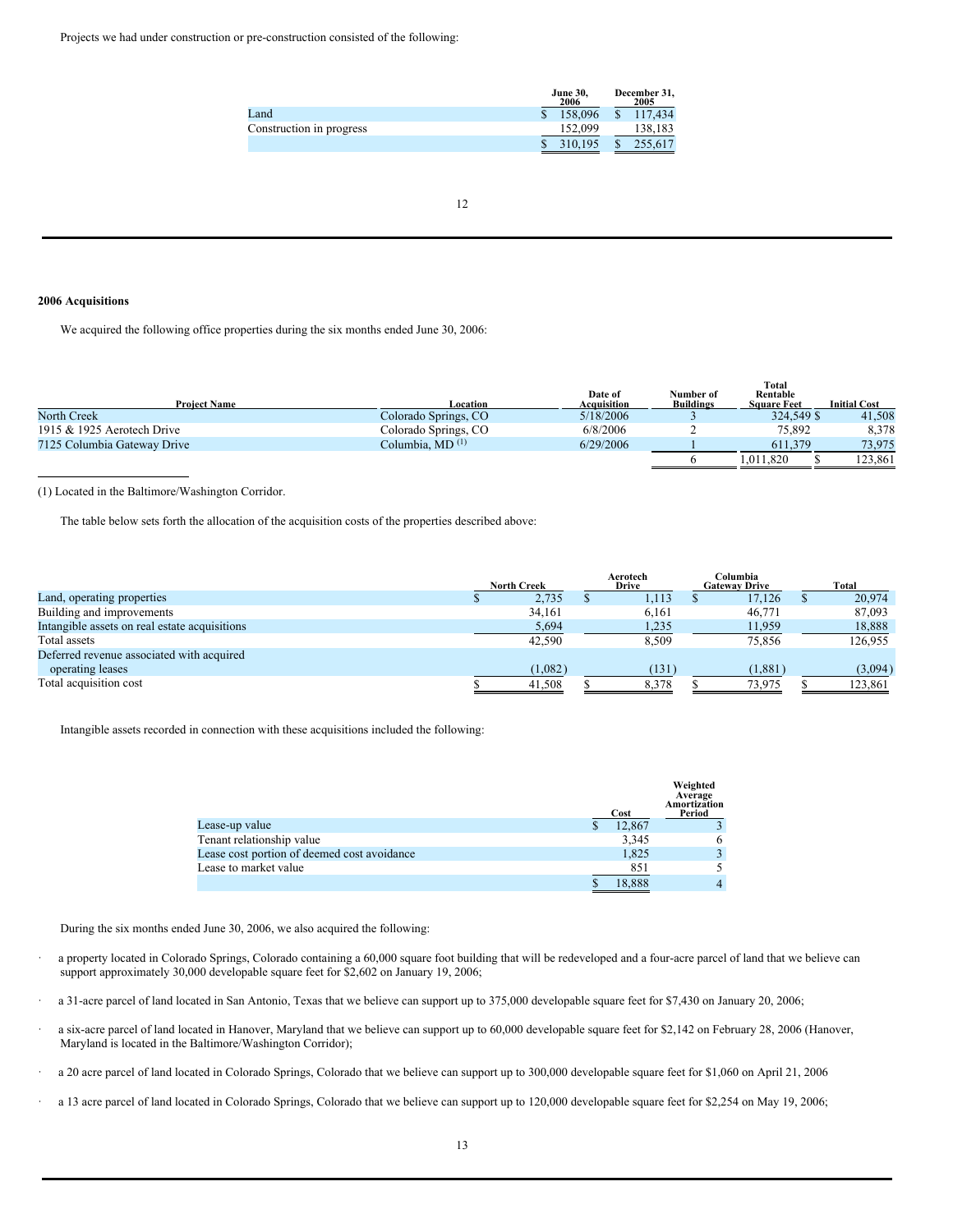- a 178 acre parcel of land located in Annapolis Junction, Maryland, located adjacent to the National Business Park, that we believe can support up to 1.25 million developable square feet for \$26,854 on June 29, 2006 (Annapolis Junction, Maryland is located in the Baltimore/Washington Corridor); and
- · a 5 acre parcel of land located in Columbia, Maryland that we believe can support up to 120,000 developable square feet for \$3,361 on June 29, 2006.

We also acquired a 50% interest in a consolidated joint venture called Commons Office 6-B, LLC that owns a land parcel located in Hanover, Maryland for \$1,830 on February 10, 2006. The joint venture is constructing an office property totaling approximately 44,000 square feet on the land parcel.

#### **2006 Construction and Pre-Construction Activities**

During 2006, we placed into service a 162,000 square foot building and 59% of a 157,000 square foot building, both of which are located in Annapolis Junction, Maryland.

As of June 30, 2006, we had construction underway on six new buildings in the Baltimore/Washington Corridor (including the one 50% joint venture discussed above), one in Northern Virginia, one in St. Mary's County, Maryland, one in Colorado Springs, Colorado, one in Suburban Baltimore and one in Richmond, Virginia. We also had pre-construction activities underway on four new buildings located in the Baltimore/Washington Corridor (including one through a 50% joint venture the formation of which was pending at June 30, 2006), one in Suburban Maryland, one in King George County, Virginia, one in Colorado Springs Colorado and one in Suburban Baltimore. In addition, we had redevelopment underway on two wholly owned existing buildings (one is located in the Baltimore/Washington Corridor and the other in Colorado Springs, Colorado) and two buildings owned by a joint venture (one is located in Northern Virginia and the other in the Baltimore/Washington Corridor).

#### **2006 Dispositions**

During the six months ended June 30, 2006, we sold the following operating properties:

| <b>Project Name</b>    | <b>Location</b>     | Date of<br>Sale | <b>Number</b><br><b>Buildings</b> | Total<br>Rentable<br>Sauare Feet | <b>Sale Price</b> | Gain on<br>Sale |
|------------------------|---------------------|-----------------|-----------------------------------|----------------------------------|-------------------|-----------------|
| Lakeview at the Greens | Laurel, Maryland(1) | 2/6/2006        |                                   | 141.783                          | 17.000            | 2,087           |
| 68 Culver Road         | Dayton, New Jersey  | 3/8/2006        |                                   | 57.280                           | 9.700             | 316             |
|                        |                     |                 |                                   | 199,063                          | 26,700            | 2.403           |

(1) Laurel, Maryland is located in the Suburban Maryland region.

In addition, on January 17, 2006, we sold a newly constructed property in Columbia, Maryland for \$2,530. We recognized a gain of \$111 on this sale.

#### **7. Real Estate Joint Ventures**

Our investments in and advances to unconsolidated real estate joint ventures accounted for using the equity method of accounting included the following:

|                                                |                                                 |                 | <b>Investment Balance at</b> |                                    |           |                       |                             |                        | Total |                           | <b>Maximum</b> |
|------------------------------------------------|-------------------------------------------------|-----------------|------------------------------|------------------------------------|-----------|-----------------------|-----------------------------|------------------------|-------|---------------------------|----------------|
|                                                | <b>June 30.</b><br>December 31.<br>2006<br>2005 |                 |                              | Date<br>Owner-<br>shin<br>Acquired |           | Nature of<br>Activitv |                             | Assets at<br>6/30/2006 |       | Exposure<br>to Loss $(1)$ |                |
| Route 46 Partners                              |                                                 | .509(2)         |                              | .451(2)                            | 3/14/2003 | 20%                   | Operates one building $(3)$ |                        |       | 22.811                    | 1,630          |
| Harrisburg Corporate<br>Gateway Partners, L.P. |                                                 | (3.067)<br>)(4) |                              | (4)<br>3.081                       | 9/29/2005 | 20%                   | Operates 16 buildings(5)    |                        |       | 77,237                    | __             |

(1) Derived from the sum of our investment balance and maximum additional unilateral capital contributions or loans required from us. Not reported above are additional amounts that we and our partner are required to fund when needed by this joint venture; these funding requirements are proportional to our respective ownership percentages. Also not reported above are additional unilateral contributions or loans from us, the amounts of which are uncertain, that would be due if certain contingent events occurred.

(2) The carrying amount of our investment in this joint venture was lower than our share of the equity in the joint venture by \$1,370 at June 30, 2006 and December 31, 2005 due to our deferral of gain on the contribution by us of real estate into the joint venture upon its formation. A difference will continue to exist to the extent the nature of our continuing involvement in the joint venture does not change.

- (3) This joint venture's property is located in Fairfield, New Jersey.
- (4) The carrying amount of our investment in this joint venture was lower than our share of the equity in the joint venture by \$5,218 at June 30, 2006 and \$5,204 at December 31, 2005 due to our deferral of gain on the contribution by us of real estate into the joint venture upon its formation. A difference will continue to exist to the extent the nature of our continuing involvement in the joint venture does not change.
- (5) This joint venture's properties are located in Greater Harrisburg, Pennsylvania.

The following table sets forth condensed balance sheets for our unconsolidated real estate joint ventures:

|                                 | <b>June 30,</b><br>2006 | December 31,<br>2005 |         |  |
|---------------------------------|-------------------------|----------------------|---------|--|
| Commercial real estate property | 94.410                  |                      | 94.552  |  |
| Other assets                    | 5.638                   |                      | 8.006   |  |
| Total assets                    | 100.048                 | S                    | 102,558 |  |
|                                 |                         |                      |         |  |
| Liabilities                     | 81.551                  | \$                   | 82.619  |  |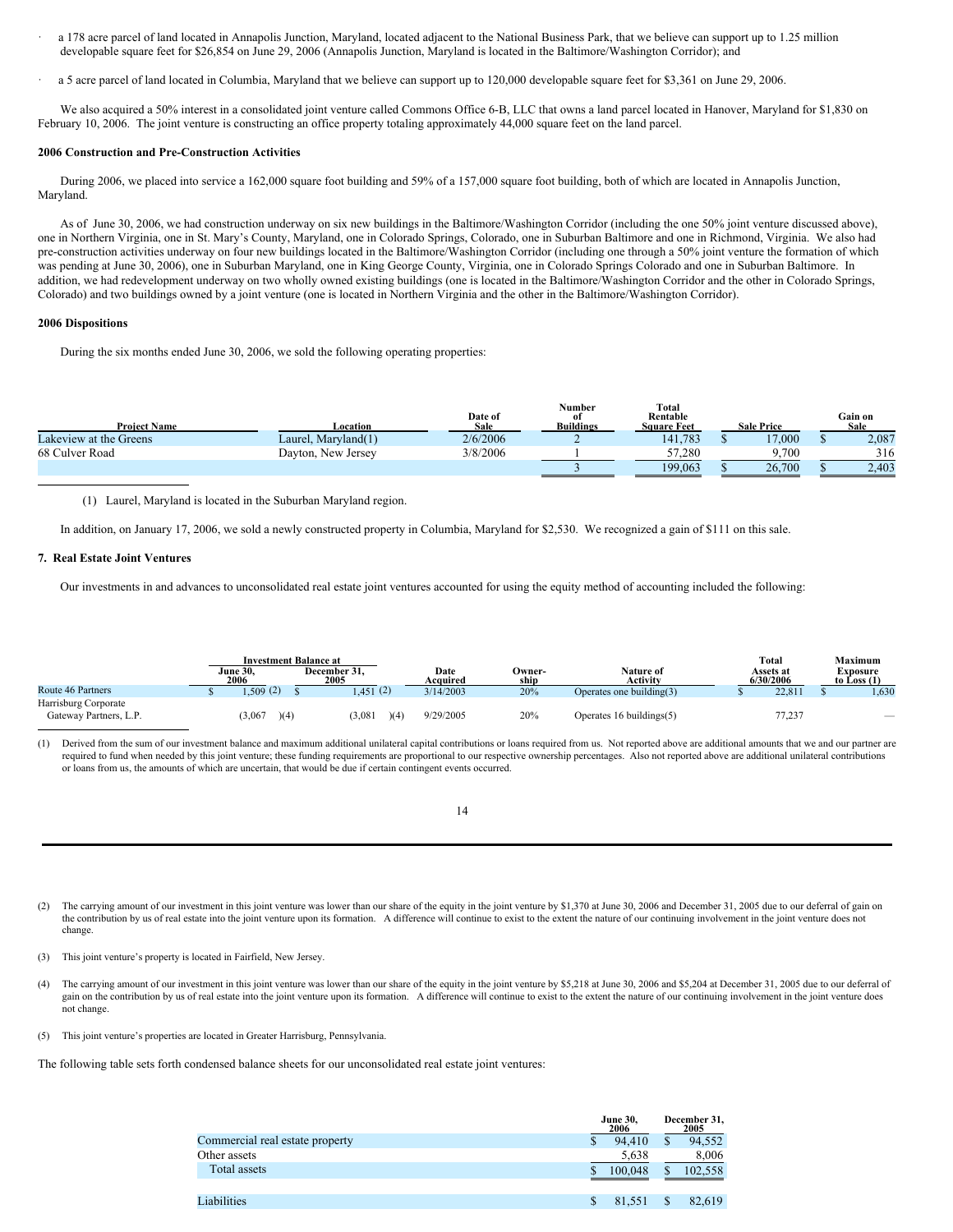| Owners' equity                       | 18.497 | 19.939                |
|--------------------------------------|--------|-----------------------|
| Total liabilities and owners' equity |        | \$ 100,048 \$ 102,558 |

The following table sets forth combined condensed statements of operations for the three and six months ended June 30, 2006 for the two unconsolidated joint ventures we owned as of June 30, 2006:

|                                       | For the Three<br><b>Months Ended</b><br>June 30, 2006 | For the Six<br><b>Months Ended</b><br>June 30, 2006 |         |
|---------------------------------------|-------------------------------------------------------|-----------------------------------------------------|---------|
| Revenues                              | S                                                     | 3.254                                               | 6,458   |
| Property operating expenses           |                                                       | (1,082)                                             | (2,187) |
| Interest expense                      |                                                       | (1, 189)                                            | (2,351) |
| Depreciation and amortization expense |                                                       | (993                                                | (1,905) |
| Net income                            |                                                       | 10)                                                 |         |

Our joint venture partner in Route 46 Partners has preference in receiving distributions of cash flows for a defined return. Once our partner receives its defined return, we are entitled to receive distributions for a defined return. We did not recognize income from our investment in Route 46 Partners in the three and six months ended June 30, 2006 and 2005 since the income earned by the entity in those periods did not exceed our partner's defined return.

On July 26, 2006, the property owned by Route 46 Partners was sold for a contract price of \$27,000, after which the joint venture was dissolved.

Our investments in consolidated real estate joint ventures included the following:

|                                       | Ownership<br>$%$ at<br>Date<br>Nature of<br>6/30/2006<br>Acquired<br>Activity |       | Total<br>Assets at<br>6/30/2006   | Collateralized<br>Assets at<br>6/30/2006 |       |
|---------------------------------------|-------------------------------------------------------------------------------|-------|-----------------------------------|------------------------------------------|-------|
| <b>COPT</b> Opportunity Invest I, LLC | 12/20/2005                                                                    | 92.5% | Redeveloping two properties $(1)$ | 37.647                                   |       |
| Commons Office 6-B. LLC               | 2/10/2006                                                                     | 50.0% | Developing land parcel(2)         | 6.146                                    | 6.146 |
| MOR Forbes 2 LLC                      | 12/24/2002                                                                    | 50.0% | Operating building $(3)$          | 4.250                                    | 3.839 |
|                                       |                                                                               |       |                                   | 48,043                                   | 9.985 |

(1) This joint venture owns one property in Northern Virginia and one in the Baltimore/Washington Corridor.

(2) This joint venture's property is located in Hanover, Maryland (located in the Baltimore/Washington Corridor region).

(3) This joint venture's property is located in Lanham, Maryland (located in the Suburban Maryland region).

## 15

On January 17, 2006 we acquired our partner's remaining 50% interest in MOR Montpelier 3 LLC, an entity that recently completed the construction of an office property, for \$1,186. We then sold the property to a third party for \$2,530, as discussed in Note 6.

Our commitments and contingencies pertaining to our real estate joint ventures are disclosed in Note 20.

## **8. Intangible Assets on Real Estate Acquisitions**

Intangible assets on real estate acquisitions consisted of the following:

|                                   |                                 | June 30, 2006               |                               | <b>December 31, 2005</b> |                                 |  |                             |  |                               |  |
|-----------------------------------|---------------------------------|-----------------------------|-------------------------------|--------------------------|---------------------------------|--|-----------------------------|--|-------------------------------|--|
|                                   | <b>Gross Carrying</b><br>Amount | Accumulated<br>Amortization | <b>Net Carrying</b><br>Amount |                          | <b>Gross Carrying</b><br>Amount |  | Accumulated<br>Amortization |  | <b>Net Carrying</b><br>Amount |  |
| Lease-up value                    | 105,687                         | 28,220                      | 77,467                        |                          | 92,812                          |  | 20,824                      |  | 71,988                        |  |
| Lease cost portion of deemed cost |                                 |                             |                               |                          |                                 |  |                             |  |                               |  |
| avoidance                         | 12.875                          | 4,782                       | 8,093                         |                          | 11.054                          |  | 3,991                       |  | 7,063                         |  |
| Lease to market value             | 10.623                          | 6.102                       | 4,521                         |                          | 9.772                           |  | 5.277                       |  | 4,495                         |  |
| Tenant relationship value         | 9,371                           | 522                         | 8,849                         |                          | 6,349                           |  | 130                         |  | 6,219                         |  |
| Market concentration premium      | 1,333                           | 131                         | 1,202                         |                          | 1,333                           |  | 114                         |  | 1,219                         |  |
|                                   | 139.889                         | 39.757                      | 100.132                       |                          | 121.320                         |  | 30,336                      |  | 90.984                        |  |

Amortization of the intangible asset categories set forth above totaled approximately \$7,608 in the six months ended June 30, 2006 and \$3,914 in the six months ended June 30, 2005. The approximate weighted average amortization periods of the categories set forth above follow: lease up value: 6 years; lease cost portion of deemed cost avoidance: 4 years; lease to market value: 2 years; tenant relationship value: 5 years; and market concentration premium: 36 years. The approximate weighted average amortization period for all of the categories combined above is 5 years. Estimated amortization expense associated with the intangible asset categories set forth above for the six months ended December 31, 2006 is \$9.6 million, 2007 is \$16.0 million, 2008 is \$13.5 million, 2009 is \$11.5 million, 2010 is \$8.5 million and 2011 is 6.7 million.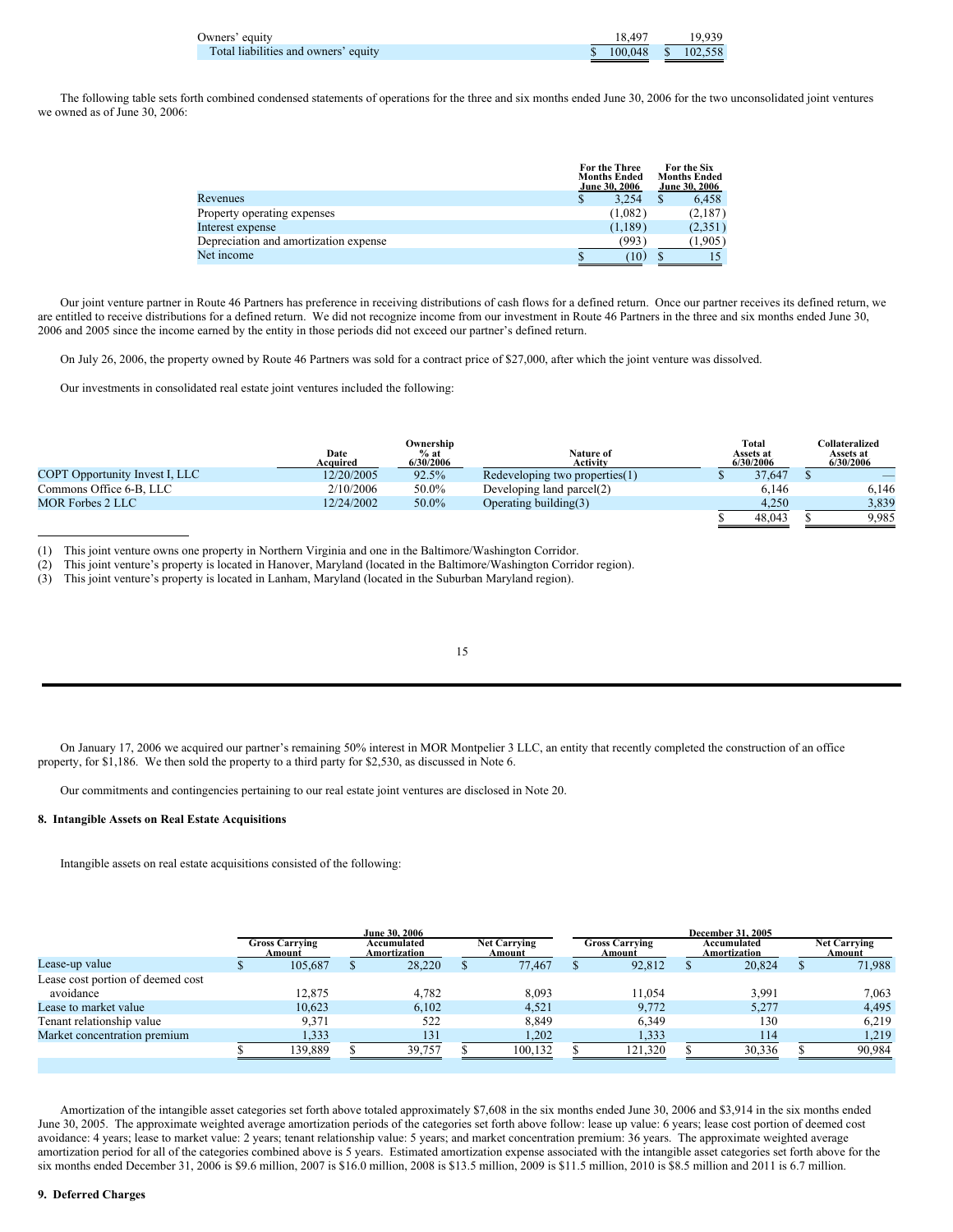|                          | <b>June 30,</b><br>2006 | December 31,<br>2005 |
|--------------------------|-------------------------|----------------------|
| Deferred leasing costs   | 45.125                  | 42,752               |
| Deferred financing costs | 22,394                  | 21,574               |
| Goodwill                 | 1,853                   | 1,853                |
| Deferred other           | 155                     | 155                  |
|                          | 69.527                  | 66,334               |
| Accumulated amortization | (34,725)                | (31, 288)            |
| Deferred charges, net    | 34,802                  | 35,046               |

#### **10. Accounts Receivable**

Our accounts receivable are reported net of an allowance for bad debts of \$452 at June 30, 2006 and \$421 at December 31, 2005.

## **11. Prepaid and Other Assets**

Prepaid and other assets consisted of the following:

|                                                            | <b>June 30.</b><br>2006 | December 31.<br>2005 |
|------------------------------------------------------------|-------------------------|----------------------|
| Construction contract costs incurred in excess of billings | 12.057                  | 15.277               |
| Prepaid expenses                                           | 1.894                   | 7.007                |
| Other assets                                               | 7.471                   | 6971                 |
| Prepaid and other assets                                   | 21.422                  | 29.255               |

## **12. Derivatives**

The following table sets forth our derivative contracts at June 30, 2006 and their respective fair values:

|                             |  |                    |                                       |                          |                    |                         | rair value at |                      |  |
|-----------------------------|--|--------------------|---------------------------------------|--------------------------|--------------------|-------------------------|---------------|----------------------|--|
| <b>Nature of Derivative</b> |  | Notional<br>Amount | <b>One-Month</b><br><b>LIBOR</b> base | <b>Effective</b><br>Date | Expiration<br>Date | <b>June 30.</b><br>2006 |               | December 31,<br>2005 |  |
| Interest rate swap          |  | 50,000             | 5.0360%                               | 3/28/2006                | 3/30/2009          |                         | 539           | N/A                  |  |
| Interest rate swap          |  | 25,000             | $5.2320\%$                            | 5/1/2006                 | 5/1/2009           |                         | 147           | N/A                  |  |
| Interest rate swap          |  | 25,000             | 5.2320%                               | 5/1/2006                 | 5/1/2009           |                         | 147           | N/A                  |  |
|                             |  |                    |                                       |                          |                    |                         | 833           |                      |  |

**Fair Value at**

We designated these derivatives as cash flow hedges. These contracts hedge the risk of changes in interest rates on certain of our one-month LIBOR-based variable rate borrowings until their respective maturities.

The table below sets forth our accounting application of changes in derivative fair values:

| For the Three Months Ended<br>June 30 |  |       |  | For the Six Months Ended<br><b>June 30.</b> |  |        |  |
|---------------------------------------|--|-------|--|---------------------------------------------|--|--------|--|
| 2006                                  |  | 2005  |  | 2006                                        |  | 2005   |  |
|                                       |  |       |  |                                             |  |        |  |
|                                       |  | 4.188 |  |                                             |  | 4,188) |  |
|                                       |  |       |  |                                             |  |        |  |

The activity reported in the table above for the three and six months ended June 30, 2005 represents changes in the fair value of a forward starting swap into which we entered to lock in the 10-year LIBOR swap rate in contemplation of our obtaining a long-term, fixed rate financing later in 2005. We obtained this long-term financing in October 2005 and cash settled the swap at that time for a payment to the swap party of \$603.

## **13. Mortgages and Other Loans Payable**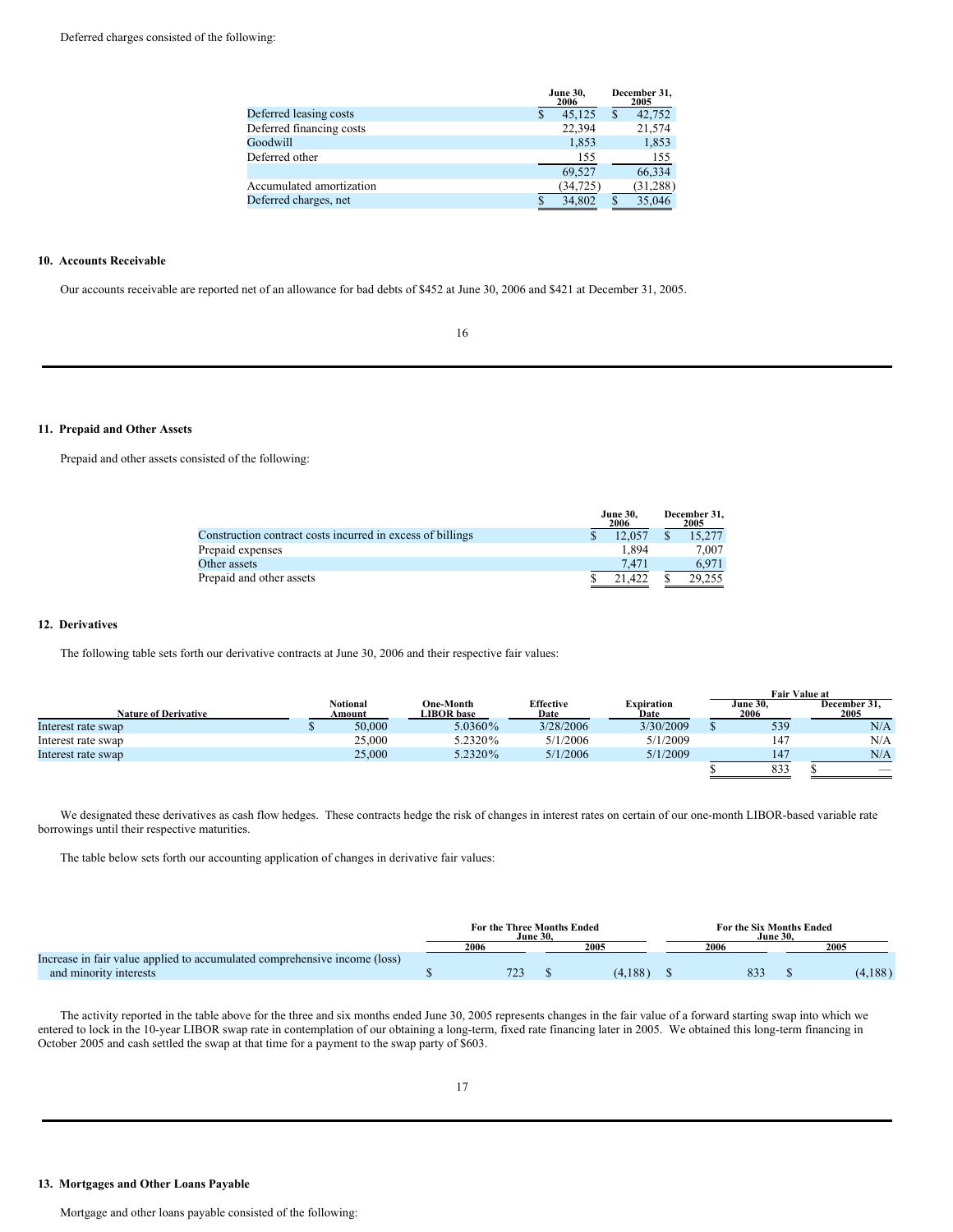|                                             | Maximum<br><b>Principal Amount</b>     |                         | <b>Carrying Value at</b> |                                                  | <b>Scheduled</b><br>Maturity |
|---------------------------------------------|----------------------------------------|-------------------------|--------------------------|--------------------------------------------------|------------------------------|
|                                             | <b>Under Loans at</b><br>June 30, 2006 | <b>June 30,</b><br>2006 | December 31,<br>2005     | <b>Stated Interest Rates</b><br>at June 30, 2006 | Dates at<br>June 30, 2006    |
| <b>Revolving Credit Facility</b>            |                                        |                         |                          |                                                  |                              |
| Wachovia Bank, N.A. Revolving Credit        |                                        |                         |                          |                                                  |                              |
| Facility                                    | $400,000$ \$                           | 303,000 \$              | 273,000                  | LIBOR + 1.15% to $1.55%$                         | March 2008 (1)               |
|                                             |                                        |                         |                          |                                                  |                              |
| <b>Mortgage Loans</b>                       |                                        |                         |                          |                                                  |                              |
| Fixed rate mortgage loans (2)               | N/A                                    | 946,979                 | 921,265                  | $3.00\% - 9.48\%$ (3)                            | $2006 - 2034(4)$             |
| Variable rate construction loan facilities  | 173,701                                | 100,069                 | 70,238                   | LIBOR $+ 1.40\%$ to 2.20%                        | $2006 - 2008$ (5)            |
| Other variable rate mortgage loans          |                                        |                         |                          | LIBOR $+ 1.15\%$ to 1.55%                        |                              |
|                                             |                                        |                         |                          | and                                              |                              |
|                                             | N/A                                    | 82,800                  | 82,800                   | Prime rate $+2.50\%$                             | $2006 - 2010$                |
| Total mortgage loans                        |                                        | 1,129,848               | 1,074,303                |                                                  |                              |
|                                             |                                        |                         |                          |                                                  |                              |
| Note payable                                |                                        |                         |                          |                                                  |                              |
| Unsecured seller note                       | N/A                                    | 870                     | 1,048                    | 5.95%                                            | May 2007 (6)                 |
| Total mortgage and other loans payable, net |                                        | 1,433,718               | 1,348,351                |                                                  |                              |

(1) The Revolving Credit Facility may be extended for a one-year period, subject to certain conditions.

(2) Several of the fixed rate mortgages carry interest rates that were above or below market rates upon assumption and therefore are recorded at their fair value based on applicable effective interest rates. The carrying values of these loans reflect net premiums totaling \$580 at June 30, 2006 and \$1,391 at December 31, 2005.

(3) The weighted average interest rate on these loans was 6.9% at June 30, 2006.

(4) A loan with a balance of \$4,928 at June 30, 2006 that matures in 2034 may be repaid in March 2014, subject to certain conditions.

(5) At June 30, 2006, \$59,210 in loans scheduled to mature in 2008 may be extended for a one-year period, subject to certain conditions.

(6) This loan is callable within 90 days by the lender.

On July 3, 2006, we exercised our right to increase the borrowing capacity under our Revolving Credit Facility from \$400.0 million to \$500.0 million.

## **14. Shareholders' Equity**

## **Preferred Shares**

Preferred shares of beneficial interest ("preferred shares") consisted of the following:

|                                                                                                                                                                                     | June 30, 2006 |    | December 31,<br>2005 |
|-------------------------------------------------------------------------------------------------------------------------------------------------------------------------------------|---------------|----|----------------------|
| 1,265,000 designated as Series E Cumulative Redeemable Preferred Shares of beneficial interest                                                                                      |               |    |                      |
| $(1,150,000$ shares issued with an aggregate liquidation preference of \$28,750)                                                                                                    |               |    |                      |
| 1,425,000 designated as Series F Cumulative Redeemable Preferred Shares of beneficial interest                                                                                      |               |    |                      |
| $(1,425,000)$ shares issued with an aggregate liquidation preference of \$35,625)                                                                                                   |               | 14 | 14                   |
| 2,200,000 designated as Series G Cumulative Redeemable Preferred Shares of beneficial interest<br>$(2,200,000)$ shares issued with an aggregate liquidation preference of \$55,000) |               | 22 |                      |
| 2,000,000 designated as Series H Cumulative Redeemable Preferred Shares of beneficial interest                                                                                      |               |    |                      |
| $(2,000,000)$ shares issued with an aggregate liquidation preference of \$50,000)                                                                                                   |               | 20 | 20                   |
| Total preferred shares                                                                                                                                                              |               | 67 |                      |

18

#### **Common Shares**

In April 2006, we sold 2.0 million common shares to an underwriter at a net price of \$41.31 per share for gross proceeds before offering costs of \$82,620. We contributed the net proceeds totaling \$82,440 to our Operating Partnership in exchange for 2.0 million common units.

During the six months ended June 30, 2006, we converted 109,317 common units in our Operating Partnership into common shares on the basis of one common share for each common unit.

See Note 5 for disclosure of common share activity pertaining to our share-based compensation plans.

#### **Accumulated Other Comprehensive Income (Loss)**

The table below sets forth activity in the accumulated other comprehensive income (loss) component of shareholders' equity:

|                                                                  | For the Six Months Ended<br><b>June 30.</b> |       |  |         |  |  |  |
|------------------------------------------------------------------|---------------------------------------------|-------|--|---------|--|--|--|
|                                                                  |                                             | 2006  |  | 2005    |  |  |  |
| Beginning balance                                                |                                             | (482) |  |         |  |  |  |
| Unrealized gain (loss) on derivatives, net of minority interests |                                             | 683   |  | (3,358) |  |  |  |
| Realized loss on derivatives, net of minority interests          |                                             | 25    |  |         |  |  |  |
| Ending balance                                                   |                                             | 226   |  | (3.358) |  |  |  |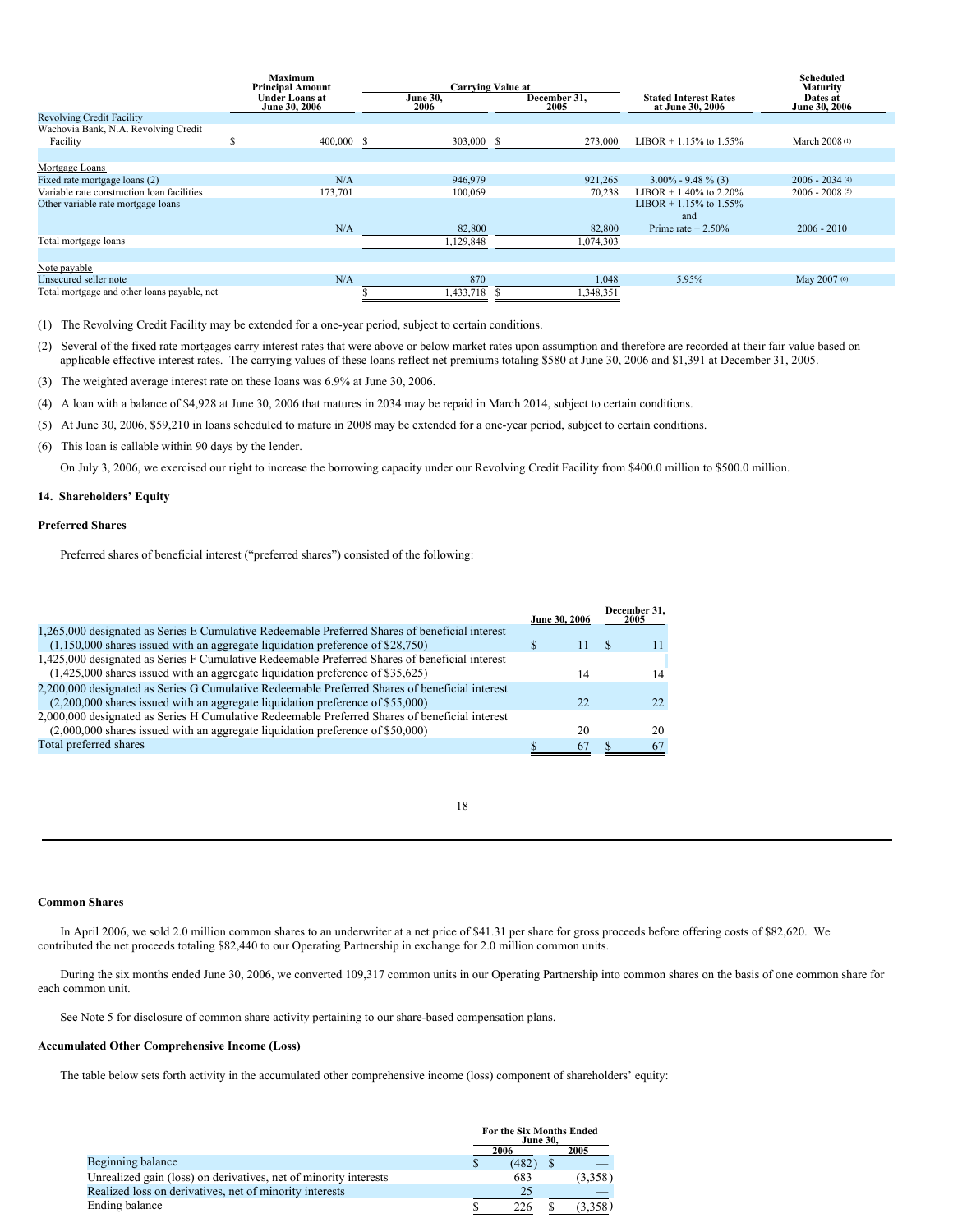|                                                                  | For the Three Months Ended<br><b>June 30.</b> |         | For the Six Months Ended | <b>June 30.</b> |         |  |
|------------------------------------------------------------------|-----------------------------------------------|---------|--------------------------|-----------------|---------|--|
|                                                                  | 2006                                          | 2005    | 2006                     |                 | 2005    |  |
| Net income                                                       | 9.116                                         | 9.120   | 19.053                   |                 | 18.160  |  |
| Unrealized gain (loss) on derivatives, net of minority interests | 593                                           | (3.358) | 683                      |                 | (3,358) |  |
| Realized loss on derivatives, net of minority interests          |                                               |         | 25                       |                 |         |  |
| Total comprehensive income                                       | 9.722                                         | 5.762   | 19.761                   |                 | 14.802  |  |

## **15. Dividends and Distributions**

The following table summarizes our dividends and distributions when either the payable dates or record dates occurred during the six months ended June 30, 2006:

|                            | <b>Record Date</b> | <b>Pavable Date</b> |    | Dividend/<br><b>Distribution Per</b><br><b>Share/Unit</b> |              | <b>Total Dividend/</b><br><b>Distribution</b> |
|----------------------------|--------------------|---------------------|----|-----------------------------------------------------------|--------------|-----------------------------------------------|
| Series E Preferred Shares: |                    |                     |    |                                                           |              |                                               |
| Fourth Quarter 2005        | December 31, 2005  | January 13, 2006    | S  | 0.6406                                                    | S            | 737                                           |
| First Ouarter 2006         | March 31, 2006     | April 14, 2006      | \$ | 0.6406                                                    | \$           | 737                                           |
| Second Ouarter 2006        | June 30, 2006      | July 14, 2006       | \$ | 0.6406                                                    | S            | 737                                           |
|                            |                    |                     |    |                                                           |              |                                               |
| Series F Preferred Shares: |                    |                     |    |                                                           |              |                                               |
| Fourth Ouarter 2005        | December 31, 2005  | January 13, 2006    | \$ | 0.6172                                                    | \$           | 880                                           |
| First Ouarter 2006         | March 31, 2006     | April 14, 2006      | \$ | 0.6172                                                    | S            | 880                                           |
| Second Ouarter 2006        | June 30, 2006      | July 14, 2006       | \$ | 0.6172                                                    | $\mathbb{S}$ | 880                                           |
|                            |                    |                     |    |                                                           |              |                                               |
| Series G Preferred Shares: |                    |                     |    |                                                           |              |                                               |
| Fourth Quarter 2005        | December 31, 2005  | January 13, 2006    | \$ | 0.5000                                                    | \$           | 1.100                                         |
| First Ouarter 2006         | March 31, 2006     | April 14, 2006      | \$ | 0.5000                                                    | \$           | 1,100                                         |
| Second Ouarter 2006        | June 30, 2006      | July 14, 2006       | \$ | 0.5000                                                    | S            | 1,100                                         |
|                            |                    |                     |    |                                                           |              |                                               |
| Series H Preferred Shares: |                    |                     |    |                                                           |              |                                               |
| Fourth Ouarter 2005        | December 31, 2005  | January 13, 2006    | \$ | 0.4688                                                    | \$           | 938                                           |
| First Ouarter 2006         | March 31, 2006     | April 14, 2006      | \$ | 0.4688                                                    | $\mathbf S$  | 938                                           |
| Second Ouarter 2006        | June 30, 2006      | July 14, 2006       | \$ | 0.4688                                                    | $\mathbb{S}$ | 938                                           |
|                            |                    |                     |    |                                                           |              |                                               |
| <b>Common Shares:</b>      |                    |                     |    |                                                           |              |                                               |
| Fourth Ouarter 2005        | December 31, 2005  | January 13, 2006    | \$ | 0.2800                                                    | \$           | 11,180                                        |
| First Ouarter 2006         | March 31, 2006     | April 14, 2006      | \$ | 0.2800                                                    | \$           | 11.268                                        |
| Second Ouarter 2006        | June 30, 2006      | July 14, 2006       | \$ | 0.2800                                                    | S            | 11,859                                        |
|                            |                    |                     |    |                                                           |              |                                               |
| Series I Preferred Units:  |                    |                     |    |                                                           |              |                                               |
| Fourth Ouarter 2005        | December 31, 2005  | January 13, 2006    | \$ | 0.4688                                                    | \$           | 165                                           |
| First Ouarter 2006         | March 31, 2006     | April 14, 2006      | \$ | 0.4688                                                    | S            | 165                                           |
| Second Ouarter 2006        | June 30, 2006      | July 14, 2006       | \$ | 0.4688                                                    | $\mathbb{S}$ | 165                                           |
|                            |                    |                     |    |                                                           |              |                                               |
| <b>Common Units:</b>       |                    |                     |    |                                                           |              |                                               |
| Fourth Quarter 2005        | December 31, 2005  | January 13, 2006    | \$ | 0.2800                                                    | S            | 2,387                                         |
| First Ouarter 2006         | March 31, 2006     | April 14, 2006      | \$ | 0.2800                                                    | \$           | 2,374                                         |
| Second Ouarter 2006        | June 30, 2006      | July 14, 2006       | \$ | 0.2800                                                    | \$           | 2,357                                         |
|                            |                    |                     |    |                                                           |              |                                               |

**16. Supplemental Information to Statements of Cash Flows**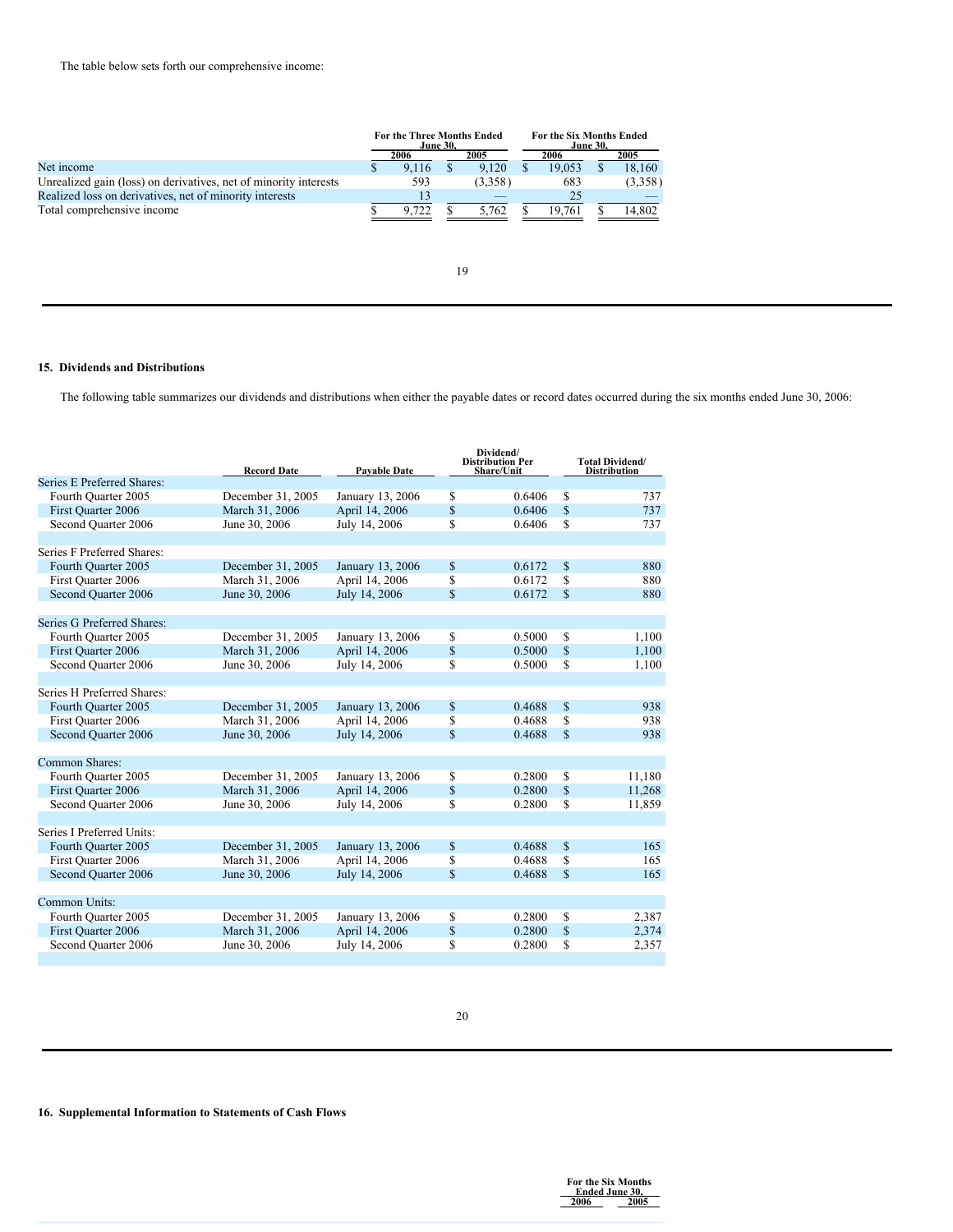| Supplemental schedule of non-cash investing and financing activities:                                                                                         |          |           |
|---------------------------------------------------------------------------------------------------------------------------------------------------------------|----------|-----------|
|                                                                                                                                                               |          |           |
| Increase (decrease) in accrued capital improvements and leasing costs                                                                                         | 6,557    | \$(1,099) |
| Amortization of discounts and premiums on mortgage loans to commercial real estate properties                                                                 | 87       | 135       |
| Increase (decrease) in fair value of derivatives applied to AOCL and minority interests                                                                       | 833      | \$(4,188) |
| Issuance of common units in connection with acquisition of properties                                                                                         | 7,497    |           |
| Issuance of common units in the Operating Partnership in connection with contribution of properties<br>accounted for under the financing method of accounting |          | 3,687     |
| Adjustments to minority interests resulting from changes in ownership of Operating Partnership by<br><b>COPT</b>                                              | 9,643    | \$(1,708) |
| Dividends/distribution payable                                                                                                                                | \$17,450 | \$14,834  |
| Decrease in minority interests and increase in shareholders' equity in connection with the conversion of<br>common units into common shares                   | 4,691    | 324       |
| Issuance of restricted shares                                                                                                                                 |          | \$3,481   |
| Increase in accrued furniture, fixtures and equipment                                                                                                         | 1,584    |           |
| Mortgages assumed with acquisitions                                                                                                                           | \$37,484 |           |

## **17. Information by Business Segment**

As of June 30, 2006, we had nine primary office property segments: Baltimore/Washington Corridor; Northern Virginia; Suburban Baltimore, Maryland; Suburban Maryland; Greater Philadelphia; St. Mary's and King George Counties; Colorado Springs, Colorado; Northern/Central New Jersey; and San Antonio, Texas. During 2005, we also had an office property segment in Greater Harrisburg, Pennsylvania prior to the contribution of our properties in that region into a real estate joint venture in exchange for cash and a 20% interest in such joint venture on September 29, 2005.

The table below reports segment financial information. Our segment entitled "Other" includes assets and operations not specifically associated with the other defined segments, including corporate assets, investments in unconsolidated entities and elimination entries required in consolidation. We measure the performance of our segments based on total revenues less property operating expenses, a measure we define as net operating income ("NOI"). We believe that NOI is an important supplemental measure of operating performance for a REIT's operating real estate because it provides a measure of the core operations that is unaffected by depreciation, amortization, financing and general and administrative expenses; this measure is particularly useful in our opinion in evaluating the performance of geographic segments, same-office property groupings and individual properties.

|                                              | Baltimore/<br>Washington<br>Corridor |         | Northern<br>Virginia | Suburban<br><b>Baltimore</b> | Colorado<br><b>Springs</b> | Suburban<br>Maryland |     | Greater<br>Philadelphia |    | St. Mary's<br>& King<br>George<br><b>Counties</b> |     | Northern/<br>Central<br><b>New Jersey</b> | San<br>Antonio                       |     | Greater<br>Harrisburg           | Other       | Total         |
|----------------------------------------------|--------------------------------------|---------|----------------------|------------------------------|----------------------------|----------------------|-----|-------------------------|----|---------------------------------------------------|-----|-------------------------------------------|--------------------------------------|-----|---------------------------------|-------------|---------------|
| Three Months Ended June 30, 2006             |                                      |         |                      |                              |                            |                      |     |                         |    |                                                   |     |                                           |                                      |     |                                 |             |               |
| Revenues                                     | S                                    | 34.797  | \$15,796             | 7.230                        | .963                       | 3.785                | -8  | 2.506                   | -S | 3.037                                             |     | 2.386                                     | \$1,797                              | - S | $\hspace{0.1mm}-\hspace{0.1mm}$ | (219)<br>s  | 73,078<br>-S  |
| Property operating expenses                  |                                      | 10,134  | 5,804                | 2,932                        | 616                        | 1,265                |     | 40                      |    | 704                                               |     | 823                                       | 319                                  |     |                                 | (240)       | 22,397        |
| <b>NOI</b>                                   |                                      | 24,663  | 9,992                | 4,298                        | 1,347<br>S.                | 2,520                |     | 2,466                   |    | 2,333                                             |     | 1,563                                     | \$1,478                              |     | $\overline{\phantom{a}}$        | 21          | 50,681<br>s   |
| Commercial real estate property expenditures |                                      | 118,873 | 3,765<br>S.          | 883                          | \$51,770                   | 830                  |     | 277                     |    | 659                                               |     | 534                                       | 906<br>S                             |     | --                              | (390)       | \$178,107     |
| Three Months Ended June 30, 2005             |                                      |         |                      |                              |                            |                      |     |                         |    |                                                   |     |                                           |                                      |     |                                 |             |               |
| Revenues                                     | $\mathcal{S}$                        | 29.087  | \$14,384             | 2.692                        |                            | 3.133                | - 8 | 2,507                   | S  | 3.933                                             | -8  | 3,179                                     | -S                                   |     | 2,167                           | (41)        | S<br>61,041   |
| Property operating expenses                  |                                      | 8,538   | 4,782                | 968                          |                            | 1,081                |     | 37                      |    | 645                                               |     | 1,524                                     |                                      |     | 663                             | (330)       | 17,908        |
| <b>NOI</b>                                   |                                      | 20,549  | 9,602                | 1,724                        |                            | 2,052                |     | 2,470                   |    | 3,288                                             |     | 1,655                                     |                                      |     | 1,504                           | 289         | 43,133        |
| Commercial real estate property expenditures |                                      | 26,286  | \$11,239             | 684                          |                            | 41,449               |     | 209                     |    | 1,209                                             |     | 361                                       | 6,356<br>s                           |     | 52                              | 34          | 87,879<br>s   |
| Six Months Ended June 30, 2006               |                                      |         |                      |                              |                            |                      |     |                         |    |                                                   |     |                                           |                                      |     |                                 |             |               |
| Revenues                                     | s.                                   | 69.190  | \$ 31,369            | 14,587<br>s.                 | 3.252<br>-S                | 7.338<br>-S          | - 8 | 5.013                   | -S | 6.025                                             | -S  | 5.280                                     | \$ 3,608                             | - S | $\hspace{0.1mm}-\hspace{0.1mm}$ | (405)<br>-S | -S<br>145,257 |
| Property operating expenses                  |                                      | 20,503  | 11,294               | 5,772                        | 1,107                      | 2,582                |     | 81                      |    | 1,395                                             |     | 1,808                                     | 652                                  |     | $\overline{\phantom{a}}$        | (730)       | 44,464        |
| <b>NOI</b>                                   |                                      | 48,687  | 20,075<br>S          | 8,815                        | 2,145<br>Ъ                 | 4,756                |     | 4,932                   |    | 4,630                                             |     | 3,472                                     | 2,956<br>S                           |     | $\qquad \qquad -$               | 325         | 100,793<br>ъ  |
| Commercial real estate property expenditures |                                      | 150,436 | 6,888<br>S.          | 1,754<br>S.                  | \$57,603                   | 1,234                |     | 615                     |    | 970                                               |     | 1,121                                     | \$ 8,608                             |     | $\overline{\phantom{m}}$        | (658)       | \$228,571     |
| Segment assets at June 30, 2006              | \$1,047,754                          |         | \$463,782            | \$186,125                    | \$127,196                  | \$114,800            |     | 98,644                  | -S | 98,259                                            |     | 58,030                                    | \$51,350                             |     |                                 | \$63,178    | \$2,309,118   |
| Six Months Ended June 30, 2005               |                                      |         |                      |                              |                            |                      |     |                         |    |                                                   |     |                                           |                                      |     |                                 |             |               |
| Revenues                                     | s                                    | 58,766  | \$28,803             | 5.354<br>S                   | -S                         | 5.587                | - S | 5,013                   | S  | 6,811                                             | - S | 7,050                                     | -S                                   | -S  | 4,411                           | (127)<br>s  | 121,668<br>S  |
| Property operating expenses                  |                                      | 17,952  | 9,797                | 2,140                        |                            | 2,165                |     | 73                      |    | 1,351                                             |     | 3,033                                     |                                      |     | 1,407                           | (1,092)     | 36,826        |
| <b>NOI</b>                                   |                                      | 40,814  | \$19,006             | 3,214                        | $\overline{\phantom{m}}$   | 3,422                |     | 4,940                   |    | 5,460                                             |     | 4,017                                     | s<br>$\hspace{0.1mm}-\hspace{0.1mm}$ |     | 3,004                           | \$965       | 84,842<br>s   |
| Commercial real estate property expenditures |                                      | 49,335  | \$ 33,632            | 1,842                        |                            | 41,792               |     | 416                     |    | 3,954                                             |     | 502                                       | \$40,448                             |     | 161                             | (24)        | 172,058<br>-S |
| Segment assets at June 30, 2005              |                                      | 809,055 | \$446,370            | \$ 60,721                    |                            | \$112,637            | £.  | 100,230                 | S. | 98,520                                            |     | 83,083                                    | \$40,448                             |     | 66.973                          | \$72,411    | \$1,890,448   |

The following table reconciles our segment revenues to total revenues as reported on our Consolidated Statements of Operations:

|                                                                   | <b>For the Three Months</b><br>Ended June 30. |        |  |         |  | For the Six Months<br>Ended June 30. |  |         |
|-------------------------------------------------------------------|-----------------------------------------------|--------|--|---------|--|--------------------------------------|--|---------|
|                                                                   |                                               | 2006   |  | 2005    |  | 2006                                 |  | 2005    |
| Segment revenues                                                  |                                               | 73,078 |  | 61.041  |  | 145.257                              |  | 121.668 |
| Construction contract revenues                                    |                                               | 12.156 |  | 17.445  |  | 26,700                               |  | 33.173  |
| Other service operations revenues                                 |                                               | 1,984  |  | 1,019   |  | 3.749                                |  | 2,388   |
| Less: Revenues from discontinued real estate operations (Note 19) |                                               | (467)  |  | (2.029) |  | 1,419                                |  | (4,202) |
| Total revenues                                                    |                                               | 86.751 |  | 77,476  |  | 174.287                              |  | 153,027 |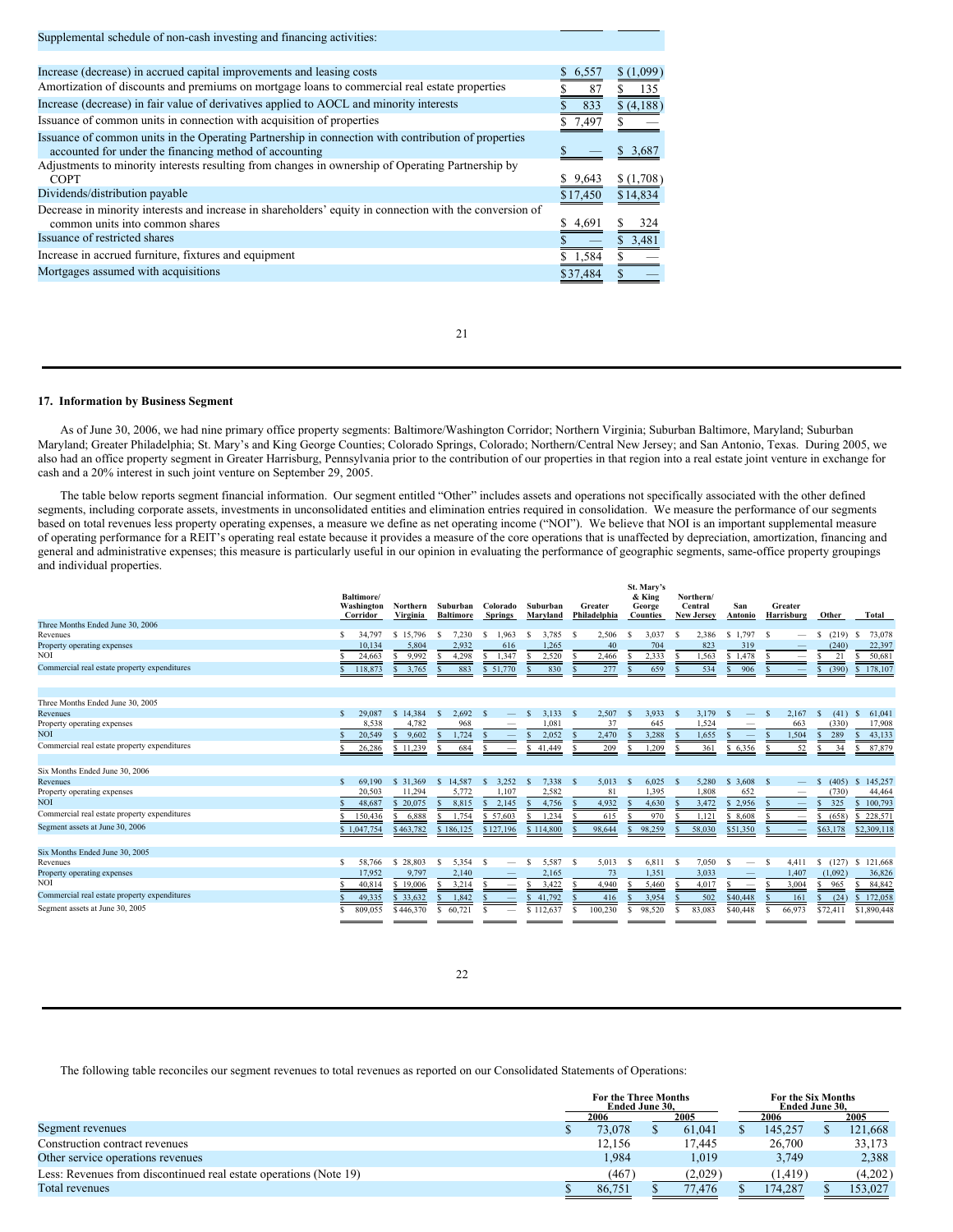The following table reconciles our segment property operating expenses to property operating expenses as reported on our Consolidated Statements of Operations:

|                                                                                      | <b>For the Three Months</b><br>Ended June 30. |        |  |        |  | <b>For the Six Months</b><br>Ended June 30. |  |                 |
|--------------------------------------------------------------------------------------|-----------------------------------------------|--------|--|--------|--|---------------------------------------------|--|-----------------|
|                                                                                      |                                               | 2006   |  | 2005   |  | 2006                                        |  | 2005            |
| Segment property operating expenses                                                  |                                               | 22.397 |  | 17.908 |  | 44.464                                      |  | 36,826          |
| Less: Property operating expenses from discontinued real estate operations (Note 19) |                                               | (157)  |  | ، 769  |  | 1520                                        |  | $1.682^{\circ}$ |
| Total property operating expenses                                                    |                                               | 22,240 |  | 1.139  |  | 43.944                                      |  | 35,144          |

The following table reconciles our NOI for reportable segments to income from continuing operations as reported on our Consolidated Statements of Operations:

|                                                                            | <b>For the Three Months</b><br>Ended June 30, |           |               |           |   | For the Six Months<br><b>Ended June 30.</b> |           |
|----------------------------------------------------------------------------|-----------------------------------------------|-----------|---------------|-----------|---|---------------------------------------------|-----------|
|                                                                            |                                               | 2006      |               | 2005      |   | 2006                                        | 2005      |
| NOI for reportable segments                                                | Ъ.                                            | 50.681    | <sup>\$</sup> | 43,133    | S | 100.793                                     | 84,842    |
| Construction contract revenues                                             |                                               | 12,156    |               | 17,445    |   | 26,700                                      | 33,173    |
| Other service operations revenues                                          |                                               | 1,984     |               | 1,019     |   | 3,749                                       | 2,388     |
| Equity in loss of unconsolidated entities                                  |                                               | (32)      |               |           |   | (55)                                        |           |
| Income tax expense                                                         |                                               | (206)     |               | (213)     |   | (421)                                       | (670)     |
| Less:                                                                      |                                               |           |               |           |   |                                             |           |
| Depreciation and other amortization associated with real estate operations |                                               | (18,603)  |               | (14, 713) |   | (37,774)                                    | (28,685)  |
| Construction contract expenses                                             |                                               | (11, 643) |               | (17,223)  |   | (25,669)                                    | (32, 120) |
| Other service operations expenses                                          |                                               | (1,818)   |               | (955)     |   | (3, 496)                                    | (2,246)   |
| General and administrative expenses                                        |                                               | (3,706)   |               | (3,166)   |   | (7,669)                                     | (6, 442)  |
| Interest expense on continuing operations                                  |                                               | (17, 536) |               | (13, 391) |   | (35,017)                                    | (26, 246) |
| Amortization of deferred financing costs                                   |                                               | (609)     |               | (471)     |   | (1, 168)                                    | (867)     |
| Minority interests in continuing operations                                |                                               | (1,293)   |               | (1,406)   |   | (2,325)                                     | (2,838)   |
| NOI from discontinued operations                                           |                                               | (310)     |               | (1,260)   |   | (899)                                       | (2,520)   |
| Income from continuing operations                                          |                                               | 9,065     |               | 8,799     |   | 16,749                                      | 17,769    |

23

The accounting policies of the segments are the same as those previously disclosed for Corporate Office Properties Trust and subsidiaries, where applicable. We did not allocate interest expense, amortization of deferred financing costs and depreciation and other amortization to segments since they are not included in the measure of segment profit reviewed by management. We also did not allocate construction contract revenues, other service operations revenues, construction contract expenses, other service operations expenses, equity in loss of unconsolidated entities, general and administrative expense, income taxes and minority interests because these items represent general corporate items not attributable to segments.

#### **18. Income Taxes**

COMI's provision for income tax expense consisted of the following:

|              | <b>For the Three Months</b><br><b>Ended June 30.</b> |  |     | For the Six Months<br><b>Ended June 30.</b> |                 |      |     |  |  |
|--------------|------------------------------------------------------|--|-----|---------------------------------------------|-----------------|------|-----|--|--|
|              | 2005<br>2006                                         |  |     |                                             |                 | 2005 |     |  |  |
| Deferred     |                                                      |  |     |                                             |                 |      |     |  |  |
| Federal      | 169                                                  |  |     |                                             | 345             |      | 549 |  |  |
| <b>State</b> |                                                      |  | 38  |                                             | 76              |      |     |  |  |
| Total        | 206                                                  |  | 213 |                                             | 42 <sub>1</sub> |      | 670 |  |  |

Items contributing to temporary differences that lead to deferred taxes include net operating losses that are not deductible until future periods, depreciation and amortization, certain accrued compensation and compensation paid in the form of contributions to a deferred nonqualified compensation plan.

COMI's combined Federal and state effective tax rate was 39% for the three and six months ended June 30, 2006 and 2005.

## **19. Discontinued Operations**

Income from discontinued operations includes revenues and expenses associated with the following:

- three properties located in the Northern/Central New Jersey region that were sold on September 8, 2005;
- the two Lakeview at the Greens properties that were sold on February 6, 2006;
- the 68 Culver Road property sold on March 8, 2006; and
- the 710 Route 46 property classified as held for sale at June 30, 2006 that was sold on July 26, 2006.

The table below sets forth the components of income from discontinued operations: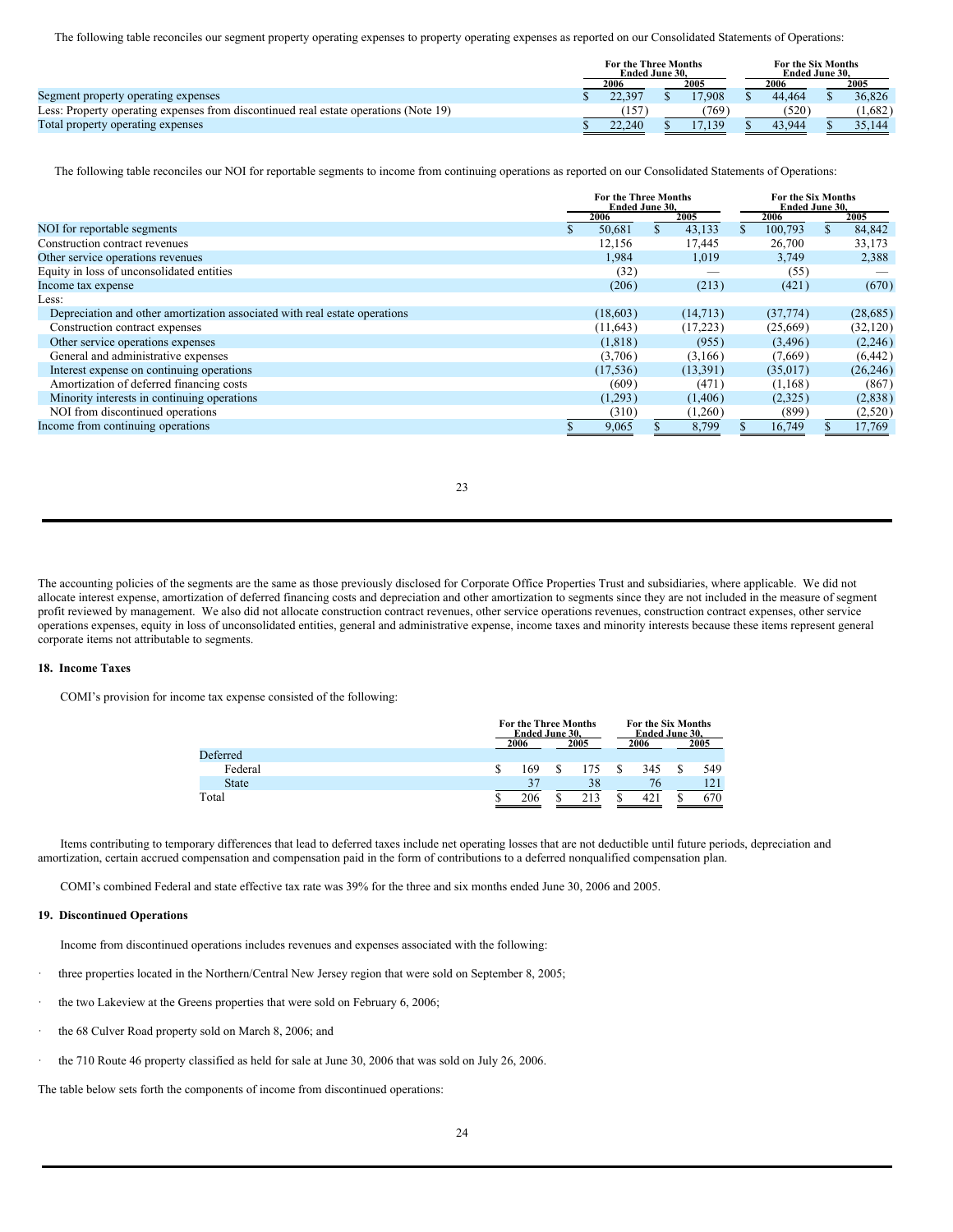|                                                                 | <b>For the Three Months</b><br>Ended June 30. |      |  |       | <b>For the Six Months</b><br><b>Ended June 30.</b> |       |  |
|-----------------------------------------------------------------|-----------------------------------------------|------|--|-------|----------------------------------------------------|-------|--|
|                                                                 |                                               | 2006 |  | 2005  | 2006                                               | 2005  |  |
| Revenue from real estate operations                             |                                               | 467  |  | 2,029 | 1,419                                              | 4,202 |  |
| Expenses from real estate operations:                           |                                               |      |  |       |                                                    |       |  |
| Property operating expenses                                     |                                               | 157  |  | 769   | 520                                                | 1,682 |  |
| Depreciation and amortization                                   |                                               | 147  |  | 545   | 313                                                | 1,239 |  |
| Interest expense                                                |                                               | 100  |  | 525   | 334                                                | 1,028 |  |
| Expenses from real estate operations                            |                                               | 404  |  | 1,839 | 1,167                                              | 3,949 |  |
| Income from discontinued operations before (loss) gain on sales |                                               |      |  |       |                                                    |       |  |
| of real estate and minority interests                           |                                               | 63   |  | 190   | 252                                                | 253   |  |
| (Loss) gain on sales of real estate                             |                                               | (32) |  |       | 2,403                                              |       |  |
| Minority interests in discontinued operations                   |                                               | (5)  |  | (38)  | (486)                                              | (50)  |  |
| Income from discontinued operations, net of minority interests  |                                               | 26   |  | 152   | 2,169                                              | 203   |  |

Interest expense that is specifically identifiable to properties included in discontinued operations is used in the computation of interest expense attributable to discontinued operations. When properties included in the borrowing base to support lines of credit are classified as discontinued operations, we allocate a portion of such credit lines' interest expense to discontinued operations; we compute this allocation based on the percentage that the related properties represent of all properties included in the borrowing base to support such credit lines.

#### **20. Commitments and Contingencies**

In the normal course of business, we are involved in legal actions arising from our ownership and administration of properties. Management does not anticipate that any liabilities that may result will have a materially adverse effect on our financial position, operations or liquidity. We are subject to various Federal, state and local environmental regulations related to our property ownership and operation. We have performed environmental assessments of our properties, the results of which have not revealed any environmental liability that we believe would have a materially adverse effect on our financial position, operations or liquidity.

## **Acquisitions**

As of June 30, 2006, we were under contract to acquire a property in Washington County, Maryland for \$9,000, subject to potential reductions ranging from \$750 to \$4,000; the amount of such decrease, if any, will be determined based on defined levels of job creation resulting from the future development of the property taking place. Upon completion of this acquisition, we will be obligated to incur \$7,500 in development and construction costs for the property. We submitted a \$500 deposit in connection with this acquisition.

#### **Property Sales**

As of June 30, 2006, we were under contract to sell the following properties:

- a two-acre parcel of land located in Linthicum, Maryland for \$900 (Linthicum, Maryland is located in the Baltimore/Washington Corridor);
- a 19,468 square foot building located in Monroe Township, New Jersey for \$3,000 (Monroe Township, New Jersey is located in the Northern/Central New Jersey region);
- · a 107,348 square foot building located in Hunt Valley, Maryland for \$13,795 (Hunt Valley, Maryland is located in the Suburban Baltimore region);

- a 101,263 square foot building located in Fairfield, New Jersey for \$15,750 (Fairfield, New Jersey is located in the Northern/Central New Jersey region); this sale was completed on July 26, 2006; and
- a 157,394 square foot building owned by an unconsolidated real estate joint venture in which we have a 20% interest located in Fairfield, New Jersey for \$27,000; this sale was completed on July 26, 2006.

#### **Joint Ventures**

As part of our obligations under the partnership agreement of Harrisburg Corporate Gateway Partners, LP, we may be required to make unilateral payments to fund rent shortfalls on behalf of a tenant that was in bankruptcy at the time the partnership was formed. Our total unilateral commitment under this guaranty is approximately \$572; the tenant's account was current as of June 30, 2006. We also agreed to indemnify the partnership's lender for 80% of any losses under standard nonrecourse loan guarantees (environmental indemnifications and guarantees against fraud and misrepresentation) during the period of time in which we manage the partnership's properties; we do not expect to incur any losses under these loan guarantees.

For Route 46 Partners, we were required, as of June 30, 2006, to fund leasing commissions associated with leasing space in this joint venture's building to the extent such commissions exceeded a defined amount, although no such fundings were required prior to the joint venture's dissolution in July 2006. In addition, we agreed to unilaterally loan the joint venture an additional \$121 in the event that funds were needed by the entity.

We are party to a contribution agreement that formed a joint venture relationship with a limited partnership to develop up to 1.8 million square feet of office space on 63 acres of land located in Hanover, Maryland. Under the contribution agreement, we agreed to fund up to \$2,200 in pre-construction costs associated with the property. As we and the joint venture partner agree to proceed with the construction of buildings in the future, we would make additional cash capital contributions into newly-formed entities and our joint venture partner would contribute land into such entities. We will have a 50% interest in this joint venture relationship.

We may need to make our pro rata share of additional investments in our real estate joint ventures (generally based on our percentage ownership) in the event that additional funds are needed. In the event that the other members of these joint ventures do not pay their share of investments when additional funds are needed, we may then need to make even larger investments in these joint ventures.

In two of the consolidated joint ventures that we owned as of June 30, 2006, we would be obligated to acquire the other members' 50% interests in the joint ventures if defined events were to occur. The amounts we would need to pay for those membership interests are computed based on the amounts that the owners of the interests would receive under the joint venture agreements in the event that office properties owned by the joint ventures were sold for a capitalized fair value (as defined in the agreements) on a defined date. We estimate the aggregate amount we would need to pay for the other members' membership interests in these joint ventures to be \$1,691; however, since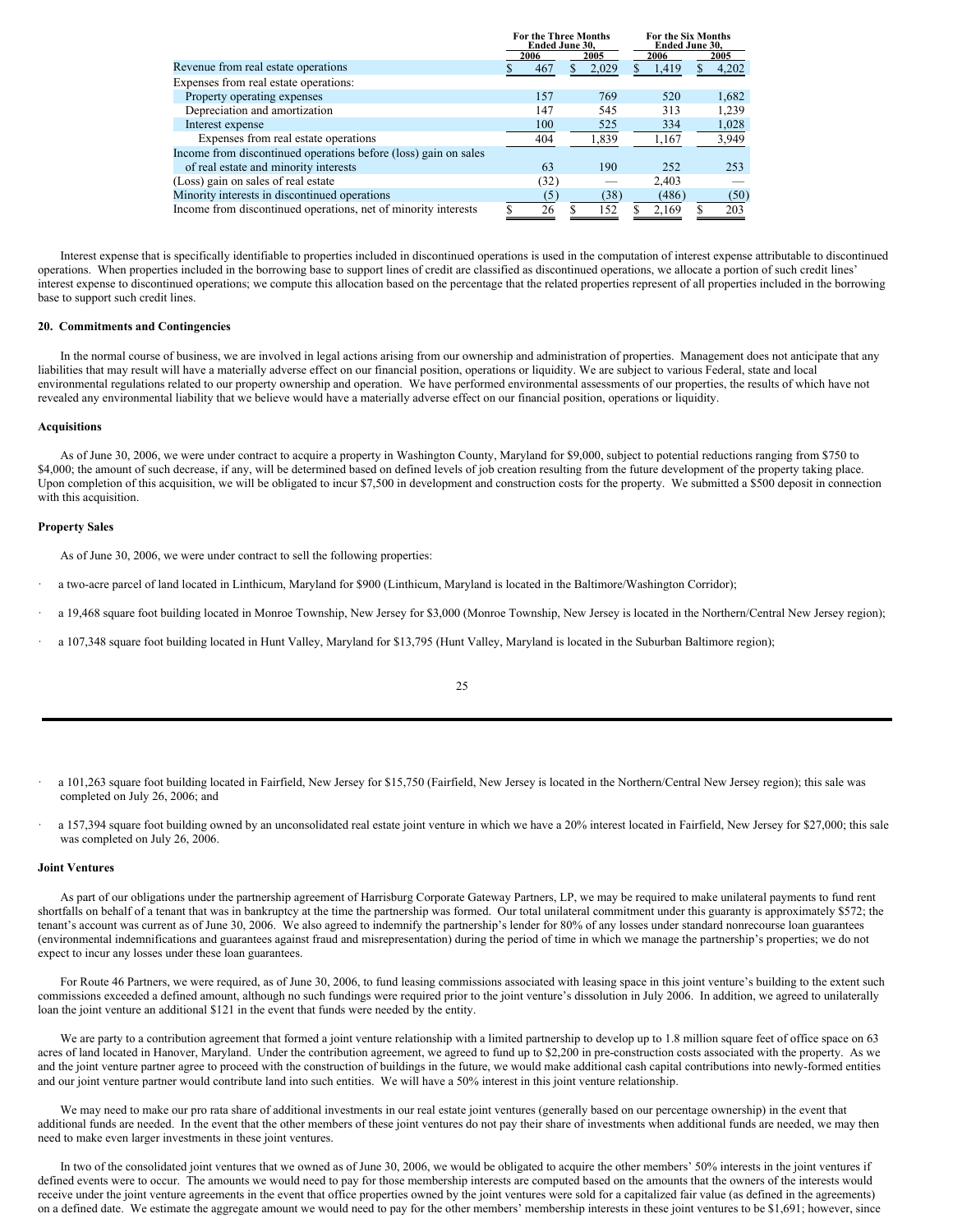the determination of this amount is dependent on the operations of the office properties, which are not both completed and sufficiently occupied, this estimate is preliminary and could be materially different from the actual obligation.

#### **Ground Lease**

On March 8, 2006, we entered into a 62 year ground lease agreement on a five-acre land parcel on which we intend to construct a 24,000 square foot property. We paid \$118 to the lessor upon lease execution and expect to pay an additional \$399 in rent under the lease in 2006; no other rental payments are required over the life of the lease, although we are responsible for expenses associated with the property. We will recognize the total lease payments incurred under the lease evenly over the term of the lease.

On April 4, 2006, we entered into a 62-year ground lease agreement on a six-acre land parcel on which we expect to construct a 110,000 square foot property. We paid \$550 to the lessor upon lease execution and expect to pay an additional \$1,870 in rent under the lease by 2007. No other rental payments are

required over the life of the lease, although we are responsible for expenses associated with the property. We will recognize the total lease payments incurred under the lease evenly over the term of the lease.

#### **Office Space Operating Leases**

We are obligated as lessee under six operating leases for office space. Future minimum rental payments due under the terms of these leases as of June 30, 2006 follow:

| 2006       | \$130            |
|------------|------------------|
| 2007       | 200              |
| 2008       | 197              |
| 2009       | 142              |
| 2010       | 135              |
| Thereafter |                  |
|            | $rac{57}{\$861}$ |

#### **Other Operating Leases**

We are obligated under various leases for vehicles and office equipment. Future minimum rental payments due under the terms of these leases as of June 30, 2006 follow:

| 2006 | \$223       |
|------|-------------|
| 2007 | 365         |
| 2008 | 277         |
| 2009 | 104         |
| 2010 | 6           |
|      | $rac{8}{1}$ |

#### **Environmental Indemnity Agreement**

We agreed to provide certain environmental indemnifications in connection with a lease of three properties in our New Jersey region. The prior owner of the properties, a Fortune 100 company that is responsible for groundwater contamination at such properties, previously agreed to indemnify us for (1) direct losses incurred in connection with the contamination and (2) its failure to perform remediation activities required by the State of New Jersey, up to the point that the state declares the remediation to be complete. Under the lease agreement, we agreed to the following:

- to indemnify the tenant against losses covered under the prior owner's indemnity agreement if the prior owner fails to indemnify the tenant for such losses. This indemnification is capped at \$5,000 in perpetuity after the State of New Jersey declares the remediation to be complete;
- · to indemnify the tenant for consequential damages (e.g., business interruption) at one of the buildings in perpetuity and another of the buildings for 15 years after the tenant's acquisition of the property from us, if such acquisition occurs. This indemnification is capped at \$12,500; and
- to pay 50% of additional costs related to construction and environmental regulatory activities incurred by the tenant as a result of the indemnified environmental condition of the properties. This indemnification is capped at \$300 annually and \$1,500 in the aggregate.

## **21. Pro Forma Financial Information (Unaudited)**

We accounted for our 2005 and 2006 acquisitions using the purchase method of accounting. We included the results of operations on our acquisitions in our Consolidated Statements of Operations from their respective purchase dates through June 30, 2006.

We prepared our pro forma condensed consolidated financial information presented below for 2005 as if our acquisition of the Hunt Valley/Rutherford portfolios on December 22, 2005 had occurred at the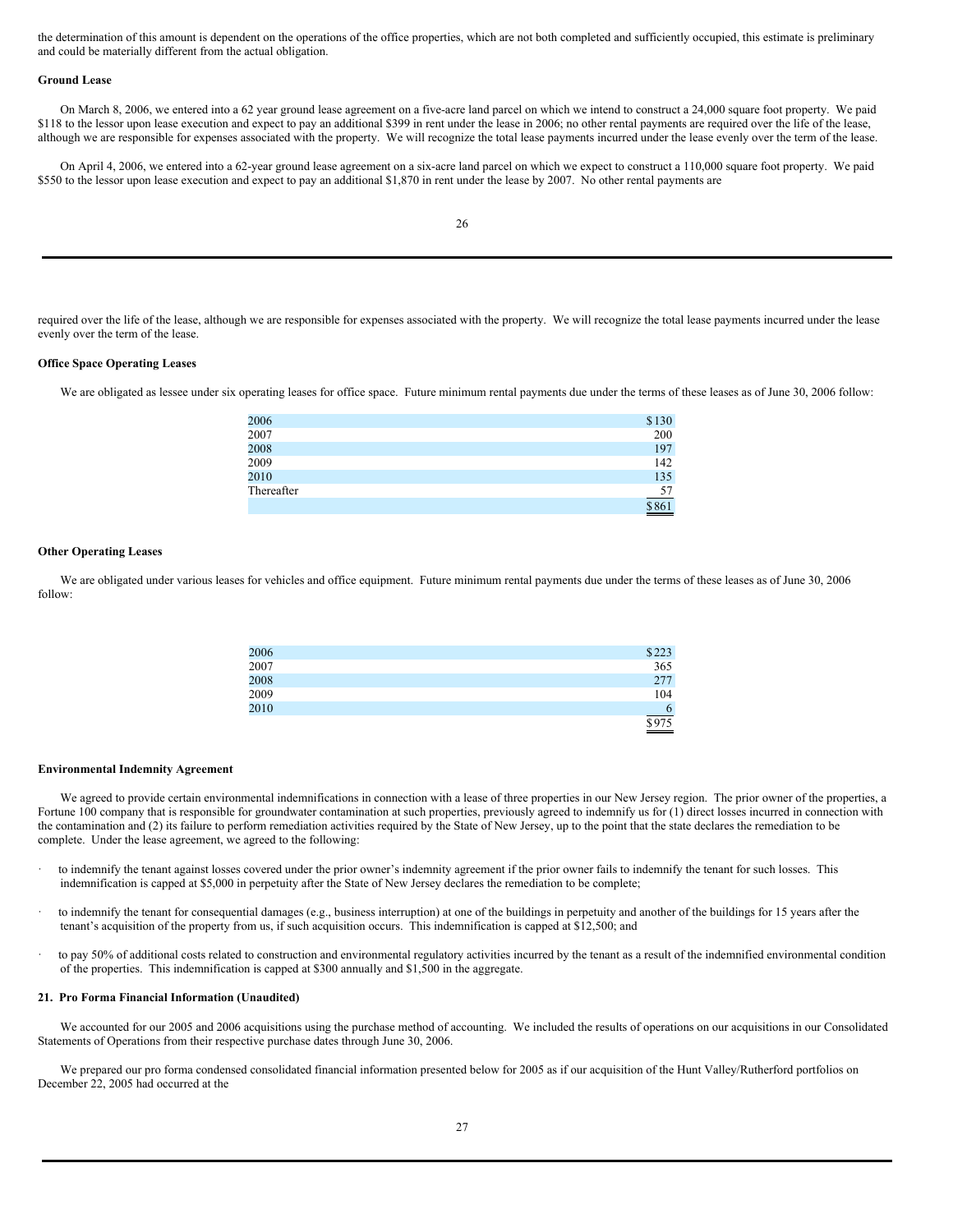beginning of that period. The pro forma financial information is unaudited and is not necessarily indicative of the results that actually would have occurred if this acquisition had occurred at the beginning of the period, nor does it purport to indicate our results of operations for future periods.

|                                                                                    | For the Six<br><b>Months Ended</b><br>June 30, 2005 |
|------------------------------------------------------------------------------------|-----------------------------------------------------|
| Pro forma total revenues                                                           | 162,338                                             |
| Pro forma net income                                                               | 17.025                                              |
| Pro forma net income available to common shareholders                              | 9.717                                               |
| Pro forma earnings per common share on net income available to common shareholders |                                                     |
| Basic                                                                              | 0.27                                                |
| Diluted                                                                            | 0.25                                                |

#### **22. Subsequent Events**

As mentioned above, on July 3, 2006, we exercised our right to increase the borrowing capacity under our Revolving Credit Facility from \$400.0 million to \$500.0 million.

On July 15, 2006, we redeemed all of the outstanding 10.25% Series E Cumulative Redeemable Preferred Shares of beneficial interest (the "Series E Preferred Shares") at a price of \$25 per share. There were no accrued and unpaid dividends on July 15, 2006. We will recognize a \$1.8 million decrease to net income available to common shareholders pertaining to the original issuance costs incurred on these shares at the time of the redemption.

On July 20, 2006, we completed the sale of 3,390,000 7.625% Series J Cumulative Redeemable Preferred Shares of beneficial interest (the "Series J Preferred Shares") at a price of \$25 per share for net proceeds of approximately \$82.1 million after payment of the underwriter's discount but before offering expenses. We contributed the net proceeds to our Operating Partnership in exchange for 3,390,000 Series J Preferred Units. The Series J Preferred Units carry terms that are substantially the same as the Series J Preferred Shares.

As mentioned above, on July 26, 2006, we completed the sale of the following investments in Fairfield, New Jersey:

- a 101,263 square foot building for \$15,750; and
- a 157,394 square foot building owned by an unconsolidated real estate joint venture in which we have a 20% interest for \$27,000, after which the joint venture was dissolved.

On July 31, 2006, we entered into agreements to put in place the following management changes effective on August 14, 2006:

- · Roger A. Waesche, Jr., an Executive Vice President who has been our Chief Financial Officer since March 1999, will be appointed Executive Vice President and Chief Operating Officer and, at the same time, will cease to serve as our Chief Financial Officer; and
- Stephen E. Riffee, age 48, will commence service as our Executive Vice President and Chief Financial Officer.

<span id="page-18-0"></span>28

## **Item 2. Management's Discussion and Analysis of Financial Condition and Results of Operations**

#### **Overview**

We are a REIT that focuses on the acquisition, development, ownership, management and leasing of primarily Class A suburban office properties in select, demographically strong submarkets where we can achieve critical mass, operating synergies and key competitive advantages, including attracting high quality tenants and securing acquisition and development opportunities. As of June 30, 2006, our investments in real estate included the following:

- 170 wholly owned operating properties totaling 14.8 million square feet;
- · 17 wholly owned properties under construction or development that we estimate will total approximately 2.1 million square feet upon completion and two wholly owned office properties totaling approximately 115,000 square feet that were under redevelopment;
- wholly owned land parcels totaling 563 acres that we believe are potentially developable into approximately 6.8 million square feet; and
- partial ownership interests in a number of other real estate projects in operations or under development or redevelopment.

During the six months ended June 30, 2006, we:

- · experienced increased revenues, operating expenses and operating income due primarily to the addition of properties through acquisition and construction activities since January 1, 2005;
- finished the period with occupancy for our wholly owned portfolio of properties at 93.6%;
- acquired six operating properties totaling 1.0 million square feet, a building to be redeveloped totaling 60,000 square feet and seven parcels of land that we believe can support up to 2.3 million developable square feet, for \$169.6 million;
- placed into service a newly-constructed property totaling 162,000 square feet and 93,000 square feet of another newly constructed property, both properties being in the Baltimore/Washington Corridor;
- sold three operating properties and a newly constructed property for a total of \$29.2 million; and
- sold 2.0 million common shares to an underwriter at a net price of \$41.31 per share for gross proceeds before offering costs of \$82.6 million.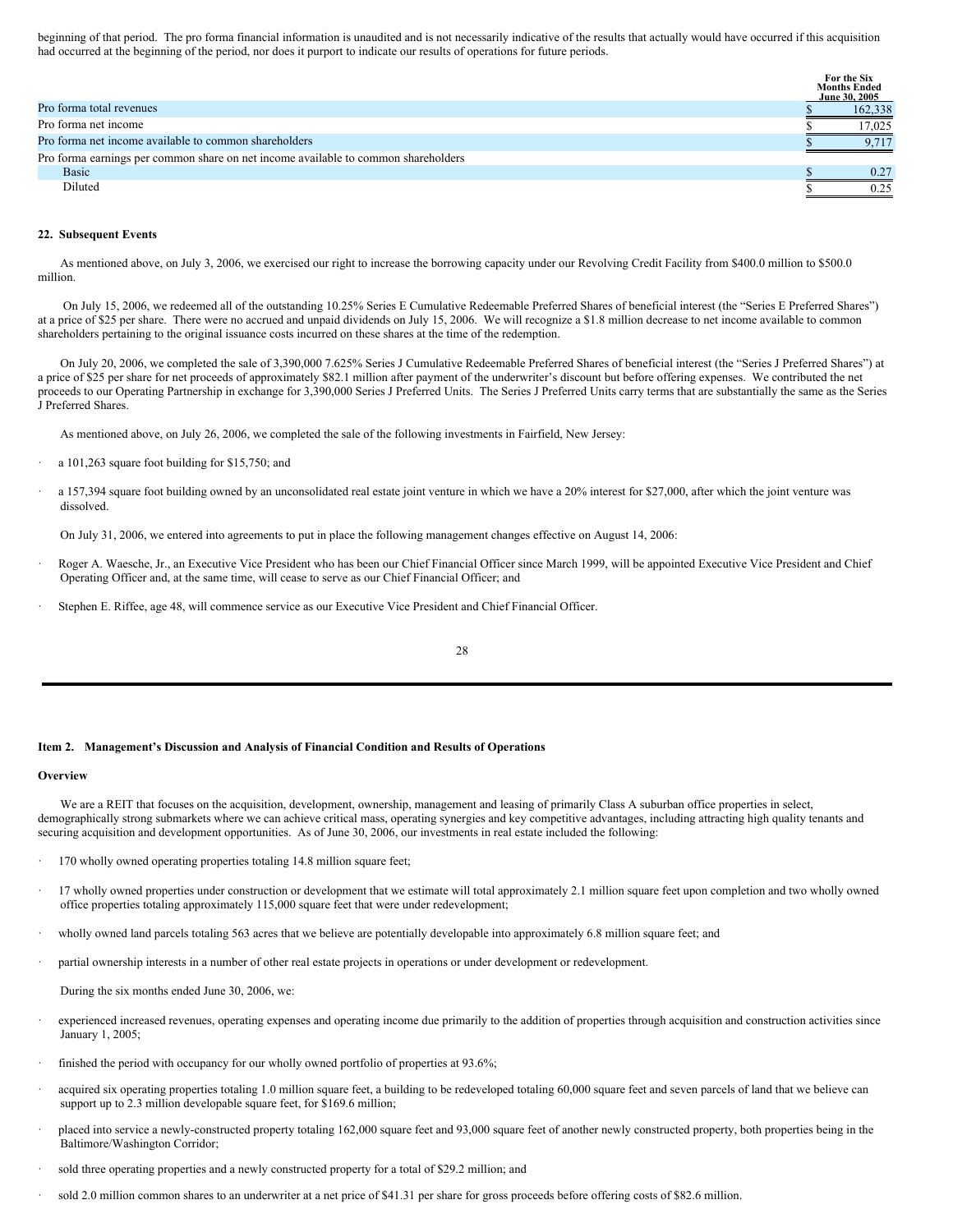In this section, we discuss our financial condition and results of operations as of and for the three and six months ended June 30, 2006. This section includes discussions on, among other things:

- our results of operations and why various components of our Consolidated Statements of Operations changed for the three and six months ended June 30, 2006 compared to the same periods in 2005;
- how we raised cash for acquisitions and other capital expenditures during the six months ended June 30, 2006;
- our cash flows:
- how we expect to generate cash for short and long-term capital needs;
- · our off-balance sheet arrangements in place that are reasonably likely to affect our financial condition, results of operations and liquidity;
- our commitments and contingencies; and
- the computation of our Funds from Operations for the three and six months ended June 30, 2006 and 2005.

You should refer to our Consolidated Financial Statements as you read this section.

This section contains "forward-looking" statements, as defined in the Private Securities Litigation Reform Act of 1995, that are based on our current expectations, estimates and projections about future events and financial trends affecting the financial condition and operations of our business. Forward-looking statements can be identified by the use of words such as "may," "will," "should," "expect,"

29

"estimate" or other comparable terminology. Forward-looking statements are inherently subject to risks and uncertainties, many of which we cannot predict with accuracy and some of which we might not even anticipate. Although we believe that the expectations, estimates and projections reflected in such forward-looking statements are based on reasonable assumptions at the time made, we can give no assurance that these expectations, estimates and projections will be achieved. Future events and actual results may differ materially from those discussed in the forward-looking statements. Important factors that may affect these expectations, estimates and projections include, but are not limited to:

- our ability to borrow on favorable terms;
- · general economic and business conditions, which will, among other things, affect office property demand and rents, tenant creditworthiness, interest rates and financing availability;
- adverse changes in the real estate markets, including, among other things, increased competition with other companies;
- · risks of real estate acquisition and development activities, including, among other things, risks that development projects may not be completed on schedule, that tenants may not take occupancy or pay rent or that development and operating costs may be greater than anticipated;
- · risks of investing through joint venture structures, including risks that our joint venture partners may not fulfill their financial obligations as investors or may take actions that are inconsistent with our objectives;
- our ability to satisfy and operate effectively under federal income tax rules relating to real estate investment trusts and partnerships;
- · governmental actions and initiatives; and
- environmental requirements.

We undertake no obligation to update or supplement forward-looking statements.

30

**Corporate Office Properties Trust and Subsidiaries Operating Data Variance Analysis**

#### **(Dollars for this table are in thousands, except per share data)**

|                                                            |  |        |      |        | For the Three Months Ended June 30. |         | For the Six Months Ended June 30. |         |  |         |  |          |            |
|------------------------------------------------------------|--|--------|------|--------|-------------------------------------|---------|-----------------------------------|---------|--|---------|--|----------|------------|
|                                                            |  | 2006   | 2005 |        | Variance                            |         | % Change                          | 2006    |  | 2005    |  | Variance | % Change   |
| Revenues                                                   |  |        |      |        |                                     |         |                                   |         |  |         |  |          |            |
| Rental revenue                                             |  | 63.308 |      | 52,483 |                                     | 10,825  | $20.6\%$ \$                       | 125.534 |  | 103,740 |  | 21,794   | 21.0%      |
| Tenant recoveries and other real estate operations revenue |  | 9,303  |      | 6,529  |                                     | 2.774   | 42.5%                             | 18.304  |  | 13,726  |  | 4,578    | 33.4%      |
| Construction contract revenues                             |  | 12,156 |      | 17,445 |                                     | (5,289) | $(30.3\%)$                        | 26,700  |  | 33,173  |  | (6, 473) | $(19.5\%)$ |
| Other service operations revenues                          |  | 1,984  |      | 1,019  |                                     | 965     | 94.7%                             | 3,749   |  | 2,388   |  | 1,361    | 57.0%      |
| Total revenues                                             |  | 86,751 |      | 77,476 |                                     | 9,275   | 12.0%                             | 174,287 |  | 153,027 |  | 21,260   | 13.9%      |
| <b>Expenses</b>                                            |  |        |      |        |                                     |         |                                   |         |  |         |  |          |            |
| Property operating expenses                                |  | 22.240 |      | 17,139 |                                     | 5,101   | 29.8%                             | 43.944  |  | 35,144  |  | 8,800    | 25.0%      |
| Depreciation and other amortization associated with real   |  |        |      |        |                                     |         |                                   |         |  |         |  |          |            |
| estate operations                                          |  | 18.603 |      | 14.713 |                                     | 3.890   | 26.4%                             | 37,774  |  | 28.685  |  | 9,089    | 31.7%      |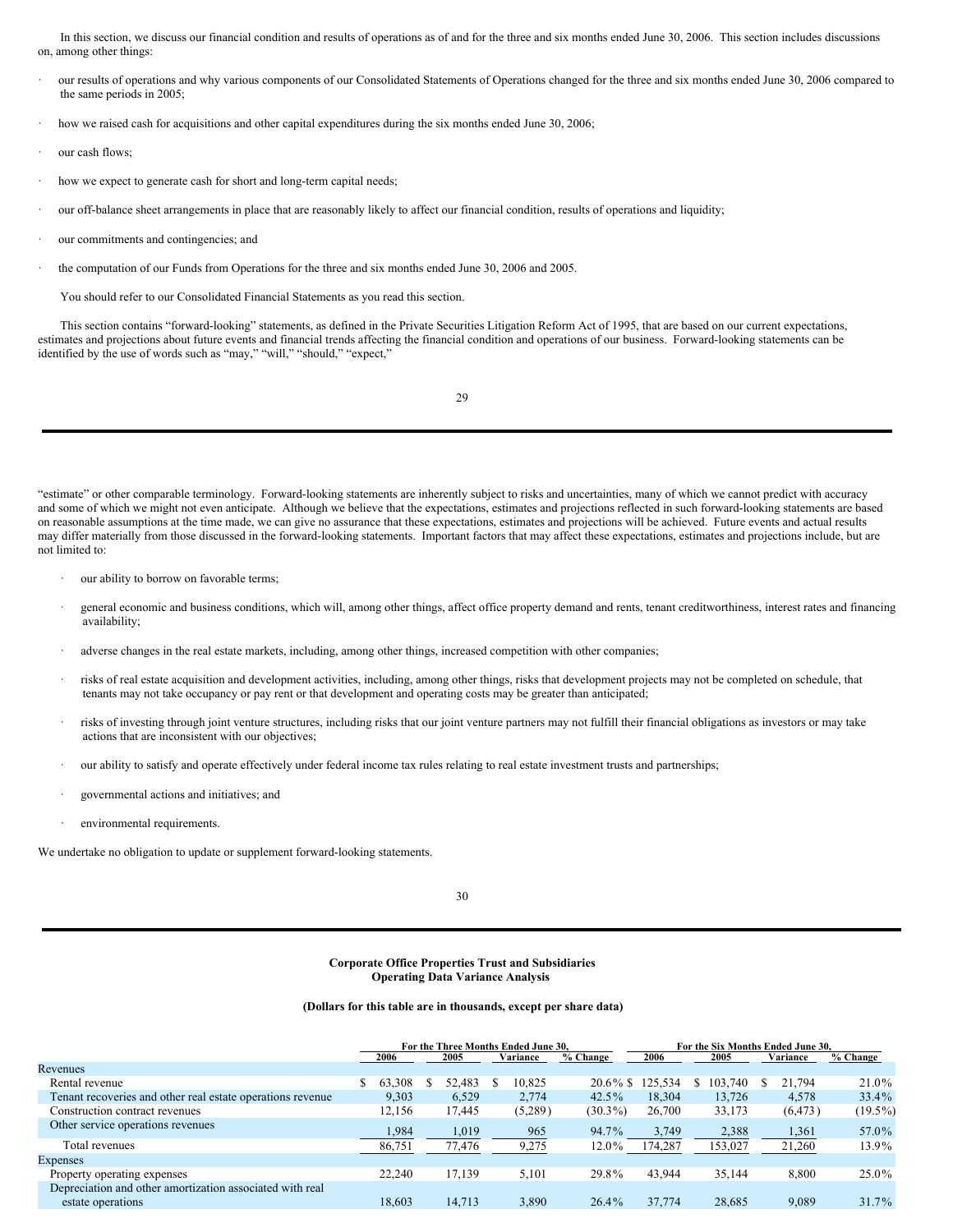| Construction contract expenses                                | 11,643     |               | 17,223   |      | (5,580) | $(32.4\%)$    | 25,669    |               | 32,120    |               | (6, 451) | $(20.1\%)$ |
|---------------------------------------------------------------|------------|---------------|----------|------|---------|---------------|-----------|---------------|-----------|---------------|----------|------------|
| Other service operations expenses                             | 1,818      |               | 955      |      | 863     | $90.4\%$      | 3,496     |               | 2,246     |               | 1,250    | 55.7%      |
| General and administrative expense                            | 3,706      |               | 3,166    |      | 540     | $17.1\%$      | 7,669     |               | 6,442     |               | 1,227    | 19.0%      |
| Total operating expenses                                      | 58,010     |               | 53,196   |      | 4,814   | $9.0\%$       | 118,552   |               | 104,637   |               | 13.915   | 13.3%      |
| Operating income                                              | 28,741     |               | 24,280   |      | 4,461   | 18.4%         | 55,735    |               | 48,390    |               | 7,345    | 15.2%      |
| Interest expense and amortization of deferred financing costs | (18, 145)  |               | (13,862) |      | (4,283) | 30.9%         | (36, 185) |               | (27, 113) |               | (9,072)  | 33.5%      |
| Equity in loss of unconsolidated entities                     | (32)       |               |          |      | (32)    | N/A           | (55)      |               |           |               | (55)     | N/A        |
| Income tax expense                                            | (206)      |               | (213)    |      |         | $(3.3\%)$     | (421)     |               | (670)     |               | 249      | $(37.2\%)$ |
| Income from continuing operations before minority interests   | 10,358     |               | 10,205   |      | 153     | $1.5\%$       | 19,074    |               | 20,607    |               | (1, 533) | $(7.4\%)$  |
| Minority interests in income from continuing operations       | (1,293)    |               | (1, 406) |      | 113     | $(8.0\%)$     | (2,325)   |               | (2,838)   |               | 513      | $(18.1\%)$ |
| Income from discontinued operations, net                      | 26         |               | 152      |      | (126)   | $(82.9\%)$    | 2,169     |               | 203       |               | 1,966    | 968.5%     |
| Gain on sales of real estate, net                             | 25         |               | 169      |      | (144)   | $(85.2\%)$    | 135       |               | 188       |               | (53)     | $(28.2\%)$ |
| Net income                                                    | 9,116      |               | 9,120    |      | (4)     | $0.0\%$       | 19,053    |               | 18,160    |               | 893      | 4.9%       |
| Preferred share dividends                                     | (3,653)    |               | (3,654)  |      |         | $0.0\%$       | (7, 307)  |               | (7,308)   |               |          | $0.0\%$    |
| Net income available to common shareholders                   | 5,463      |               | 5,466    |      | (3)     | $(0.1\%)\$    | 11,746    | ъ             | 10,852    |               | 894      | 8.2%       |
| Basic earnings per common share                               |            |               |          |      |         |               |           |               |           |               |          |            |
| Income from continuing operations                             | \$<br>0.13 | \$.           | 0.14     | -S   | (0.01)  | $(7.1\%)$ \$  | 0.24      | \$.           | 0.29      | \$.           | (0.05)   | $(17.2\%)$ |
| Net income                                                    | \$<br>0.13 | <sup>\$</sup> | 0.15     | -S   | (0.02)  | $(13.3\%)$ \$ | 0.29      | <sup>\$</sup> | 0.30      | <sup>\$</sup> | (0.01)   | $(3.3\%)$  |
| Diluted earnings per common share                             |            |               |          |      |         |               |           |               |           |               |          |            |
| Income from continuing operations                             | \$<br>0.13 | <sup>\$</sup> | 0.14     | - \$ | (0.01)  | $(7.1\%)$ \$  | 0.23      | <b>S</b>      | 0.28      | <sup>\$</sup> | (0.05)   | $(17.9\%)$ |
| Net income                                                    | \$<br>0.13 | \$            | 0.14     | -S   | (0.01)  | $(7.1\%)\$    | 0.28      | \$.           | 0.28      | \$.           |          | $0.0\%$    |
|                                                               |            |               |          |      |         |               |           |               |           |               |          |            |

## **Results of Operations**

While reviewing this section, you should refer to the "Operating Data Variance Analysis" table set forth on the preceding page, as it reflects the computation of the variances described in this section.

## Occupancy and Leasing

The table below sets forth leasing information pertaining to our portfolio of wholly owned operating properties:

|                                                                            | <b>June 30,</b><br>2006 | December 31.<br>2005 |
|----------------------------------------------------------------------------|-------------------------|----------------------|
| Occupancy rates                                                            |                         |                      |
| Total                                                                      | 93.6%                   | 94.0%                |
| Baltimore/Washington Corridor                                              | 95.5%                   | 96.2%                |
| Northern Virginia                                                          | 94.1%                   | 96.4%                |
| Suburban Baltimore                                                         | 85.2%                   | 84.7%                |
| Suburban Maryland                                                          | 82.0%                   | 79.8%                |
| St. Mary's and King George Counties                                        | 96.7%                   | 95.4%                |
| Greater Philadelphia                                                       | 100.0%                  | 100.0%               |
| Northern/Central New Jersey                                                | 94.9%                   | 96.4%                |
| Colorado Springs, Colorado                                                 | 87.4%                   | 85.8%                |
| San Antonio, Texas                                                         | 100.0%                  | 100.0%               |
|                                                                            |                         |                      |
| Average contractual annual rental rate per square foot at period end $(1)$ | 20.44                   | 20.28                |

(1) Includes estimated expense reimbursements.

We renewed 64.0% of the square footage under leases scheduled to expire in the six months ended June 30, 2006 (including the effect of early renewals and excluding the effect of early lease terminations).

The table below sets forth occupancy information pertaining to properties in which we have a partial ownership interest:

|                             |                       | <b>Occupancy Rates at</b> |                      |
|-----------------------------|-----------------------|---------------------------|----------------------|
| <b>Geographic Region</b>    | Ownership<br>Interest | <b>June 30,</b><br>2006   | December 31,<br>2005 |
| Suburban Maryland           | 50.0%                 | 47.9%                     | 47.9%                |
| Northern Virginia           |                       | $\frac{0}{0}$             |                      |
|                             | 92.5%                 | 100.0(1)                  | $100.0\%(1)$         |
| Greater Harrisburg          | $20.0\%$              | 89.9%                     | 89.4%                |
| Northern/Central New Jersey | 20.0%                 | 86.9%                     | 80.9%                |

(1) Excludes the effect of 62,000 unoccupied square feet undergoing redevelopment at period end.

## Revenues from real estate operations and property operating expenses

We typically view our changes in revenues from real estate operations and property operating expenses as being comprised of three main components:

· Changes attributable to the operations of properties owned and 100% operational throughout the two periods being compared. We define these as changes from "Same-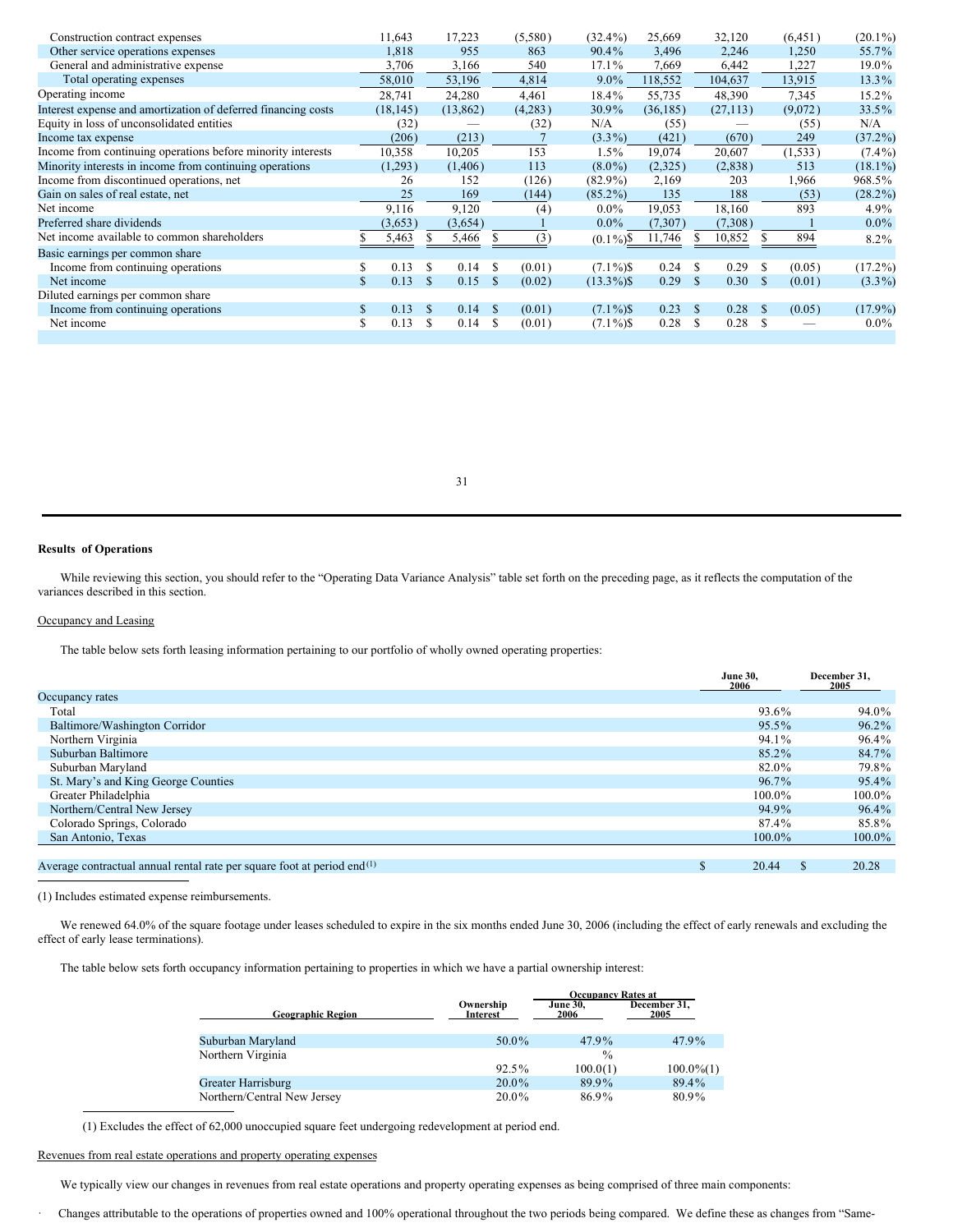Office Properties." For example, when comparing the second quarters of 2005 and 2006, Same-Office Properties would be properties owned and 100% operational from April 1, 2005 through June 30, 2006.

· Changes attributable to operating properties acquired during the two periods being compared and newly-constructed properties that were placed into service and not 100% operational throughout the two periods being compared. We define these as changes from "Property Additions."

· Changes attributable to properties sold during the two periods being compared that are not reported as discontinued operations. We define these as changes from "Sold Properties."

The tables below set forth the components of our changes in revenues from real estate operations and property operating expenses (dollars in thousands):

|                                                             | Changes From the Three Months Ended June 30, 2005 to 2006   |        |                                                   |       |                      |                                                   |              |  |                                 |  |                                  |
|-------------------------------------------------------------|-------------------------------------------------------------|--------|---------------------------------------------------|-------|----------------------|---------------------------------------------------|--------------|--|---------------------------------|--|----------------------------------|
|                                                             | Property<br><b>Additions</b><br><b>Dollar</b><br>Change (1) |        | <b>Same-Office Properties</b><br>Dollar<br>Change |       | Percentage<br>Change | Sold<br><b>Properties</b><br>Dollar<br>Change (2) |              |  | Other<br>Dollar<br>Change $(3)$ |  | Total<br><b>Dollar</b><br>Change |
| Revenues from real estate operations                        |                                                             |        |                                                   |       |                      |                                                   |              |  |                                 |  |                                  |
| Rental revenue                                              | э                                                           | 12,746 |                                                   | 352   | $0.7\%$ \$           |                                                   | $(1,849)$ \$ |  | $(424)$ \$                      |  | 10,825                           |
| Tenant recoveries and other real estate operations revenue  |                                                             | 1,784  |                                                   | 1,197 | $20.1\%$             |                                                   | (317)        |  | 110                             |  | 2,774                            |
| Total                                                       |                                                             | 14,530 |                                                   | 1,549 | $2.8\%$ \$           |                                                   | (2,166)      |  | (314)                           |  | 13,599                           |
|                                                             |                                                             |        |                                                   |       |                      |                                                   |              |  |                                 |  |                                  |
| Property operating expenses                                 |                                                             | 4,184  |                                                   | 1,680 | $10.3\%$ \$          |                                                   | (654)        |  | (109)                           |  | 5,101                            |
|                                                             |                                                             |        |                                                   |       |                      |                                                   |              |  |                                 |  |                                  |
| Straight-line rental revenue adjustments included in rental |                                                             |        |                                                   |       |                      |                                                   |              |  |                                 |  |                                  |
| revenue                                                     |                                                             | 1,460  |                                                   | (500) | N/A                  |                                                   | (22)         |  | (208)                           |  | 730                              |
| Amortization of deferred market rental revenue              |                                                             | 364    |                                                   | (60)  | N/A                  |                                                   |              |  |                                 |  | 304                              |
| Number of operating properties included in component        |                                                             |        |                                                   |       |                      |                                                   |              |  |                                 |  |                                  |
| category                                                    |                                                             | 50     |                                                   | 120   | N/A                  |                                                   | 16           |  |                                 |  | 187                              |

(1) Includes 44 acquired properties and six newly-constructed properties.

(2) Includes sold properties that are not reported as discontinued operations.

(3) Includes, among other things, the effects of amounts eliminated in consolidation. Certain amounts eliminated in consolidation are attributable to the Property Additions and Same-Office Properties.

| I<br>I<br>$\sim$ | I<br>ı<br>×<br>۰. |
|------------------|-------------------|

|                                                                     | Changes From the Six Months Ended June 30, 2005 to 2006     |        |                                                   |         |                      |  |                                                              |                               |       |  |                                  |
|---------------------------------------------------------------------|-------------------------------------------------------------|--------|---------------------------------------------------|---------|----------------------|--|--------------------------------------------------------------|-------------------------------|-------|--|----------------------------------|
|                                                                     | <b>Property</b><br>Additions<br><b>Dollar</b><br>Change (1) |        | <b>Same-Office Properties</b><br>Dollar<br>Change |         | Percentage<br>Change |  | Sold<br><b>Properties</b><br>Dollar<br>Change <sup>(2)</sup> | Other<br>Dollar<br>Change (3) |       |  | Total<br><b>Dollar</b><br>Change |
| Revenues from real estate operations                                |                                                             |        |                                                   |         |                      |  |                                                              |                               |       |  |                                  |
| Rental revenue                                                      |                                                             | 24.853 |                                                   | 1.593   | $1.6\%$              |  | (3,734)                                                      | -S                            | (918) |  | 21,794                           |
| Tenant recoveries and other real estate operations revenue          |                                                             | 3,010  |                                                   | 1,924   | 15.8%                |  | (682)                                                        |                               | 326   |  | 4,578                            |
| Total                                                               |                                                             | 27,863 |                                                   | 3,517   | $3.1\%$              |  | (4, 416)                                                     |                               | (592) |  | 26,372                           |
|                                                                     |                                                             |        |                                                   |         |                      |  |                                                              |                               |       |  |                                  |
| Property operating expenses                                         |                                                             | 8,030  |                                                   | 2,108   | $6.2\%$              |  | (1,461)                                                      |                               | 123   |  | 8,800                            |
|                                                                     |                                                             |        |                                                   |         |                      |  |                                                              |                               |       |  |                                  |
| Straight-line rental revenue adjustments included in rental revenue |                                                             | 2,568  |                                                   | (1,095) | N/A                  |  | (49)                                                         |                               | (413) |  | 1,011                            |
| Amortization of deferred market rental revenue                      |                                                             | 803    |                                                   | 13      | N/A                  |  |                                                              |                               | (27)  |  | 789                              |
| Number of operating properties included in component category       |                                                             | 50     |                                                   | 120     | N/A                  |  |                                                              |                               |       |  | 187                              |

(1) Includes 44 acquired properties and six newly-constructed properties.

(2) Includes sold properties that are not reported as discontinued operations.

(3) Includes, among other things, the effects of amounts eliminated in consolidation. Certain amounts eliminated in consolidation are attributable to the Property Additions and Same-Office Properties.

As the tables above indicate, our total increase in revenues from real estate operations and property operating expenses was attributable primarily to the Property Additions.

For the three month periods, the increase in revenues from real estate operations for the Same-Office Properties included the following:

- an increase of \$953,000, or 2.0%, in rental revenue from the Same-Office Properties attributable primarily to changes in occupancy and rental rates between the two periods; and
- a decrease of \$600,000, or 43.5%, in net revenue from the early termination of leases, which included \$1.1 million attributable to one lease termination transaction that occurred during the three months ended June 30, 2005, partially offset by \$612,000 in additional revenue attributable to two lease terminations that affected the three months ended June 30, 2006. To explain further the concept of net revenue from the early termination of leases, when tenants terminate their lease obligations prior to the end of the agreed lease terms, they typically pay fees to break these obligations. We recognize such fees as revenue and write off against such revenue any (1) deferred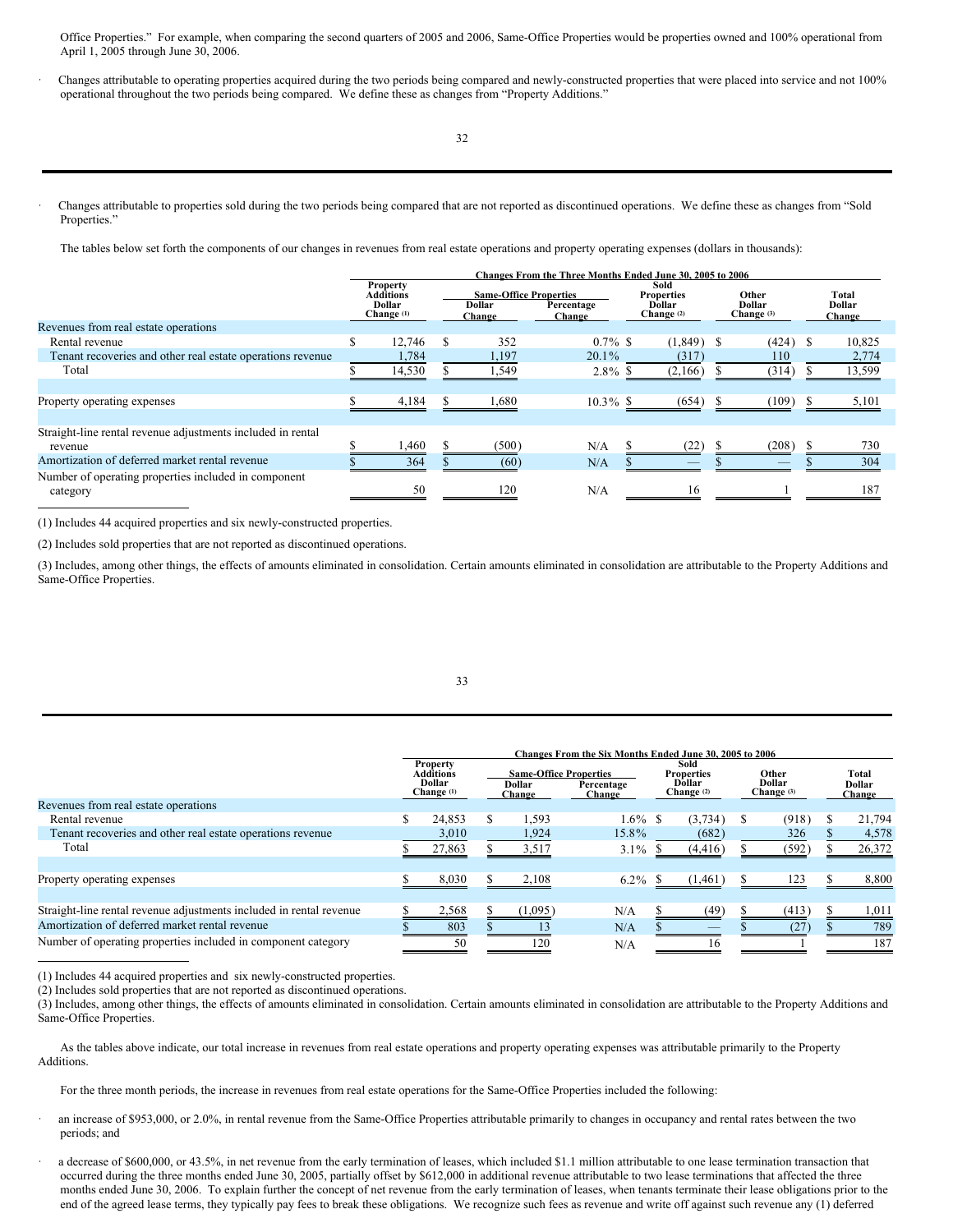rents receivable and (2) deferred revenue and deferred assets that are amortizable into rental revenue associated with the leases; the resulting net amount is the net revenue from the early termination of the leases.

For the six month periods, the increase in revenues from real estate operations for the Same-Office Properties included the following:

- an increase of \$2.5 million, or 2.6%, in rental revenue from the Same-Office Properties attributable primarily to changes in occupancy and rental rates between the two periods; and
- a decrease of \$922,000, or 41.9%, in net revenue from the early termination of leases, which included \$1.1 million attributable to one lease termination transaction that occurred during the six months ended June 30, 2005.

For the three and six month periods, the increases in tenant recoveries and other real estate operations revenue from the Same-Office Properties is attributable primarily to higher tenant billings resulting from our projections for increased property operating expenses in 2006 compared to 2005.

The increase in operating expenses for the Same-Office Properties for the three month periods included the following:

- an increase of \$771,000, or 25.6%, in real estate taxes reflecting primarily an increase in the assessed value of many of our properties;
- an increase of \$433,000, or 13.3%, in utilities due to (1) rate increases and (2) changes in occupancy and lease structures; and
- an increase of \$267,000, or 15.0%, in repairs and maintenance labor due in large part to higher labor hour rates resulting from an increase in the underlying costs for labor.

The increase in operating expenses for the Same-Office Properties for the six month periods included the following:

- an increase of \$917,000, or 14.9%, in real estate taxes reflecting an increase in the assessed value of many of our properties;
- an increase of \$743,000, or 10.6%, in utilities due to (1) rate increases and (2) changes in occupancy and lease structures;
- an increase of \$602,000, or 16.8%, in repairs and maintenance labor due in large part to higher labor hour rates resulting from an increase in the underlying costs for labor;
- an increase of \$320,000, or 7.2%, in cleaning expenses due primarily to our assumption of responsibility for payment of such costs at certain properties due to changes in occupancy and lease structures; and
- a decrease of \$1.1 million, or 59.7%, due to decreased snow removal expenses.

#### Construction contract and other service revenues and expenses

The table below sets forth changes in our construction contract and other service revenues and expenses (dollars in thousands):

|                                | <b>Changes Between the Three Month Periods</b><br><b>Ended June 30, 2006 and 2005</b> |  |                                                                  |  |                           |  |                                              | <b>Changes Between the Six Month Periods</b><br><b>Ended June 30. 2006 and 2005</b> |                           |
|--------------------------------|---------------------------------------------------------------------------------------|--|------------------------------------------------------------------|--|---------------------------|--|----------------------------------------------|-------------------------------------------------------------------------------------|---------------------------|
|                                | Construction<br>Contract<br><b>Dollar</b><br>Change                                   |  | Other<br><b>Service</b><br><b>Operations</b><br>Dollar<br>Change |  | Total<br>Dollar<br>Change |  | Construction<br>Contract<br>Dollar<br>Change | Other<br><b>Service</b><br>Operations<br><b>Dollar</b><br>Change                    | Total<br>Dollar<br>Change |
| Service operations             |                                                                                       |  |                                                                  |  |                           |  |                                              |                                                                                     |                           |
| Revenues                       | (5,289)                                                                               |  | 965 \$                                                           |  | (4,324)                   |  | $(6, 473)$ \$                                | 1,361                                                                               | (5,112)                   |
| Expenses                       | (5,580)                                                                               |  | 863                                                              |  | (4,717)                   |  | (6, 451)                                     | 1,250                                                                               | (5,201)                   |
| Income from service operations | 291                                                                                   |  | 102                                                              |  | 393                       |  | (22)                                         |                                                                                     | 89                        |

The gross revenues and costs associated with these services generally bear little relationship to the level of activity from these operations since a substantial portion of the costs are subcontracted costs that are reimbursed to us by the customer at no mark up. As a result, the operating margins from these operations are small relative to the revenue. We use the net of service operations revenues and expenses to evaluate performance.

Depreciation and amortization

For the three and six month periods, the increases in our depreciation and other amortization associated with real estate operations included in continuing operations was attributable primarily to the Property Additions.

## General and administrative expenses

For the three month periods, the increase in general and administrative expenses of \$540,000, or 17.1%, included an increase of \$586,000, or 22.0%, in compensation expense. The increase in general and administrative expenses of \$1.2 million, or 19.0%, for the six month periods included an increase of \$1.3 million, or 23.4%, in compensation expense. These increases in compensation expenses are due primarily to additional employee positions to support our growth and increased salaries and bonuses for existing employees.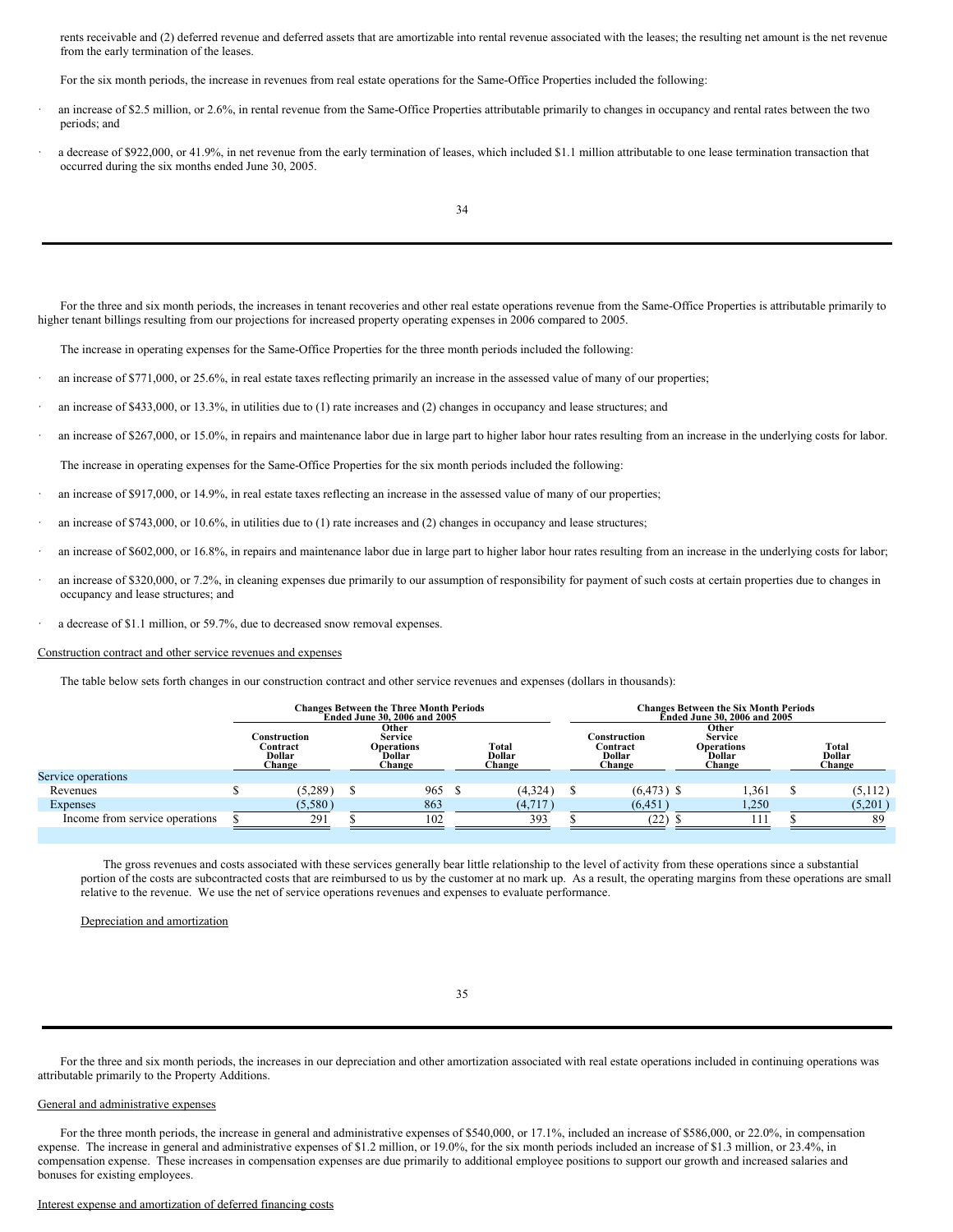Our interest expense and amortization of deferred financing costs increased \$4.3 million, or 30.9%, between the three month periods which includes the effects of a 14.7% increase in our average outstanding debt balance, resulting primarily from our 2005 and 2006 acquisition and construction activities, and an increase in our weighted average interest rates from 5.7% to 6.4%.

Our interest expense and amortization of deferred financing costs increased \$9.1 million, or 33.5%, between the six month periods which includes the effects of a 22.0% increase in our average outstanding debt balance, resulting primarily from our 2005 and 2006 acquisition and construction activities, and an increase in our weighted average interest rates from 5.7% to 6.2%.

#### **Minority** interests

Interests in our Operating Partnership are in the form of preferred and common units. The line entitled "minority interests in income from continuing operations" on our Consolidated Statements of Operations includes primarily the allocation of income before minority interests to preferred and common units not owned by us; for the amount of this line attributable to preferred units versus common units, you should refer to our Consolidated Statements of Operations. Income is allocated to minority interest preferred unitholders in an amount equal to the priority return from the Operating Partnership to which they are entitled. Income is allocated to minority interest common unitholders based on the income earned by the Operating Partnership after allocation to preferred unitholders multiplied by the percentage of the common units in the Operating Partnership owned by those common unitholders.

As of June 30, 2006, we owned 95% of the outstanding preferred units and approximately 82% of the outstanding common units. Changes in the percentage of the Operating Partnership owned by minority interests from the six months ended June 30, 2005 to the six months ended June 30, 2006 included the following:

- the issuance of additional units to us as we issued new common shares since January 1, 2005 due to the fact that we receive common units in the Operating Partnership each time we issue common shares;
- the exchange of common units for our common shares by certain minority interest holders of common units; and
- our issuance of common units to third parties in connection with acquisitions during 2005 and 2006.

The decrease in income allocated to minority interest holders of common units included in income from continuing operations was attributable primarily to the following:

- a decrease in the Operating Partnership's income from continuing operations before minority interests due in large part to the changes described above; and
- · a decrease attributable to our increasing ownership of common units (from 80% at December 31, 2004 to 82% at June 30, 2006).

36

#### Income from discontinued operations, net of minority interests

For the six month periods, our income from discontinued operations increased due primarily to the sale of three properties in the current period from which we recognized a gain of \$2.4 million before allocation to minority interests.

#### **Liquidity and Capital Resources**

#### Cash and cash equivalents

Our cash and cash equivalents balance totaled \$5.7 million as of June 30, 2006, a 46.7% decrease from the balance at December 31, 2005. The cash and cash equivalents balances that we carry as of a point in time can vary significantly due in part to the inherent variability of the cash needs of our acquisition and development activities. We maintain sufficient cash and cash equivalents to meet our operating cash requirements and short term investing and financing cash requirements. When we determine that the amount of cash and cash equivalents on hand is more than we need to meet such requirements, we may pay down our Revolving Credit Facility or forgo borrowing under construction loan credit facilities to fund development activities.

#### Operating Activities

We generated most of our cash from the operations of our properties. Most of the amount by which our revenues from real estate operations exceeded property operating expenses was cash flow; we applied most of this cash flow towards interest expense, scheduled principal amortization on mortgage loans, dividends to our shareholders, distributions to minority interest holders of preferred and common units in the Operating Partnership, capital improvements and leasing costs for our operating properties and general and administrative expenses.

Our cash flow from operations determined in accordance with GAAP decreased \$326,000, or 0.5%, when comparing the six months ended June 30, 2006 and 2005. We expect to continue to use cash flow provided by operations to meet our short-term capital needs, including all property operating expenses, general and administrative expenses, interest expense, scheduled principal amortization of mortgage loans, dividends and distributions and capital improvements and leasing costs. We do not anticipate borrowing to meet these requirements.

#### Investing and Financing Activities During the Six Months Ended June 30, 2006

We acquired six operating properties totaling 1.0 million square feet, a building to be redeveloped totaling 60,000 square feet and seven parcels of land that we believe can support up to 2.3 million developable square feet, for \$169.6 million. These acquisitions were financed using the following:

- · \$93.4 million in borrowings under our Revolving Credit Facility;
- · \$37.5 million (accounting value) from an assumed mortgage loan;
- · \$7.5 million (accounting value) from the issuance of common units in the Operating Partnership;
- · \$2.4 million using an escrow funded by proceeds from one of our property sales discussed below; and
- cash reserves for the balance.

We also acquired a 50% interest in a joint venture owning a land parcel for \$1.8 million using cash reserves. The joint venture is constructing an office property totaling approximately 44,000 square feet on the land parcel.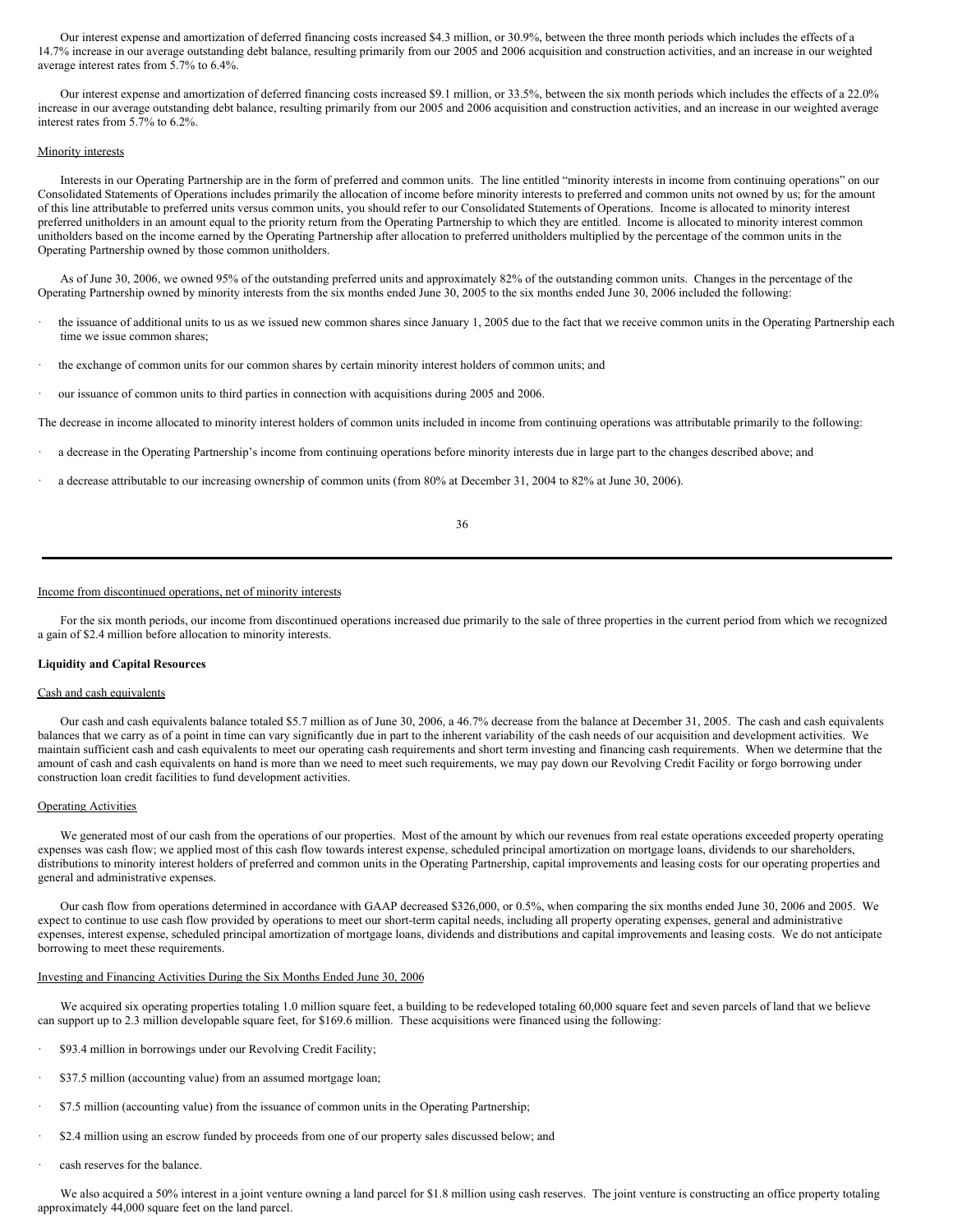On March 8, 2006, we entered into a 62-year ground lease agreement on a five-acre land parcel on which we intend to construct a 24,000 square foot property. We paid \$118,000 to the lessor upon lease execution and expect to pay an additional \$399,000 in rent under the lease in 2006; no other rental

payments are required over the life of the lease, although we are responsible for expenses associated with the property.

On April 4, 2006, we entered into a 62-year ground lease agreement on a six-acre land parcel on which we expect to construct a 110,000 square foot property. We paid \$550,000 to the lessor upon lease execution and expect to pay an additional \$1.9 million in rent under the lease by 2007. No other rental payments are required over the life of the lease, although we are responsible for expenses associated with the property.

During 2006, we placed into service a 162,000 square foot property in the Baltimore/Washington Corridor that was 100% leased at June 30, 2006. Costs incurred on this property through June 30, 2006 totaled \$28.7 million, \$5.1 million of which was incurred in the six months ended June 30, 2006.

At June 30, 2006, we had construction activities underway on 11 properties totaling 1.3 million square feet that were 64.3% pre-leased, including square feet placed into service of 14,000 in one property and 93,000 in another property; we owned 100% of ten of these properties and 50% of one of these properties. Costs incurred on these properties through June 30, 2006 totaled approximately \$145.5 million, of which approximately \$40.3 million was incurred during the six months ended June 30, 2006. We have construction loan facilities in place totaling \$149.7 million to finance the construction of seven of these properties; borrowings under these facilities totaled \$77.1 million at June 30, 2006, \$29.9 million of which was borrowed during the six months ended June 30, 2006. The remaining costs incurred during the six months ended June 30, 2006 were funded using primarily borrowings from our Revolving Credit Facility and cash reserves.

The table below sets forth the major components of our additions to the line entitled "Total Commercial Real Estate Properties" on our Consolidated Balance Sheet for 2006 (in thousands):

| Acquisitions                                 | \$158,034 |
|----------------------------------------------|-----------|
| Construction and development                 | 55.354    |
| Capital improvements on operating properties | 9.109     |
| Tenant improvements on operating properties  | 6.074(1)  |
|                                              | \$228,571 |

(1) Tenant improvement costs incurred on newly-constructed properties are classified in this table as construction and development.

On January 17, 2006 we acquired the remaining 50% of a joint venture that recently completed the construction of an office property for \$1.2 million.

During the six months ended June 30, 2006, we sold three previously operational properties totaling 199,000 square feet and one recently constructed property for a total of \$29.2 million. The net proceeds from these sales after transaction costs totaled \$28.2 million. We used \$2.4 million of these proceeds to fund an escrow subsequently applied towards an acquisition and most of the balance to pay down our Revolving Credit Facility.

During the six months ended June 30, 2006, we borrowed \$29.9 million from construction loans to finance construction activities.

During the six months ended June 30, 2006, we entered into three interest rate swaps to hedge the risk of changes in interest rates on certain of our one-month LIBORbased variable rate borrowings until their respective maturities, information for which is set forth below (dollars in thousands):

| v<br>۹<br>۰<br>$\sim$ | I<br>٠ |
|-----------------------|--------|

| Notional<br>Amount | One-Month<br><b>LIBOR</b> base | <b>Effective</b><br>Date | <b>Expiration</b><br>Date |
|--------------------|--------------------------------|--------------------------|---------------------------|
| \$50,000           | 5.0360%                        | 3/28/2006                | 3/30/2009                 |
| 25,000             | 5.2320%                        | 5/1/2006                 | 5/1/2009                  |
| 25,000             | 5.2320%                        | 5/1/2006                 | 5/1/2009                  |

In April 2006, we sold 2.0 million common shares to an underwriter at a net price of \$41.31 per share for gross proceeds before offering costs of \$82.6 million. We contributed the net proceeds totaling \$82.4 million to our Operating Partnership in exchange for 2.0 million common units. The proceeds were used primarily to pay down our Revolving Credit Facility.

Certain of our mortgage loans require that we comply with a number of restrictive financial covenants, including leverage ratio, minimum net worth, minimum fixed charge coverage, minimum debt service and maximum secured indebtedness. As of June 30, 2006, we were in compliance with these financial covenants.

## Analysis of Cash Flow Associated with Investing and Financing Activities

Our net cash flow used in investing activities decreased \$18.9 million, or 10.7% when comparing the six months ended June 30, 2006 and 2005. This decrease was due primarily to the following:

- a \$25.7 million increase in proceeds from sales of properties. We generally do not acquire properties with the intent of selling them. We generally attempt to sell a property when we believe that most of the earnings growth potential in that property has been realized, or determine that the property no longer fits within our strategic plans due to its type and/or location. While we expect to reduce or eliminate our real estate investments in certain of our non-core markets in the future, we cannot predict when and if these dispositions will occur. Since our real estate sales activity is driven by transactions unrelated to our core operations, our proceeds from sales of properties are subject to significant fluctuation from period to period and, therefore, we do not believe that the change described above is necessarily indicative of a trend; offset by
- a \$12.1 million, or 7.0%, increase in purchases of and additions to commercial real estate. This increase is due primarily to an increase in property acquisitions. Our ability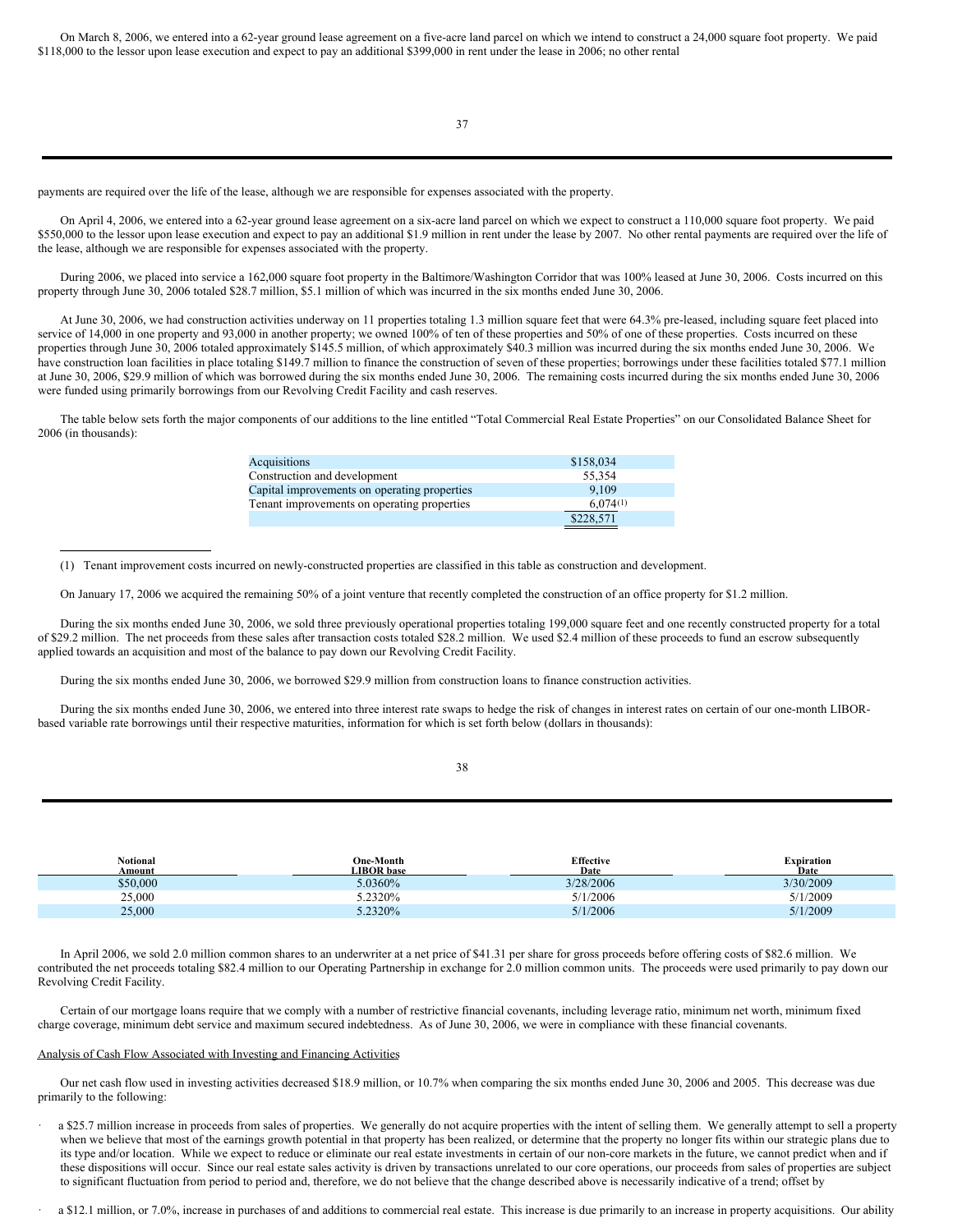to locate and complete acquisitions is dependent on numerous variables and, as a result, is inherently subject to significant fluctuation from period to period.

Our cash flow provided by financing activities decreased \$31.3 million, or 25.1%, when comparing the six months ended June 30, 2006 and 2005. This decrease included the following:

- · a \$64.5 million, or 52.4%, increase in repayments of mortgage and other loans payable. This increase is attributable primarily to our use of proceeds from the sale of 2.0 million common shares in April 2006 and the sales of properties to pay down our Revolving Credit Facility;
- a \$43.7 million, or 15.7%, decrease in proceeds from mortgage and other loans payable. This decrease is due in part to the availability of cash proceeds from common share issuances, as described below, and increased property sales; and
- · \$82.8 million increase in proceeds from common share issuances completed during the two periods being compared, due primarily to the sale of 2.0 million common shares in April 2006 discussed above.

## Off-Balance Sheet Arrangements

We had no significant changes in our off-balance sheet arrangements from those described in the section entitled "Off-Balance Sheet Arrangements" in our 2005 Annual Report on Form 10-K.

| I<br>I<br>- | ¢<br>۰.<br>۰.<br>۰,<br>٧ |
|-------------|--------------------------|

#### Investing and Financing Activities Subsequent to June 30, 2006

On July 3, 2006, we exercised our right to increase the borrowing capacity under our Revolving Credit Facility from \$400.0 million to \$500.0 million.

On July 15, 2006, we redeemed all of the outstanding 10.25% Series E Preferred Shares at a price of \$25 per share. There were no accrued and unpaid dividends on July 15, 2006. We will recognize a \$1.8 million decrease to net income available to common shareholders pertaining to the original issuance costs incurred on these shares at the time of the redemption.

On July 20, 2006, we completed the sale of 3,390,000 7.625% Series J Preferred Shares at a price of \$25 per share for net proceeds of approximately \$82.1 million after payment of the underwriter's discount but before offering expenses. We contributed the net proceeds to our Operating Partnership in exchange for 3,390,000 Series J Preferred Units. The Series J Preferred Units carry terms that are substantially the same as the Series J Preferred Shares. The proceeds were used primarily to pay down our Revolving Credit Facility.

On July 26, 2006, we completed the sale of the following investments in Fairfield, New Jersey:

- · a 101,263 square foot building for \$15.8 million. Net proceeds from the transaction after repayment of a \$4.8 million mortgage loan on the property and other transactions costs totaled approximately \$10.4 million; and
- a 157,394 square foot building, which was owned by an unconsolidated real estate joint venture in which we had a 20% interest, for \$27.0 million. Net proceeds to us from the transaction after repayment of a \$13.6 million mortgage loan on the property, other transaction costs and allocations to our joint venture partner totaled approximately \$2.3 million.

The net proceeds to us from these sales were used primarily to pay down our Revolving Credit Facility.

#### Other Future Cash Requirements for Investing and Financing Activities

As of June 30, 2006, we were under contract to acquire a property in Washington County, Maryland for \$9.0 million, subject to potential reductions ranging from \$750,000 to \$4.0 million; the amount of such decrease, if any, will be determined based on defined levels of job creation resulting from the future development of the property taking place. Upon completion of this acquisition, we will be obligated to incur \$7.5 million in development and construction costs for the property. We submitted a \$500,000 deposit in connection with this acquisition. We expect to fund this acquisition using proceeds from our Revolving Credit Facility.

As previously discussed, as of June 30, 2006, we had construction activities underway on 11 properties totaling 1.3 million square feet that were 64.3% pre-leased. We estimate remaining costs to be incurred will total approximately \$117.6 million upon completion of these properties; we expect to incur these costs through June 2008. We have \$72.6 million remaining to be borrowed under construction loan facilities totaling \$149.7 million for seven of these properties. We expect to fund the remaining portion of these costs using primarily borrowings from new construction loan facilities.

As of June 30, 2006, we had pre-construction activities underway on eight new office properties estimated to total 976,750 square feet, one of which is through a joint venture. We estimate that costs for these properties will total approximately \$196.8 million. As of June 30, 2006, costs incurred on these properties totaled \$14.8 million and the balance is expected to be incurred from 2006 through 2008. We expect to fund most of these costs using borrowings from new construction loan facilities, although we expect our joint venture partner will fund a portion of the costs associated with the one joint venture property.

As of June 30, 2006, we had redevelopment activities underway on four properties totaling 726,527 square feet. Two of these properties are owned by a joint venture in which we own a 92.5% interest. We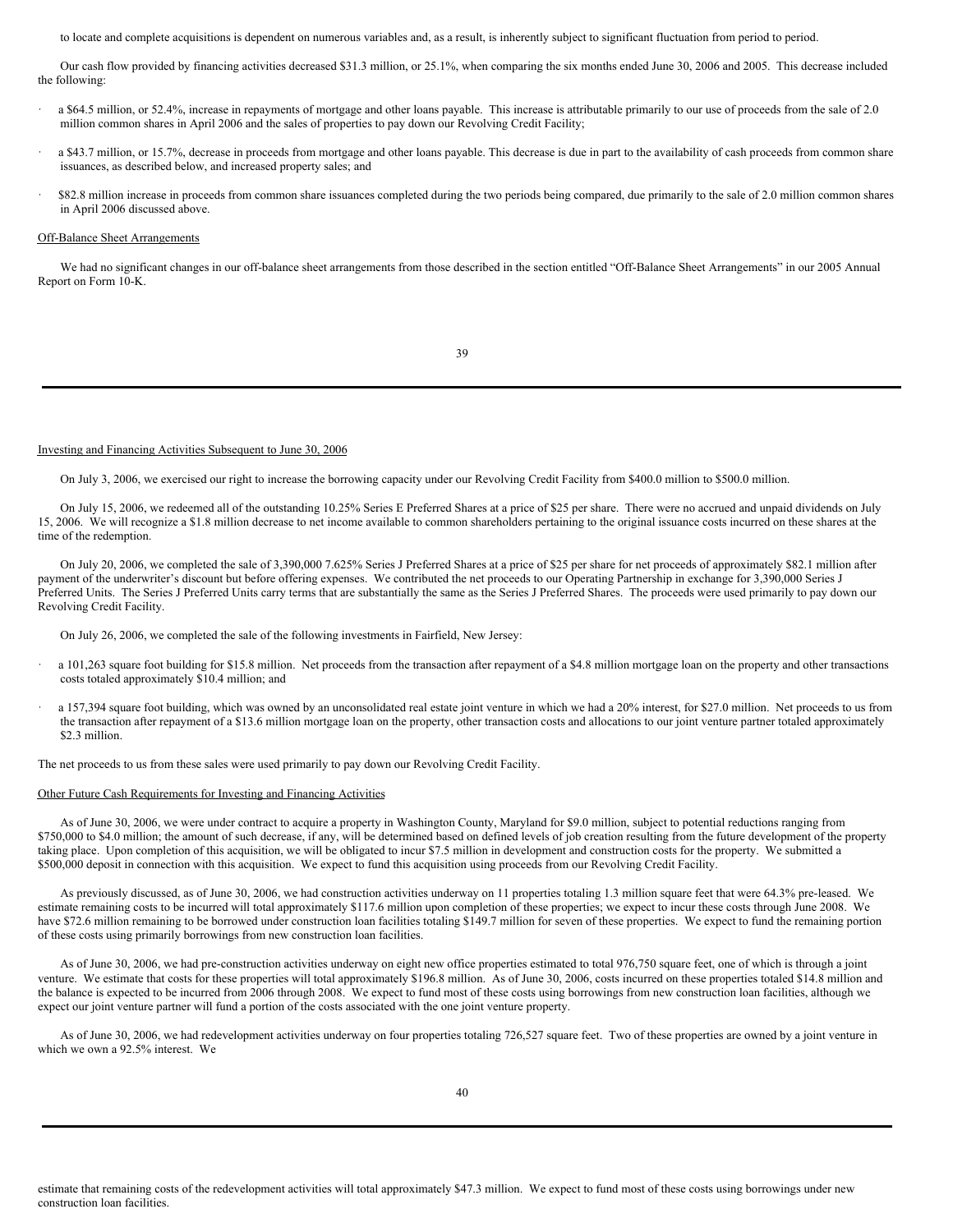During the remainder of 2006 and beyond, we expect to complete other acquisitions of properties and commence construction and pre-construction activities in addition to the ones previously described. We expect to finance these activities as we have in the past, using mostly a combination of borrowings from new loans, borrowings under our Revolving Credit Facility, proceeds from sales of existing properties and additional equity issuances of common and/or preferred shares.

At August 4, 2006, our Revolving Credit Facility had a maximum principal amount of \$500.0 million, with a right to further increase the maximum principal amount in the future to \$600.0 million, subject to certain conditions. Based on the value of assets identified by us to support repayment of the Revolving Credit Facility, \$500.0 million was available as of August 4, 2006, \$165.0 million of which was unused.

As of June 30, 2006, we were under contract to sell the following properties:

- a two-acre parcel of land located in Linthicum, Maryland for \$900,000;
- · a 19,468 square foot building located in Monroe Township, New Jersey for \$3.0 million;
- a 107,348 square foot building located in Hunt Valley, Maryland for \$13.8 million;
- · a 101,263 square foot building located in Fairfield, New Jersey for \$15.8 million; as discussed above, this sale was completed on July 26, 2006; and
- · a 157,394 square foot building owned by an unconsolidated real estate joint venture in which we have a 20% interest located in Fairfield, New Jersey; as discussed above, this sale was also completed on July 26, 2006.

We expect to redeem the outstanding 9.875% Series F Preferred Shares of beneficial interest in 2006 at a price of \$25 per share, or \$35.6 million. At the time we complete this redemption, we would recognize a decrease to net income available to common shareholders of approximately \$2.1 million pertaining to the original issuance costs incurred on these shares.

#### Management Changes

On July 31, 2006, we entered into agreements to put in place the following management changes effective on August 14, 2006:

- · Roger A. Waesche, Jr., an Executive Vice President who has been our Chief Financial Officer since March 1999, will be appointed Executive Vice President and Chief Operating Officer and, at the same time, will cease to serve as our Chief Financial Officer; and
- Stephen E. Riffee, age 48, will commence service as our Executive Vice President and Chief Financial Officer.

#### **Funds From Operations**

Funds from operations ("FFO") is defined as net income computed using GAAP, excluding gains (or losses) from sales of real estate, plus real estate-related depreciation and amortization and after adjustments for unconsolidated partnerships and joint ventures. Gains from sales of newly-developed properties less accumulated depreciation, if any, required under GAAP are included in FFO on the basis that development services are the primary revenue generating activity; we believe that inclusion of these development gains is in accordance with the National Association of Real Estate Investment Trusts ("NAREIT") definition of FFO, although others may interpret the definition differently.

Accounting for real estate assets using historical cost accounting under GAAP assumes that the value of real estate assets diminishes predictably over time. NAREIT stated in its April 2002 White Paper on Funds from Operations that "since real estate asset values have historically risen or fallen with market conditions, many industry investors have considered presentations of operating results for real estate

companies that use historical cost accounting to be insufficient by themselves." As a result, the concept of FFO was created by NAREIT for the REIT industry to "address this problem." We agree with the concept of FFO and believe that FFO is useful to management and investors as a supplemental measure of operating performance because, by excluding gains and losses related to sales of previously depreciated operating real estate properties and excluding real estate-related depreciation and amortization, FFO can help one compare our operating performance between periods. In addition, since most equity REITs provide FFO information to the investment community, we believe that FFO is useful to investors as a supplemental measure for comparing our results to those of other equity REITs. We believe that net income is the most directly comparable GAAP measure to FFO.

Since FFO excludes certain items includable in net income, reliance on the measure has limitations; management compensates for these limitations by using the measure simply as a supplemental measure that is weighed in the balance with other GAAP and non-GAAP measures. FFO is not necessarily an indication of our cash flow available to fund cash needs. Additionally, it should not be used as an alternative to net income when evaluating our financial performance or to cash flow from operating, investing and financing activities when evaluating our liquidity or ability to make cash distributions or pay debt service. The FFO we present may not be comparable to the FFO presented by other REITs since they may interpret the current NAREIT definition of FFO differently or they may not use the current NAREIT definition of FFO.

Basic funds from operations ("Basic FFO") is FFO adjusted to (1) subtract preferred share dividends and (2) add back GAAP net income allocated to common units in the Operating Partnership not owned by us. With these adjustments, Basic FFO represents FFO available to common shareholders and common unitholders. Common units in the Operating Partnership are substantially similar to our common shares and are exchangeable into common shares, subject to certain conditions. We believe that Basic FFO is useful to investors due to the close correlation of common units to common shares. We believe that net income is the most directly comparable GAAP measure to Basic FFO. Basic FFO has essentially the same limitations as FFO; management compensates for these limitations in essentially the same manner as described above for FFO.

Diluted funds from operations ("Diluted FFO") is Basic FFO adjusted to add back any convertible preferred share dividends and any other changes in Basic FFO that would result from the assumed conversion of securities that are convertible or exchangeable into common shares. However, the computation of Diluted FFO does not assume conversion of securities that are convertible into common shares if the conversion of those securities would increase Diluted FFO per share in a given period. We believe that Diluted FFO is useful to investors because it is the numerator used to compute Diluted FFO per share, discussed below. In addition, since most equity REITs provide Diluted FFO information to the investment community, we believe Diluted FFO is a useful supplemental measure for comparing us to other equity REITs. We believe that the numerator for diluted EPS is the most directly comparable GAAP measure to Diluted FFO. Since Diluted FFO excludes certain items includable in the numerator to diluted EPS, reliance on the measure has limitations; management compensates for these limitations by using the measure simply as a supplemental measure that is weighed in the balance with other GAAP and non-GAAP measures. Diluted FFO is not necessarily an indication of our cash flow available to fund cash needs. Additionally, it should not be used as an alternative to net income when evaluating our financial performance or to cash flow from operating, investing and financing activities when evaluating our liquidity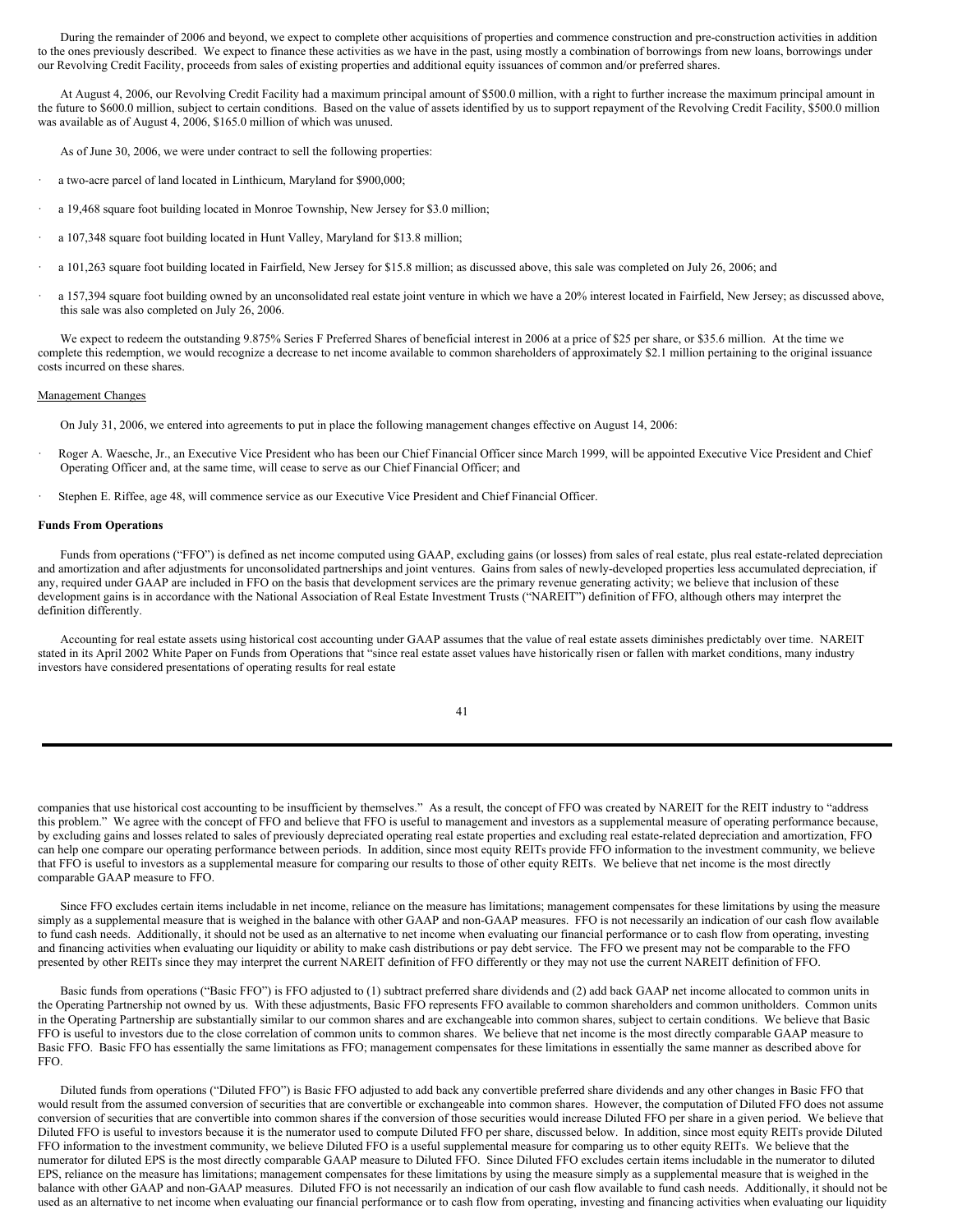or ability to make cash distributions or pay debt service. The Diluted FFO that we present may not be comparable to the Diluted FFO presented by other REITs.

Diluted funds from operations per share ("Diluted FFO per share") is (1) Diluted FFO divided by (2) the sum of the (a) weighted average common shares outstanding during a period, (b) weighted average common units outstanding during a period, (c) weighted average number of potential additional common shares that would have been outstanding during a period if other securities that are convertible or exchangeable into common shares were converted or exchanged and (d) the effect of dilutive potential common shares outstanding during a period attributable to share-based compensation using the treasury stock method. However, the computation of Diluted FFO per share does not assume conversion of securities that are convertible into common shares if the conversion of those securities would increase Diluted FFO per share in a given period. We believe that Diluted FFO per share is useful to investors

because it provides investors with a further context for evaluating our FFO results in the same manner that investors use earnings per share ("EPS") in evaluating net income available to common shareholders. In addition, since most equity REITs provide Diluted FFO per share information to the investment community, we believe Diluted FFO per share is a useful supplemental measure for comparing us to other equity REITs. We believe that diluted EPS is the most directly comparable GAAP measure to Diluted FFO per share. Diluted FFO per share has most of the same limitations as Diluted FFO (described above); management compensates for these limitations in essentially the same manner as described above for Diluted FFO.

Our Basic FFO, Diluted FFO and Diluted FFO per share for the three and six months ended June 30, 2006 and 2005 and reconciliations of (1) net income to FFO, (2) the numerator for diluted EPS to diluted FFO and (3) the denominator for diluted EPS to the denominator for diluted FFO per share are set forth in the following table (dollars and shares in thousands, except per share data):

|                                                                                                    |     | For the Three Months<br>Ended June 30.<br>2006 |              | 2005    |              | For the Six Months<br>Ended June 30,<br>2006 |              | 2005    |
|----------------------------------------------------------------------------------------------------|-----|------------------------------------------------|--------------|---------|--------------|----------------------------------------------|--------------|---------|
| Net income                                                                                         | \$. | 9,116                                          | \$           | 9,120   | S.           | 19,053                                       | $\mathbb{S}$ | 18,160  |
| Add: Real estate-related depreciation and amortization                                             |     | 18,490                                         |              | 15,087  |              | 37,558                                       |              | 29,592  |
| Add: Depreciation and amortization on unconsolidated                                               |     |                                                |              |         |              |                                              |              |         |
| real estate entities                                                                               |     | 109                                            |              |         |              | 203                                          |              |         |
| Less: Depreciation and amortization allocable to minority interests in other consolidated entities |     | (44)                                           |              | (30)    |              | (86)                                         |              | (62)    |
| Add (less): (Loss) gain on sales of real estate, excluding development portion(1)                  |     | 6                                              |              | (24)    |              | (2, 453)                                     |              | (48)    |
| Funds from operations ("FFO")                                                                      |     | 27,677                                         |              | 24,153  |              | 54,275                                       |              | 47,642  |
| Add: Minority interests-common units in the Operating                                              |     |                                                |              |         |              |                                              |              |         |
| Partnership                                                                                        |     | 1,157                                          |              | 1,335   |              | 2,563                                        |              | 2,643   |
| Less: Preferred share dividends                                                                    |     | (3,653)                                        |              | (3,654) |              | (7, 307)                                     |              | (7,308) |
| Funds from Operations - basic and diluted ("Basic and Diluted FFO")                                | \$  | 25,181                                         | $\mathbb{S}$ | 21,834  | \$           | 49,531                                       | $\mathbb{S}$ | 42,977  |
| Weighted average common shares                                                                     |     | 41,510                                         |              | 36,692  |              | 40,594                                       |              | 36,624  |
| Conversion of weighted average common units                                                        |     | 8,465                                          |              | 8,676   |              | 8,493                                        |              | 8,681   |
| Weighted average common shares/units - basic FFO                                                   |     | 49,975                                         |              | 45,368  |              | 49,087                                       |              | 45,305  |
| Dilutive effect of share-based compensation awards                                                 |     | 1,721                                          |              | 1,528   |              | 1,801                                        |              | 1,534   |
| Weighted average common shares/units - diluted FFO                                                 |     | 51,696                                         |              | 46,896  |              | 50,888                                       |              | 46,839  |
|                                                                                                    |     |                                                |              |         |              |                                              |              |         |
| Diluted FFO per common share                                                                       |     | 0.49                                           | S            | 0.47    |              | 0.97                                         |              | 0.92    |
|                                                                                                    |     |                                                |              |         |              |                                              |              |         |
| Numerator for diluted EPS                                                                          | S   | 5,463                                          | S.           | 5,466   | S            | 11,746                                       | S            | 10,852  |
| Add: Minority interests-common units in the Operating Partnership                                  |     | 1,157                                          |              | 1,335   |              | 2,563                                        |              | 2,643   |
| Add: Real estate-related depreciation and amortization                                             |     | 18,490                                         |              | 15,087  |              | 37,558                                       |              | 29,592  |
| Add: Depreciation and amortization on unconsolidated                                               |     |                                                |              |         |              |                                              |              |         |
| real estate entities                                                                               |     | 109                                            |              |         |              | 203                                          |              |         |
| Less: Depreciation and amortization allocable to minority interests in other consolidated entities |     | (44)                                           |              | (30)    |              | (86)                                         |              | (62)    |
| Add (less): (Loss) gain on sales of real estate, excluding development portion(1)                  |     | 6                                              |              | (24)    |              | (2, 453)                                     |              | (48)    |
| <b>Diluted FFO</b>                                                                                 |     | 25,181                                         | \$           | 21,834  | $\mathbb{S}$ | 49,531                                       | $\mathbb{S}$ | 42,977  |
| Denominator for diluted EPS                                                                        |     | 43,231                                         |              | 38,220  |              | 42,395                                       |              | 38,158  |
| Weighted average common units                                                                      |     | 8,465                                          |              | 8,676   |              | 8,493                                        |              | 8,681   |
| Denominator for Diluted FFO per share                                                              |     | 51,696                                         |              | 46,896  |              | 50,888                                       |              | 46,839  |

43

(1) Gains from the sale of real estate that are attributable to sales of non-operating properties are included in FFO. Gains from newly-developed or re-developed properties less accumulated depreciation, if any, required under GAAP are also included in FFO on the basis that development services are the primary revenue generating activity; we believe that inclusion of these development gains is in compliance with the NAREIT definition of FFO, although others may interpret the definition differently.

## **Inflation**

We were not significantly affected by inflation during the periods presented in this report due primarily to the relatively low inflation rates in our markets. Most of our tenants are obligated to pay their share of a building's operating expenses to the extent such expenses exceed amounts established in their leases, based on historical expense levels. In addition, some of our tenants are obligated to pay their full share of a building's operating expenses. These arrangements somewhat reduce our exposure to increases in such costs resulting from inflation.

Our costs associated with constructing buildings and completing renovation and tenant improvement work increased due to higher cost of materials. We expect to recover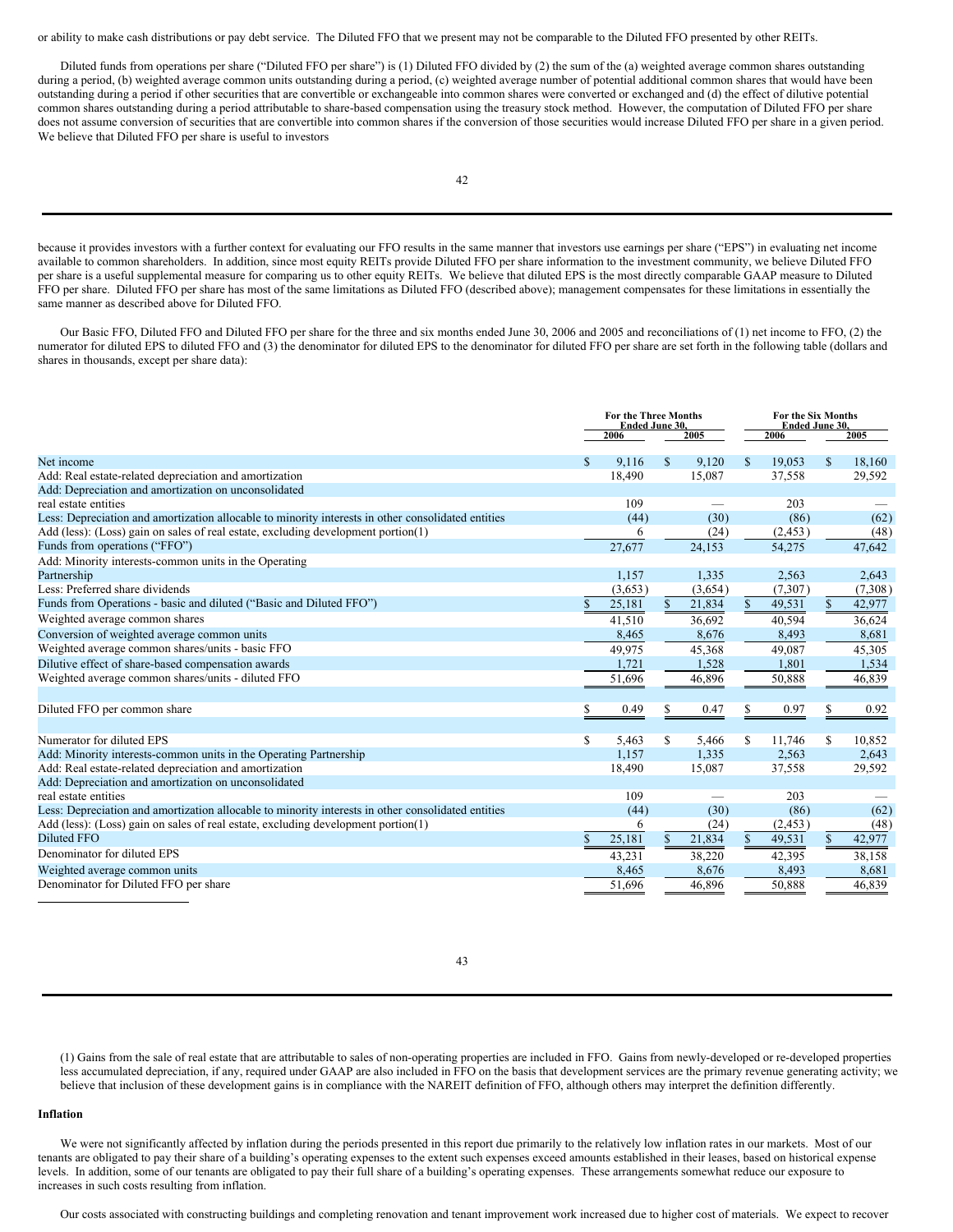a portion of these costs through higher tenant rents and reimbursements for tenant improvements. The additional costs that we do not recover increase depreciation expense as projects are completed and placed into service.

## **Item 3. Quantitative and Qualitative Disclosures about Market Risk**

We are exposed to certain market risks, the most predominant of which is change in interest rates. Increases in interest rates can result in increased interest expense under our Revolving Credit Facility and our other mortgage loans payable carrying variable interest rate terms. Increases in interest rates can also result in increased interest expense when our loans payable carrying fixed interest rate terms mature and need to be refinanced. Our debt strategy favors long-term, fixed-rate, secured debt over variable-rate debt to minimize the risk of short-term increases in interest rates. As of June 30, 2006, 66.1% of our mortgage and other loans payable balance carried fixed interest rates and 92.7% of our fixed-rate loans were scheduled to mature after 2006. As of June 30, 2006, the percentage of variable-rate loans relative to total assets was 21.0%.

The following table sets forth our long-term debt obligations, principal cash flows by scheduled maturity and weighted average interest rates at June 30, 2006 (dollars in thousands):

<span id="page-28-0"></span>

|                           |          |               |          | For the Periods Ended December 31.      |           |           |                   |           |
|---------------------------|----------|---------------|----------|-----------------------------------------|-----------|-----------|-------------------|-----------|
|                           | 2006     |               | 2007     | 2008                                    | 2009      | 2010      | <b>Thereafter</b> | Total     |
| Long term debt:           |          |               |          |                                         |           |           |                   |           |
| Fixed rate <sup>(1)</sup> | \$68.785 |               |          | \$ 86,899 \$155,916 \$ 61,791 \$ 73,128 |           |           | \$500,749         | \$947.268 |
| Average interest rate     | $6.81\%$ |               | $6.66\%$ | $6.66\%$                                | $6.20\%$  | 5.98%     | $7.09\%$          | 6.87%     |
| Variable rate             | \$42,940 | <sup>\$</sup> | 76.699   | \$363,551                               | 1.340     | 1.340     |                   | \$485,870 |
| Average interest rate     | $8.17\%$ |               | $6.97\%$ | $7.72\%$                                | $10.05\%$ | $10.05\%$ |                   | $8.05\%$  |

(1) Represents scheduled principal maturities only and therefore excludes a net premium of \$580,000.

The fair market value of our mortgage and other loans payable was approximately \$1.408 billion at June 30, 2006.

The following table sets forth information pertaining to our derivative contracts in place as of June 30, 2006 and their fair values (dollars in thousands):

44

| <b>Nature of Derivative</b> | Notional<br>Amount | One-Month<br><b>LIBOR base</b> | Effective<br>Date | Expiration<br>Date | <b>Fair Value at</b><br><b>June 30,</b><br>2006 |
|-----------------------------|--------------------|--------------------------------|-------------------|--------------------|-------------------------------------------------|
| Interest rate swap          | 50,000             | 5.0360%                        | 3/28/2006         | 3/30/2009          | 539                                             |
| Interest rate swap          | 25,000             | 5.2320%                        | 5/1/2006          | 5/1/2009           | 147                                             |
| Interest rate swap          | 25,000             | 5.2320%                        | 5/1/2006          | 5/1/2009           | 147                                             |

Based on our variable-rate debt balances, our interest expense would have increased by \$1.7 million during the six months ended June 30, 2006 if interest rates were 1% higher.

#### <span id="page-28-1"></span>**Item 4. Controls and Procedures**

#### (a) Evaluation of Disclosure Controls and Procedures

Our management, with the participation of our Chief Executive Officer and Chief Financial Officer, evaluated the effectiveness of our disclosure controls and procedures (as defined in Rule 13a-15(e) under the Exchange Act) as of June 30, 2006. Based on this evaluation, our Chief Executive Officer and Chief Financial Officer concluded that our disclosure controls and procedures as of June 30, 2006 are functioning effectively to provide reasonable assurance that the information required to be disclosed by us in reports filed or submitted under the Securities Exchange Act of 1934 is (i) recorded, processed, summarized and reported within the time periods specified in the SEC's rules and forms, and (ii) accumulated and communicated to our management, including our principal executive and principal financial officers, or persons performing similar functions, as appropriate to allow timely decisions regarding required disclosure.

#### (b) Change in Internal Control over Financial Reporting

No change in our internal control over financial reporting occurred during the most recent fiscal quarter that has materially affected, or is reasonably likely to materially affect, our internal control over financial reporting.

#### <span id="page-28-2"></span>**PART II**

#### <span id="page-28-3"></span>**Item 1. Legal Proceedings**

Jim Lemon and Robin Biser, as plaintiffs, initiated a suit on May 12, 2005, in The United States District Court for the District of Columbia (Case No. 1:05CV00949), against The Secretary of the United States Army, PenMar Development Corporation ("PMDC") and the Company, as defendants, in connection with the pending acquisition by the Company of the former army base known as Fort Ritchie located in Cascade, Maryland. The Company has been under contract to acquire the property from PenMar Development Corporation since July 26, 2004. The plaintiffs allege violations of several federal statutes (National Environmental Policy Act, National Historic Preservation Act) and have requested, among other things, for the Court to enjoin the transfer of the property from the United States government to PMDC and the subsequent transfer to the Company.

We are not currently involved in any other material litigation nor, to our knowledge, is any material litigation currently threatened against the Company (other than routine litigation arising in the ordinary course of business, substantially all of which is expected to be covered by liability insurance).

#### <span id="page-28-4"></span>**Item 1A. Risk Factors**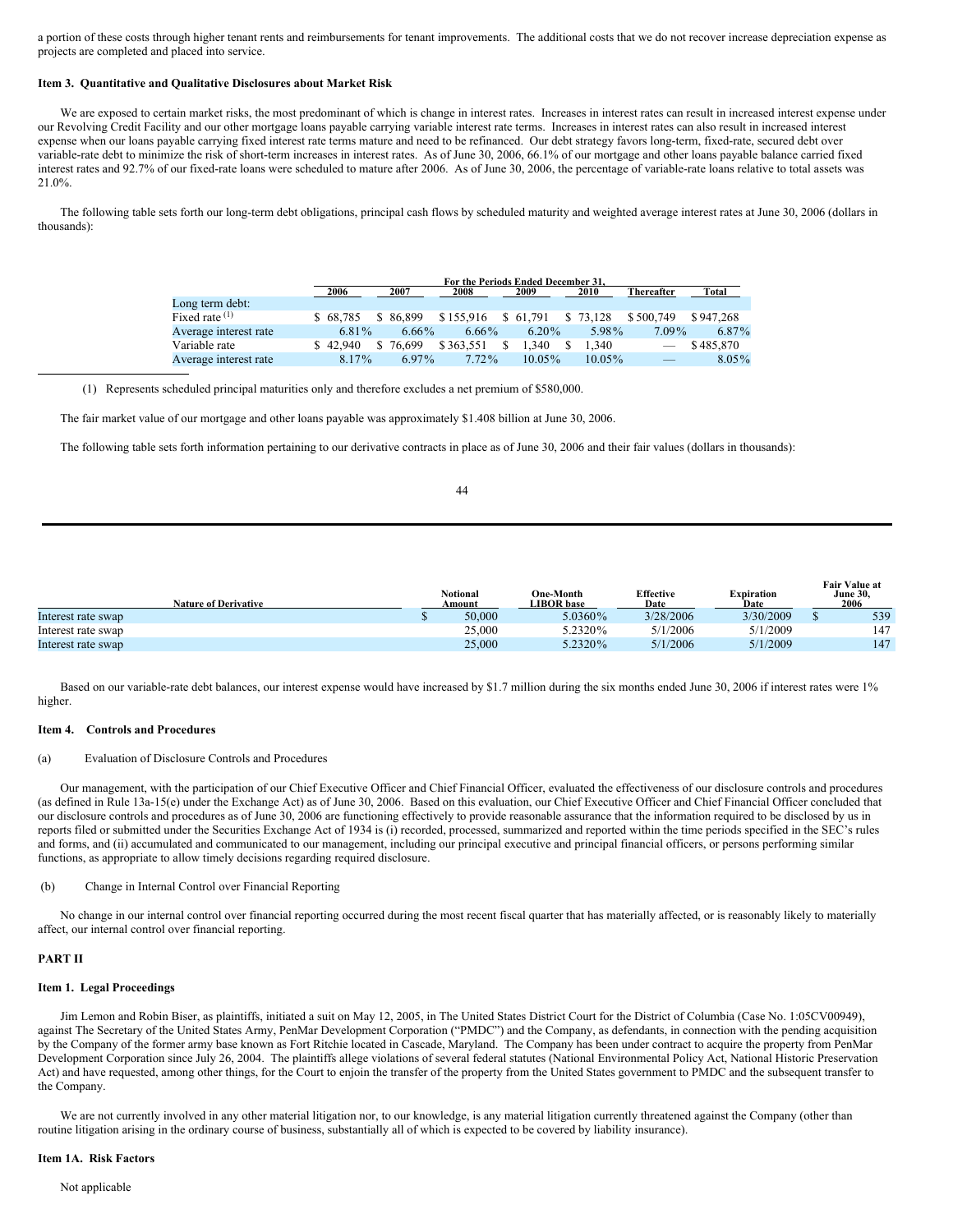## <span id="page-29-0"></span>**Item 2. Unregistered Sales of Equity Securities and Use of Proceeds**

- (a) During the three months ended June 30, 2006, 65,892 of the Operating Partnership's common units were exchanged for 65,892 common shares in accordance with the Operating Partnership's Second Amended and Restated Limited Partnership Agreement, as amended. The issuance of these common shares was effected in reliance upon the exemption from registration under Section 4(2) of the Securities Act of 1933, as amended.
- (b) Not applicable

(c) Not applicable

## <span id="page-29-1"></span>**Item 3. Defaults Upon Senior Securities**

- (a) Not applicable
- (b) Not applicable

#### <span id="page-29-2"></span>**Item 4. Submission of Matters to a Vote of Security Holders**

On May 18, 2006, we held our annual meeting of shareholders. At the annual meeting, the shareholders voted on the election of three trustees, each for a three-year term. The voting results at the annual meeting were as follows:

| Name of Nominee  | <b>Votes For</b> | <b>Votes Withheld</b> |
|------------------|------------------|-----------------------|
| Thomas F. Brady  | 35,644,765       | 224,609               |
| Steven D. Kesler | 34,044,227       | .825,147              |
| Kenneth D. Wethe | 31,718,973       | 4.150.401             |

<span id="page-29-3"></span>The terms of Jay H. Shidler, Clay W. Hamlin, III, Randall M. Griffin, Robert L. Denton and Kenneth S. Sweet, Jr. as trustees continued after the annual meeting.

## **Item 5. Other Information**

<span id="page-29-4"></span>Not applicable

## **Item 6. Exhibits**

(a) Exhibits:

| <b>EXHIBIT</b><br>NO. | <b>DESCRIPTION</b>                                                                                                                                                                                                                                                                      |
|-----------------------|-----------------------------------------------------------------------------------------------------------------------------------------------------------------------------------------------------------------------------------------------------------------------------------------|
| 10.1                  | Amendment to Employment Agreement, dated May 30, 2006, between Corporate Office Properties, L.P., Corporate Office Properties Trust, and Randall                                                                                                                                        |
|                       | M. Griffin (filed with the Company's Current Report on Form 8-K dated June 1, 2006 and incorporated herein by reference).                                                                                                                                                               |
| 10.2                  | Second Amendment to Employment Agreement, dated May 30, 2006, between Corporate Office Properties, L.P., Corporate Office Properties Trust, and<br>Roger A. Waesche, Jr. (filed with the Company's Current Report on Form 8-K dated June 1, 2006 and incorporated herein by reference). |

| <b>EXHIBIT</b><br>NO. | <b>DESCRIPTION</b>                                                                                                                                                                                                                                                                        |
|-----------------------|-------------------------------------------------------------------------------------------------------------------------------------------------------------------------------------------------------------------------------------------------------------------------------------------|
| 10.3                  | Twentieth Amendment to Second Amended and Restated Limited Partnership Agreement of Corporate Office Properties, L.P., dated June 29, 2006 (filed<br>with the Company's Current Report on Form 8-K dated July 6, 2006 and incorporated herein by reference).                              |
| 10.4                  | Twenty First Amendment to Second Amended and Restated Limited Partnership Agreement of Corporate Office Properties, L.P., dated July 20, 2006<br>(filed with the Company's Current Report on Form 8-K dated July 26, 2006 and incorporated herein by reference).                          |
| 10.5                  | Third Amendment to Employment Agreement, dated July 31, 2006, between Corporate Office Properties, L.P., Corporate Office Properties Trust, and<br>Roger A. Waesche, Jr. (filed with the Company's Current Report on Form 8-K dated August 1, 2006 and incorporated herein by reference). |
| 10.6                  | Employment Agreement, dated July 31, 2006, between Corporate Office Properties, L.P., Corporate Office Properties Trust, and Stephen E. Riffee (filed<br>with the Company's Current Report on Form 8-K dated August 1, 2006 and incorporated herein by reference).                        |
| 31.1                  | Certification of the Chief Executive Officer of Corporate Office Properties Trust required by Rule 13a-14(a) under the Securities Exchange Act of 1934,<br>as amended (filed herewith).                                                                                                   |
| 31.2                  | Certification of the Chief Financial Officer of Corporate Office Properties Trust required by Rule 13a-14(a) under the Securities Exchange Act of 1934, as<br>amended (filed herewith).                                                                                                   |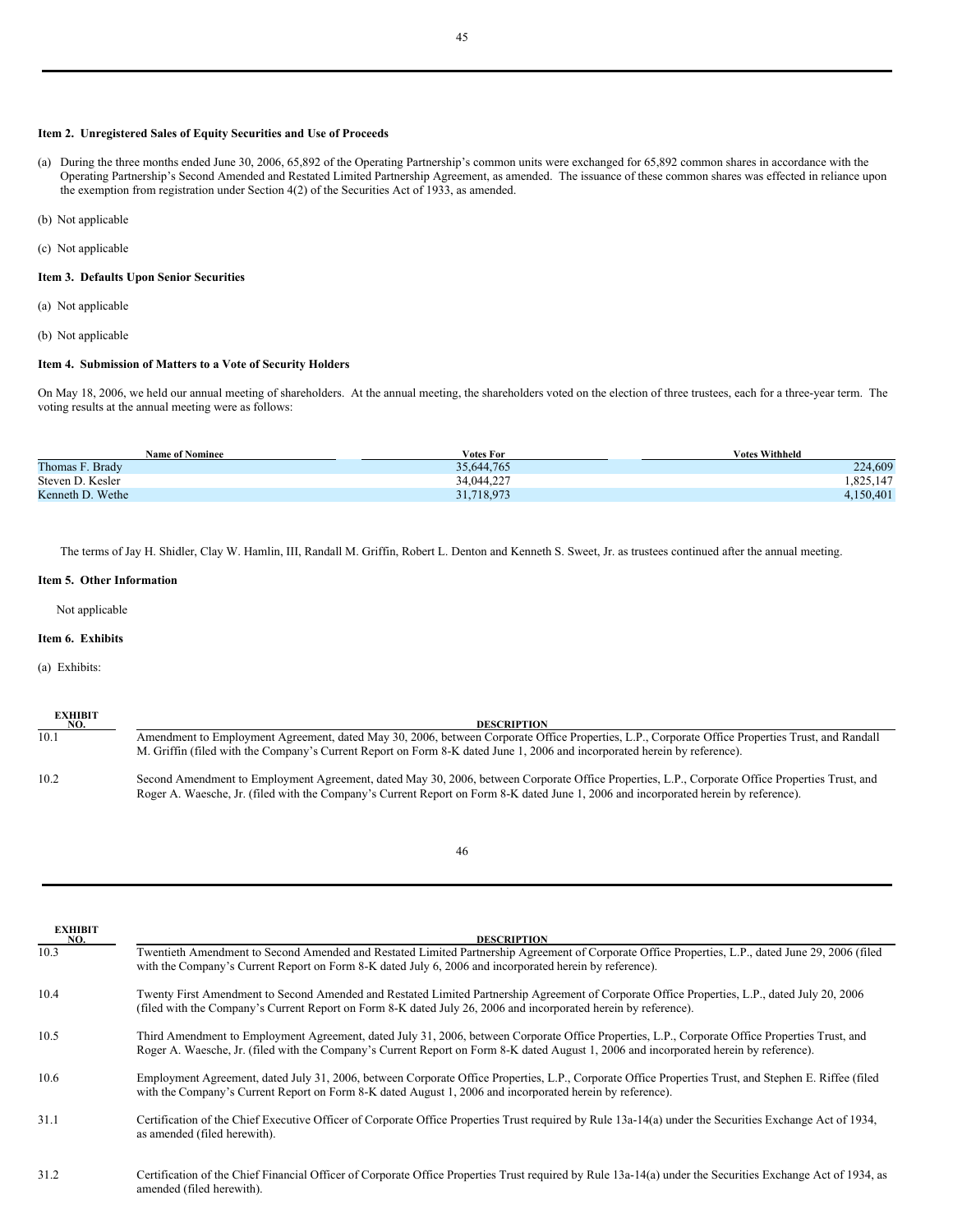32.1 Certification of the Chief Executive Officer of Corporate Office Properties Trust required by Rule 13a-14(b) under the Securities Exchange Act of 1934, as amended. (This exhibit shall not be deemed "filed" for purposes of Section 18 of the Securities Exchange Act of 1934, as amended, or otherwise subject to the liability of that section. Further, this exhibit shall not be deemed to be incorporated by reference into any filing under the Securities Exchange Act of 1933, as amended, or the Securities Exchange Act of 1934, as amended.) (Furnished herewith.)

32.2 Certification of the Chief Financial Officer of Corporate Office Properties Trust required by Rule 13a-14(b) under the Securities Exchange Act of 1934, as amended. (This exhibit shall not be deemed "filed" for purposes of Section 18 of the Securities Exchange Act of 1934, as amended, or otherwise subject to the liability of that section. Further, this exhibit shall not be deemed to be incorporated by reference into any filing under the Securities Exchange Act of 1933, as amended, or the Securities Exchange Act of 1934, as amended.) (Furnished herewith.)

47

## **SIGNATURES**

Pursuant to the requirements of the Securities Act of 1934, the Registrant has duly caused this report to be signed on its behalf by the undersigned, thereunto duly authorized.

<span id="page-30-0"></span>CORPORATE OFFICE PROPERTIES TRUST

- Date: August 9, 2006 By: /s/ Randall M. Griffin
- 
- Randall M. Griffin President and Chief Executive Officer
- Date: August 9, 2006 By: /s/ Roger A. Waesche, Jr. Roger A. Waesche, Jr. Executive Vice President and Chief Financial Officer

48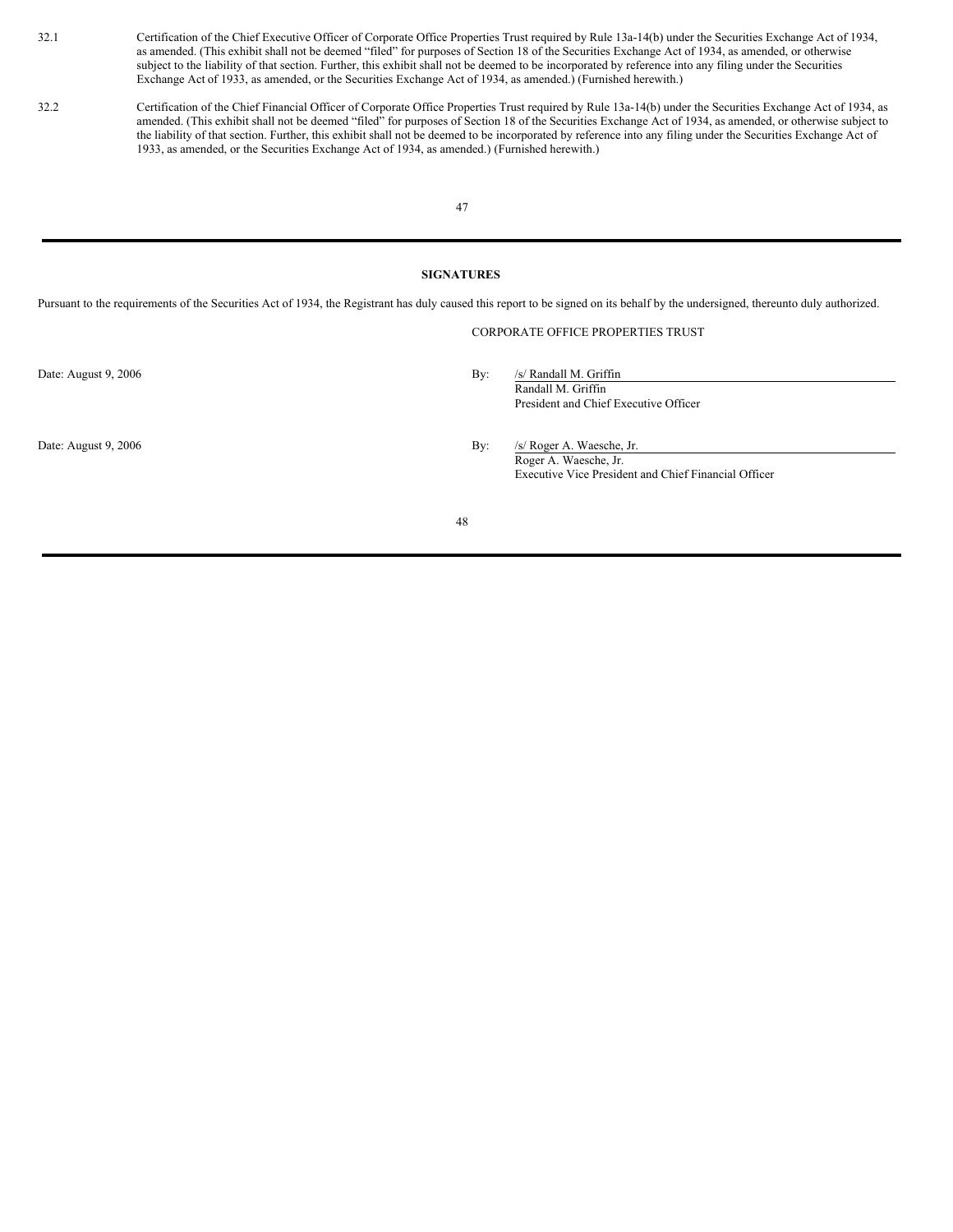## CERTIFICATIONS REQUIRED BY RULE 13a-14(a) UNDER THE SECURITIES EXCHANGE ACT OF 1934

## **CERTIFICATIONS**

I, Randall M. Griffin, certify that:

1. I have reviewed this quarterly report on Form 10-Q of Corporate Office Properties Trust;

2. Based on my knowledge, this report does not contain any untrue statement of a material fact or omit to state a material fact necessary to make the statements made, in light of the circumstances under which such statements were made, not misleading with respect to the period covered by this report;

3. Based on my knowledge, the financial statements, and other financial information included in this report, fairly present in all material respects the financial condition, results of operations and cash flows of the registrant as of, and for, the periods presented in this report;

4. The registrant's other certifying officer(s) and I are responsible for establishing and maintaining disclosure controls and procedures (as defined in Exchange Act Rules 13a-15(e) and 15d-15(e)) and internal control over financial reporting (as defined in Exchange Act Rules 13a-15(f) and 15d-15(f)) for the registrant and have:

- a) Designed such disclosure controls and procedures, or caused such disclosure controls and procedures to be designed under our supervision, to ensure that material information relating to the registrant, including its consolidated subsidiaries, is made known to us by others within those entities, particularly during the period in which this report is being prepared;
- b) Designed such internal control over financial reporting, or caused such internal control over financial reporting to be designed under our supervision, to provide reasonable assurance regarding the reliability of financial reporting and the preparation of financial statements for external purposes in accordance with generally accepted accounting principles;
- c) Evaluated the effectiveness of the registrant's disclosure controls and procedures and presented in this report our conclusions about the effectiveness of the disclosure controls and procedures, as of the end of the period covered by this report based on such evaluation; and
- d) Disclosed in this report any change in the registrant's internal control over financial reporting that occurred during the registrant's most recent fiscal quarter (the registrant's fourth fiscal quarter in the case of an annual report) that has materially affected, or is reasonably likely to materially affect, the registrant's internal control over financial reporting.

5. The registrant's other certifying officer(s) and I have disclosed, based on our most recent evaluation of internal control over financial reporting, to the registrant's auditors and the audit committee of the registrant's board of directors (or persons performing the equivalent functions):

- a) All significant deficiencies and material weaknesses in the design or operation of internal control over financial reporting which are reasonably likely to adversely affect the registrant's ability to record, process, summarize and report financial information; and
- b) Any fraud, whether or not material, that involves management or other employees who have a significant role in the registrant's internal control over financial reporting.

Date: August 9, 2006 /s/ Randall M. Griffin

Randall M. Griffin Chief Executive Officer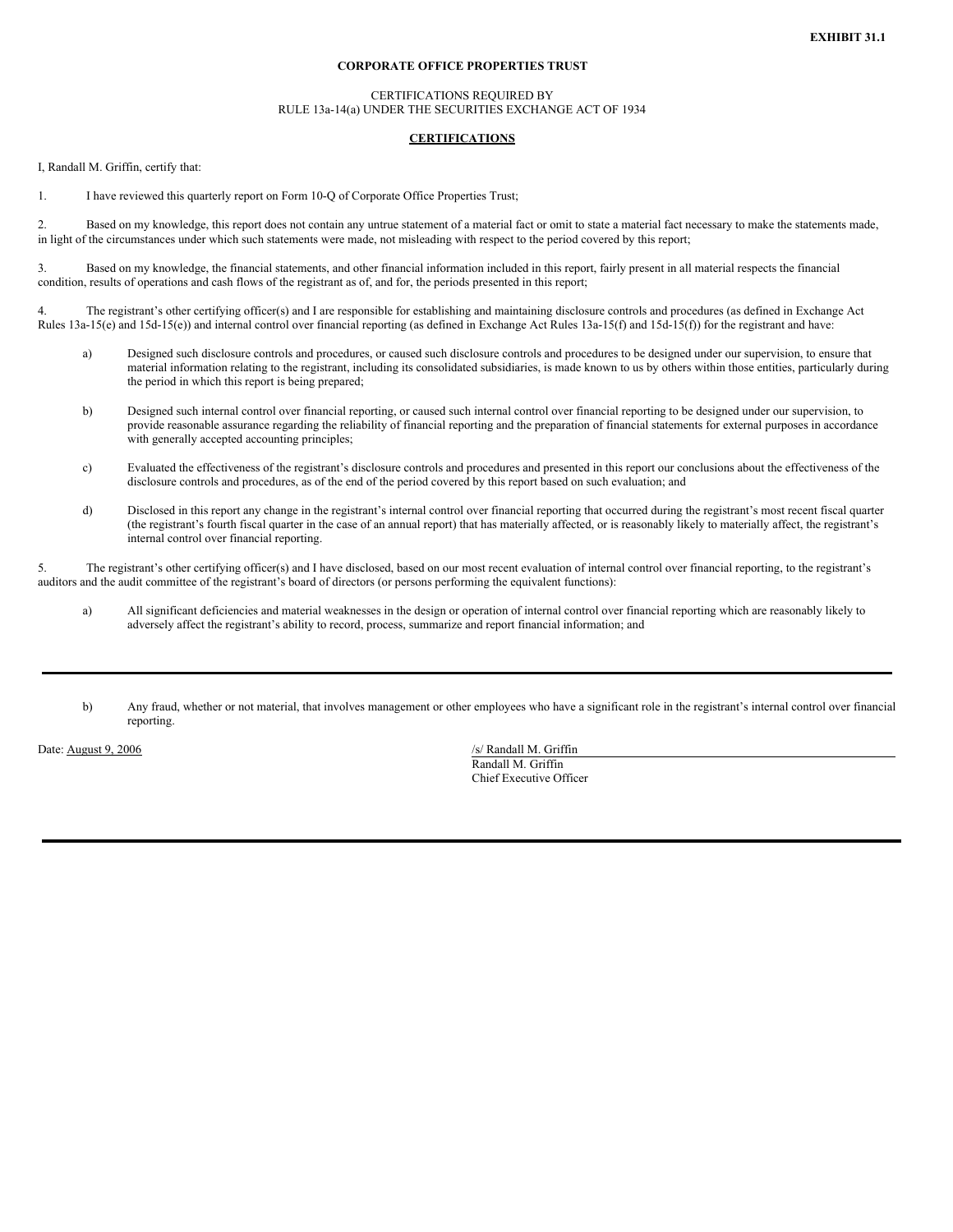## CERTIFICATIONS REQUIRED BY RULE 13a-14(a) UNDER THE SECURITIES EXCHANGE ACT OF 1934

## **CERTIFICATIONS**

I, Roger A. Waesche, Jr., certify that:

1. I have reviewed this quarterly report on Form 10-Q of Corporate Office Properties Trust;

2. Based on my knowledge, this report does not contain any untrue statement of a material fact or omit to state a material fact necessary to make the statements made, in light of the circumstances under which such statements were made, not misleading with respect to the period covered by this report;

3. Based on my knowledge, the financial statements, and other financial information included in this report, fairly present in all material respects the financial condition, results of operations and cash flows of the registrant as of, and for, the periods presented in this report;

4. The registrant's other certifying officer(s) and I are responsible for establishing and maintaining disclosure controls and procedures (as defined in Exchange Act Rules 13a-15(e) and 15d-15(e)) and internal control over financial reporting (as defined in Exchange Act Rules 13a-15(f) and 15d-15(f)) for the registrant and have:

- a) Designed such disclosure controls and procedures, or caused such disclosure controls and procedures to be designed under our supervision, to ensure that material information relating to the registrant, including its consolidated subsidiaries, is made known to us by others within those entities, particularly during the period in which this report is being prepared;
- b) Designed such internal control over financial reporting, or caused such internal control over financial reporting to be designed under our supervision, to provide reasonable assurance regarding the reliability of financial reporting and the preparation of financial statements for external purposes in accordance with generally accepted accounting principles;
- c) Evaluated the effectiveness of the registrant's disclosure controls and procedures and presented in this report our conclusions about the effectiveness of the disclosure controls and procedures, as of the end of the period covered by this report based on such evaluation; and
- d) Disclosed in this report any change in the registrant's internal control over financial reporting that occurred during the registrant's most recent fiscal quarter (the registrant's fourth fiscal quarter in the case of an annual report) that has materially affected, or is reasonably likely to materially affect, the registrant's internal control over financial reporting.

5. The registrant's other certifying officer(s) and I have disclosed, based on our most recent evaluation of internal control over financial reporting, to the registrant's auditors and the audit committee of the registrant's board of directors (or persons performing the equivalent functions):

- a) All significant deficiencies and material weaknesses in the design or operation of internal control over financial reporting which are reasonably likely to adversely affect the registrant's ability to record, process, summarize and report financial information; and
- b) Any fraud, whether or not material, that involves management or other employees who have a significant role in the registrant's internal control over financial reporting.

Date: August 9, 2006 /s/ Roger A. Waesche, Jr. Roger A. Waesche, Jr. Chief Financial Officer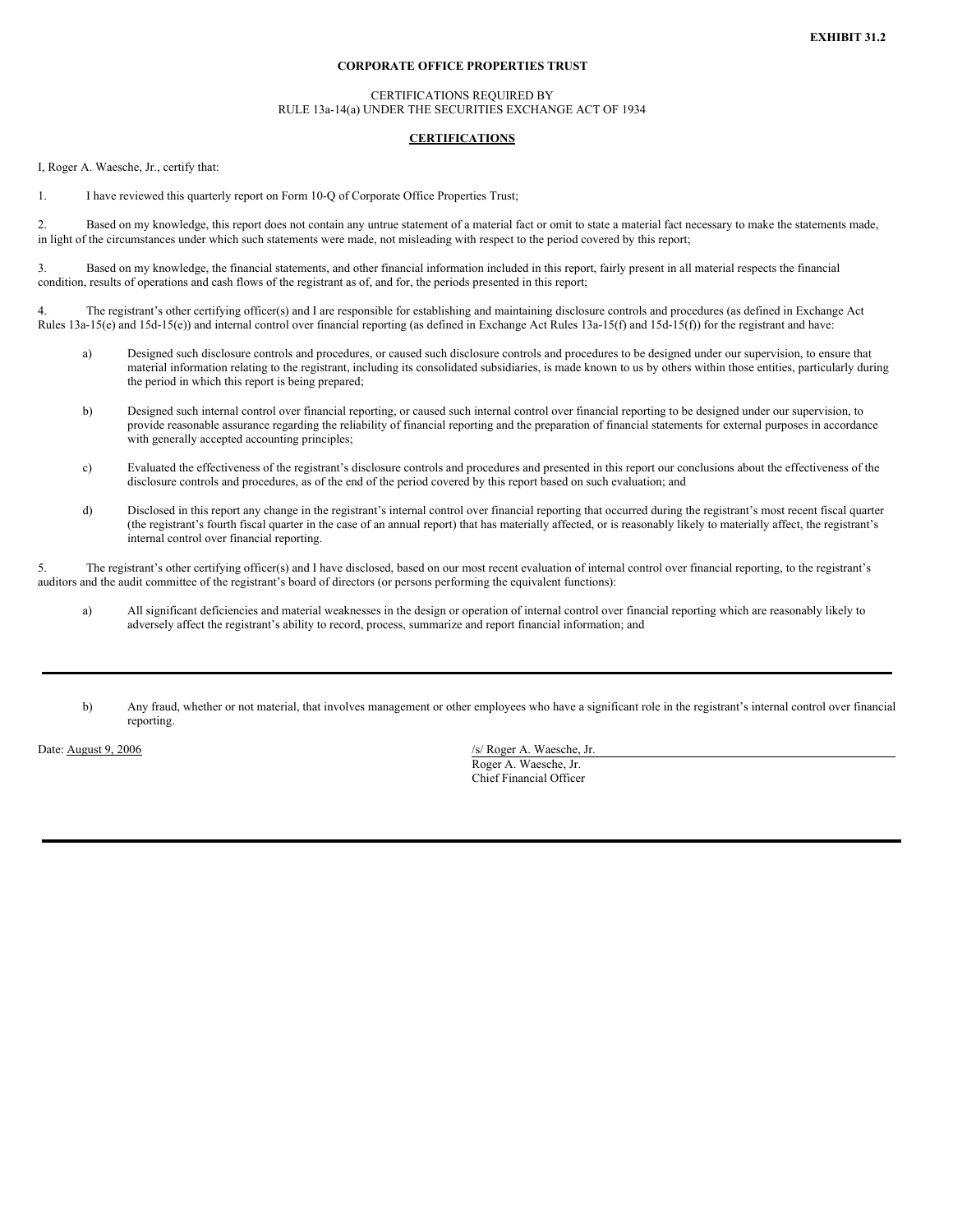## CERTIFICATIONS REQUIRED BY RULE 13a-14(b) UNDER THE SECURITIES EXCHANGE ACT OF 1934

In connection with Quarterly Report of Corporate Office Properties Trust (the "Company") on Form 10-Q for the quarterly period ended June 30, 2006, as filed with the Securities and Exchange Commission on the date hereof (the "Report"), I, Randall M. Griffin, Chief Executive Officer of the Company, certify that to my knowledge:

(1) The Report fully complies with the requirements of section 13(a) or 15(d) of the Securities Exchange Act of 1934; and

(2) The information contained in the Report fairly presents, in all material respects, the financial condition and result of operations of the Company.

/s/ Randall M. Griffin Randall M. Griffin Chief Executive Officer

Date: August 9, 2006